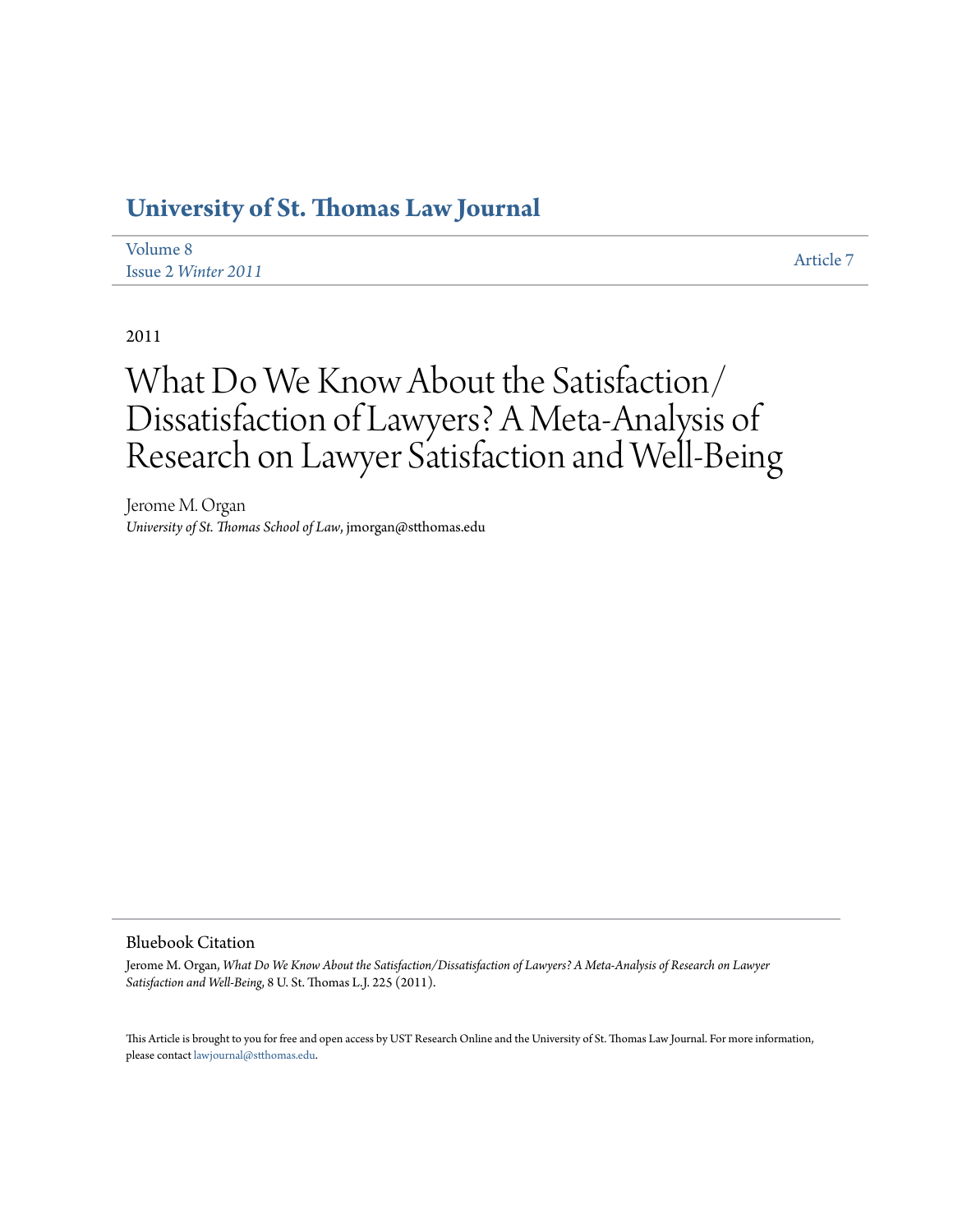# **ARTICLE**

# **WHAT DO WE KNOW ABOUT THE SATISFACTION/DISSATISFACTION OF LAWYERS? A META-ANALYSIS OF RESEARCH ON LAWYER SATISFACTION AND WELL-BEING**

JEROME M. ORGAN\*

"Sweeping changes in the way law is practiced, along with substantial changes in the environment in which lawyers operate, have given rise to well documented increases in job dissatisfaction among attorneys."<sup>1</sup>

"[W]e examined every major study of lawyers' job satisfaction appearing in social science journals, law reviews, and bar journals. What emerged was not a pretty picture—what we termed 'high paid misery.'"<sup>2</sup>

In the last two to three decades, there has been a great deal of scholarly and media attention placed on lawyer dissatisfaction,<sup>3</sup> generating a certain

<sup>\*</sup> Jerry Organ is a Professor of Law at the University of St. Thomas School of Law in Minneapolis, MN. He is grateful for the research support provided by the University of St. Thomas School of Law, for the research assistance of Kevin Schaekel, and for the comments and suggestions of the editorial staff of the University of St. Thomas Law Journal.

<sup>1.</sup> Lawrence R. Richard, *Psychological Type and Job Satisfaction Among Practicing Lawyers in the United States*, 29 CAP. U. L. REV. 979, 979 (2002).

<sup>2.</sup> Richard Delgado & Jean Stefancic, *Can Lawyers Find Happiness?*, 58 SYRACUSE L. REV. 241, 247 (2007).

<sup>3.</sup> *See, e.g*., YOUNG LAWYERS DIV., AM. BAR ASS'N, THE STATE OF THE LEGAL PROFESSION 1990 (1991) [hereinafter 1990 ABA YLD SURVEY] ; David Margolick, *More Lawyers Are Less Happy at Their Work, Survey Finds*, N.Y. TIMES, Aug. 17, 1990, at B5; Maura Dolan, *Miserable with the Legal Life*, L.A. TIMES, June 27, 1995, at A1; Susan Daicoff, *Lawyer, Know Thyself: A Review of Empirical Research on Attorney Attributes Bearing on Professionalism*, 46 AM. U. L. REV. 1337 (1997) [hereinafter *Know Thyself*] (summarizing an exhaustive survey of literature on lawyer traits, distress, and dissatisfaction as of the mid-1990s); Patrick J. Schiltz, *On Being a Happy, Healthy, and Ethical Member of an Unhappy, Unhealthy, and Unethical Profession*, 52 VAND. L. REV. 871, 881 (1999) (discussing three surveys on career satisfaction among lawyers); Kathleen E. Hull, *Cross-Examining the Myth of Lawyers' Misery*, 52 VAND. L. REV. 971 (1999) [hereinafter Hull, *Myth*]; RONIT DINOVITZER ET AL., NALP FOUNDATION FOR LAW CAREER RE-SEARCH AND EDUCATION & AMERICAN BAR FOUNDATION, AFTER THE JD: FIRST RESULTS OF A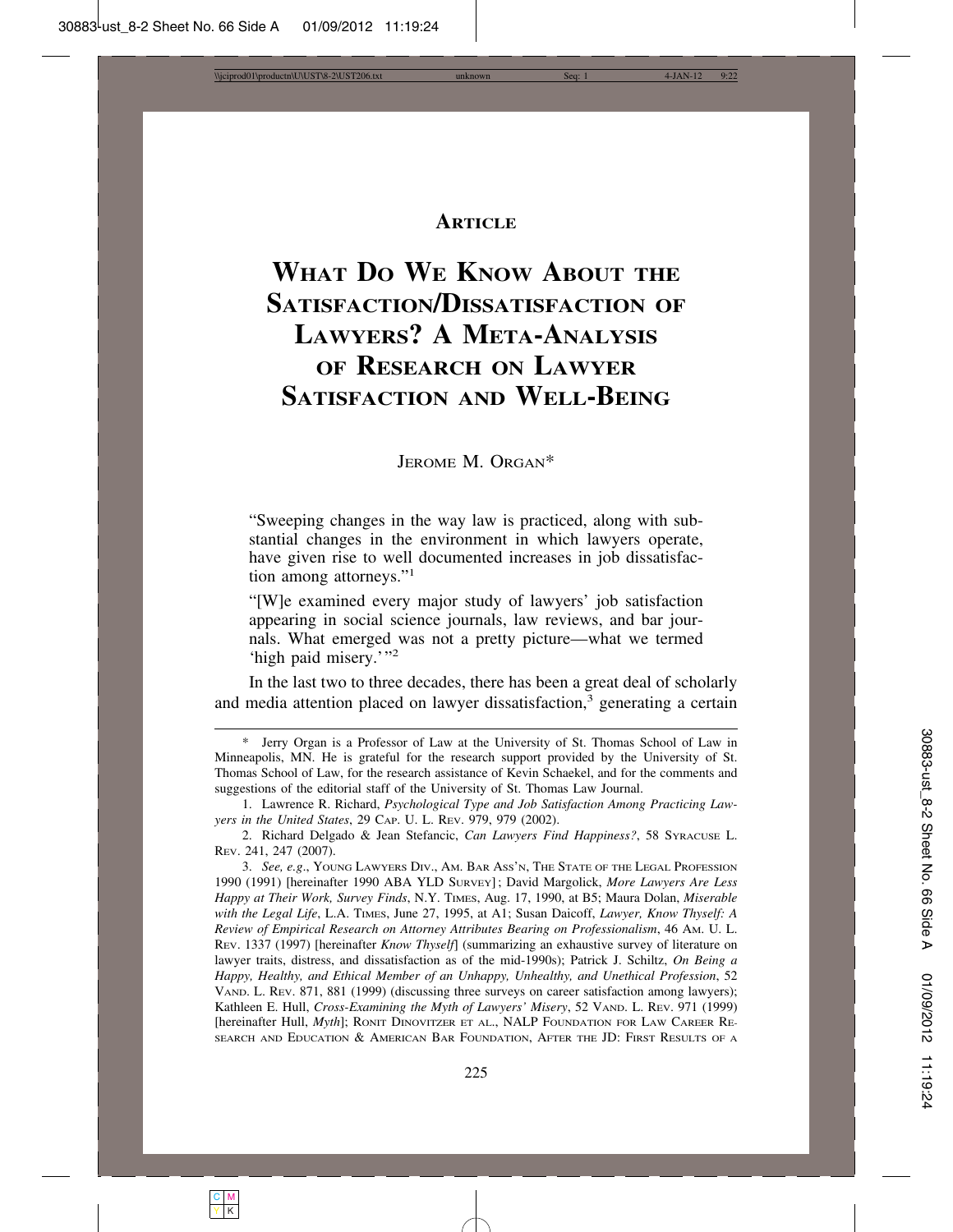"conventional wisdom," as reflected in the quotations above, about the endemic dissatisfaction of lawyers. During this period, however, the empirical literature has fairly consistently suggested that lawyers generally experience a great deal of job and career satisfaction.<sup>4</sup> Recent scholarship has recognized this dichotomy in the lawyer satisfaction/dissatisfaction literature.<sup>5</sup> This article summarizes all of the empirical work on lawyer satisfaction/ dissatisfaction and attempts to reconcile this seemingly conflicting data. The article begins with a chronological overview of the published research and of samples of the media descriptions of lawyers' mental health, wellbeing, and satisfaction/dissatisfaction. It then analyzes this collective data set in an effort to reconcile and understand somewhat conflicting data, focusing on specific subsets of the legal profession: experience levels (senior lawyers versus junior lawyers), practice settings (large firm, small firm, government, and public interest), and demographic profiles (women and racial minorities). The article concludes with suggestions for further research and thoughts on what legal education can be doing to better frame students' expectations for the practice of law.

# I. CHRONOLOGICAL OVERVIEW OF LAWYER WELL-BEING AND SATISFACTION RESEARCH

#### *A. The First Fifteen Years: 1984–1999*

Some of the first research on lawyer well-being and satisfaction was generated in the 1980s. The American Bar Association's (ABA) Young Lawyers Division (YLD) published the first article, based on a survey of lawyers, which found that 81% of respondents were either "somewhat satisfied" or "very satisfied" with their current job, whereas only 12% were "somewhat dissatisfied" and 3% were "very dissatisfied."<sup>6</sup>

NATIONAL STUDY OF LEGAL CAREERS (2004) [hereinafter AFTER THE JD; Susan Daicoff, *Lawyer, Be Thyself: An Empirical Investigation of the Relationship Between the Ethic of Care, the Feeling Decisionmaking Preference, and Lawyer Wellbeing*, 16 VA. J. SOC. POL'Y & L. 87 (2008) [hereinafter *Be Thyself*].

<sup>4.</sup> *See infra* notes 62–78, 199–204, 205–29, and accompanying tables.

<sup>5.</sup> *See, e.g.*, Ronit Dinovitzer & Bryant G. Garth, *Lawyer Satisfaction in the Process of Structuring Legal Careers*, 41 LAW & Soc'y Rev. 1, 1 (2007) (noting that published literature takes one of two forms, one highlighting dissatisfaction and suggesting a need for reform and one downplaying the level of dissatisfaction); John Monahan & Jeffrey Swanson, *Lawyers at Mid-Career: A 20-Year Longitudinal Study of Job and Life Satisfaction*, 6 J. EMPIRICAL LEGAL STUD. 451, 452 (2009) ("There are two literatures on lawyer satisfaction and their findings differ so starkly that one might wonder whether they are studying the same phenomenon.") [hereinafter *Virginia*].

<sup>6. 1990</sup> ABA YLD SURVEY, *supra* note 3, at 52 tbl.66 (discussing YOUNG LAWYERS DIV., AM. BAR ASS'N, THE STATE OF THE LEGAL PROFESSION: 1984 (1984) [hereinafter 1984 ABA YLD SURVEY] (indicating that 41% of respondents were very satisfied while only 3% were very dissatisfied in 1984). Notably, the survey was sent to "a random probability sample of 3000 lawyers of all ages drawn from both ABA member and nonmember lists totaling 569,706 lawyers." *Id.* at 1–2. The number that appears to have responded to the written survey was 76.9% or 2282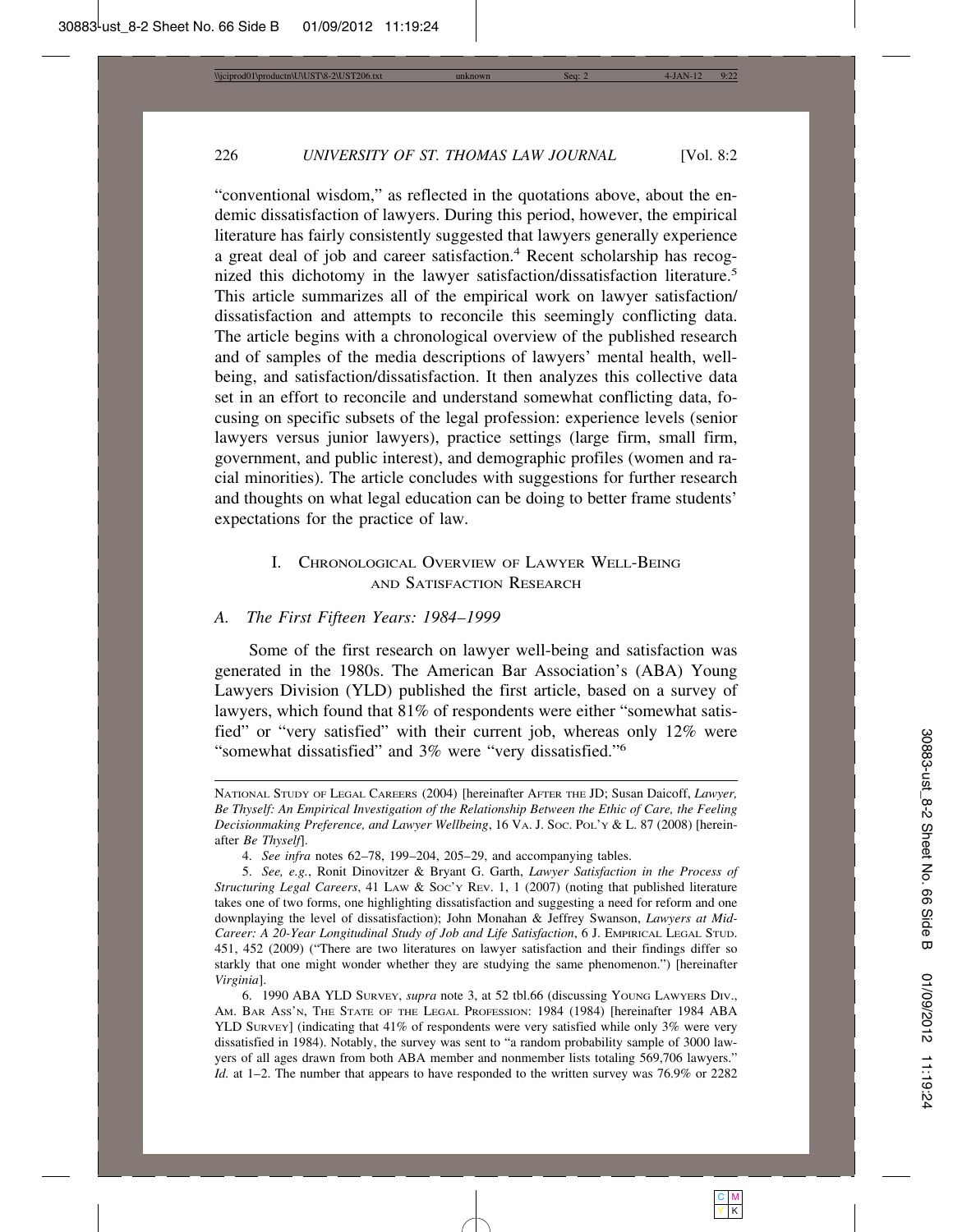Later in the 1980s, five studies of lawyers were conducted. A survey of Stanford University law graduates was published in 1988,7 a Maryland Bar Association survey was published in 1988,<sup>8</sup> a survey of University of Michigan law graduates was published in 1989,<sup>9</sup> a survey of the class of 1983 from twenty different law schools was published in  $1989$ ,<sup>10</sup> and a survey of graduates from the three law schools then in existence in Minneapolis and St. Paul, Minnesota, was published in  $1990<sup>11</sup>$  The Stanford study was conducted in 1986 and found that, regardless of gender, graduates were "very satisfied" with their present jobs.<sup>12</sup> Their mean responses were 5.31 for women and 5.12 for men on a seven-point scale, with one representing "very dissatisfied" and seven being "very satisfied."<sup>13</sup> The Maryland survey focused on a randomly selected pool of lawyers working in law firms in the

8. Gilbert L. Hoffer & Jennifer S. McLeod, *How Attorneys in Law Firms in Maryland's Major Urban Areas View the Quality of Their Professional Lives*, *in* MD. STATE BAR ASS'N, REPORT OF THE SPECIAL COMMITTEE ON LAW PRACTICE QUALITY (1988) [hereinafter *Maryland*].

9. David L. Chambers, *Accommodation and Satisfaction: Women and Men Lawyers and the Balance of Work and Family*, 14 LAW & SOC. INQUIRY 251 (1989) [hereinafter Chambers, *Michigan*]. Of 1502 graduates from the classes of 1976–1979, 1070 responded to the surveys sent out five years after graduation, 68% of the women and 72% of the men. *Id.* at 260. In 1984 and in 1986, follow-up surveys were sent to those who had responded to the initial survey. *Id.* The 1984 survey featured open-ended questions focused on gender differences in the profession, while the 1986 survey focused on changes in number of children, in work settings, in job status, and in career satisfaction. *Id.* Both had response rates of roughly 80%. *Id.* at 260 n.45.

10. Marilyn Tucker et al., *Whatever Happened to the Class of 1983*, 78 GEO. L.J. 153 (1989) [hereinafter *Class of 1983*]. This survey was sent in 1985 to 535 graduates from the class of 1983 from 20 law schools across the country and generated responses from 207 graduates (a response rate of 39%), of whom 55% were male and 45% were female. *Id.* at 156–57. Although all of the respondents had been in practice for only two years, the respondents were somewhat diverse in age, with 65% between 25–29 years of age, 20% between 30–34, and 15% over 35. *Id.* at 157.

11. Paul W. Mattessich & Cheryl W. Heilman, *The Career Paths of Minnesota Law School Graduates: Does Gender Make a Difference?*, 9 LAW & INEQ. J. 59 (1990) [hereinafter *Minnesota*]. The Minnesota sample set included 578 graduates for whom addresses could be found from the three Twin Cities law schools from the years 1975, 1978, 1982, and 1985. *Id.* at 61. Researchers received responses from 503 graduates who participated in phone interviews: 220 from the William Mitchell College of Law, 176 from the University of Minnesota Law School, and 107 from the Hamline University School of Law. *Id.* at 62–63. Women represented 254 of the respondents while men represented 249 of the respondents. *Id.* at 63.

12. *Stanford*, *supra* note 7, at 1245.

13. *Id*. While female graduates were at least as satisfied with their present jobs as male graduates, female graduates did report that they overate, cried, had nightmares, and experienced loneliness and depression at rates greater than male graduates, while male graduates drank alcohol at rates in excess of female graduates. *Id.* at 1251–52.

<sup>(</sup>of whom 1268 were ABA Young Lawyers, 646 were other ABA members, and 368 were nonmembers). *Id.*

<sup>7.</sup> Janet Taber et al., *Gender, Legal Education, and the Legal Profession: An Empirical Study of Stanford Law Students and Graduates*, 40 STAN. L. REV. 1209 (1988) [hereinafter *Stanford*]. The Stanford sample included all 764 living female graduates as of 1986 along with a random sample of 764 male graduates (distributed across time frames in percentages equal to the female graduates in those time frames). *Id.* at 1232. Of the 1528 graduates surveyed, "eight hundred and ninety-two (892) graduates, that is, 58 percent of the graduates surveyed, responded to the questionnaire. Of these respondents, 48.5 percent was female and 51.5 percent was male." *Id.* at 1232–33.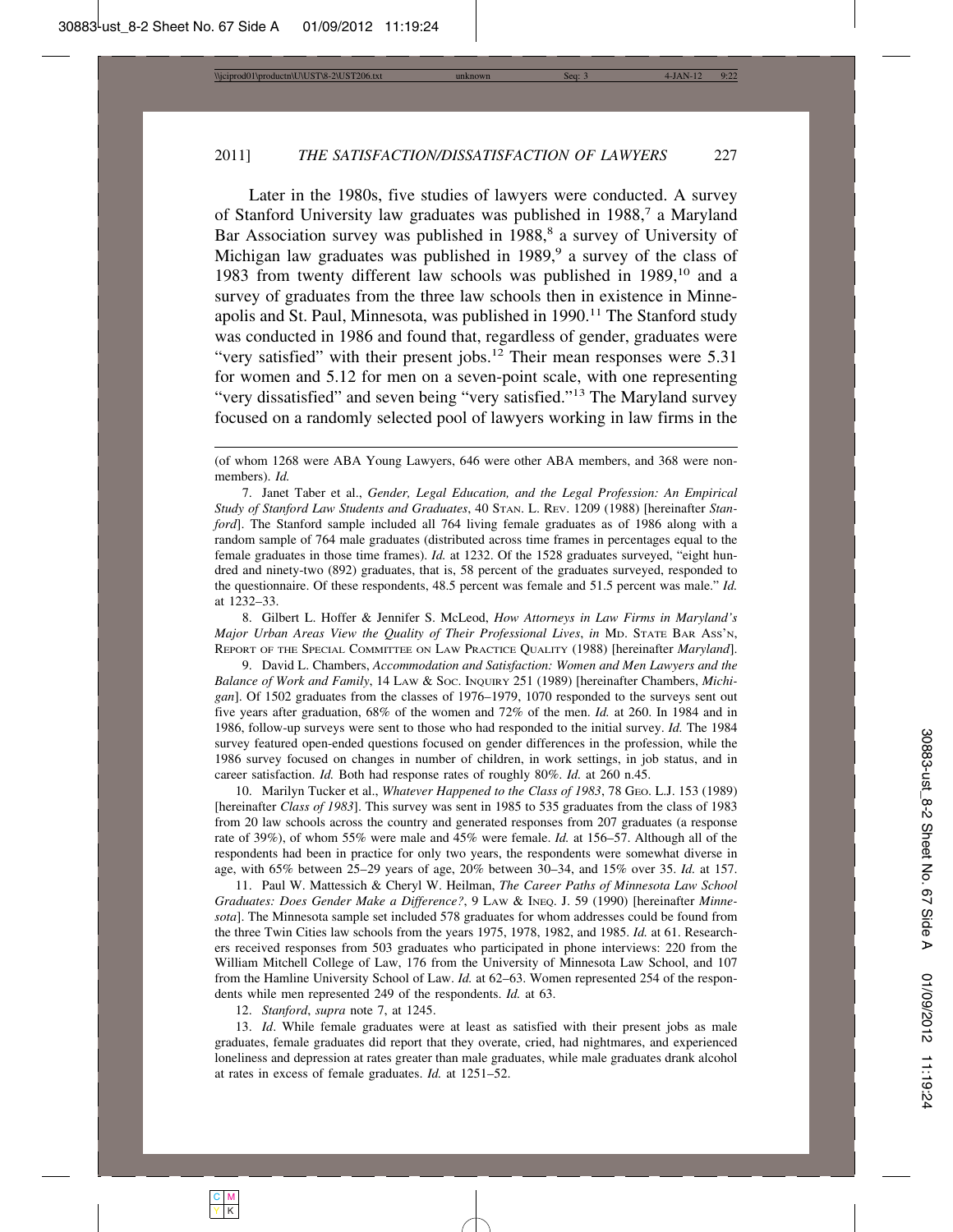major urban areas of Maryland and found that 89% of the respondents were "completely satisfied," "quite satisfied," or "somewhat satisfied" with the quality of their professional lives.<sup>14</sup> The Chambers Michigan study, conducted from 1981 to 1984, reported that 82% of women and 83% of men were overall "very satisfied," "quite satisfied" or "somewhat satisfied" with their careers five years after graduation.<sup>15</sup> The Class of 1983 study was conducted in 1985, and found that 70% of respondents "enjoyed their work" and 67% were "generally satisfied" with their current position.<sup>16</sup> The Minnesota study, commissioned in 1987, found that 93% of respondents were either "satisfied" or "very satisfied" with their current jobs.<sup>17</sup>

The National Law Journal, along with West Publishing Company, conducted a survey in 1990 that showed 79% of a national sample of more than 1000 attorneys were "satisfied" with their careers.<sup>18</sup> Also in 1990, the ABA

15. Chambers, *Michigan*, *supra* note 9, at 275 tbl.5. The percentages reflect those who answered one (very satisfied), two (quite satisfied), or three (somewhat satisfied), on a seven-point scale, with one being very satisfied and seven being very dissatisfied. *Id.* The authors noted that when retested in 1986, "most graduates' reported level of satisfaction had changed very little, with mean scores improving slightly." *Id.* at 275–76 tbl.6, 277 n.91. The Michigan study also showed that women with children have higher career satisfaction than women without children or men with or without children, lending some support to the theory that women's domestic roles actually increase their work satisfaction. *Id.* at 275–76 tbl.6.

16. *Class of 1983*, *supra* note 10, at 164. The survey featured a five-point scale with one being "enjoy" or "satisfied" and five being "not enjoy" or "not satisfied." *Id.* at 191. Notably, younger respondents were disproportionately among those who did not enjoy their work. *Id.* at 164. Comparable percentages of women and men were satisfied with their current positions (65% for women and 67% for men), but more women than men were dissatisfied (26% for women, 15% for men). *Id.* Given that the sample excluded all attorneys with more than two years experience, when other surveys show that more experienced attorneys consistently show higher levels of satisfaction, *see infra* notes 25, 41, 58, and accompanying text, it should not be surprising that the results reflect a relatively low level of satisfaction.

17. *Minnesota*, *supra* note 11, at 95. The survey featured a four-point scale—very satisfied, satisfied, dissatisfied, very dissatisfied. *Id.* at 95 fig.22. Comparable percentages of women (91%) and men (95%) were "satisfied" or "very satisfied" with their jobs. *Id.* However, in regard to satisfaction with specific aspects of their jobs, results of men and women differed on some aspects. *Id.* at 96. The authors noted that their data was consistent with the Stanford data, but showed a somewhat higher level of satisfaction than the data in the 1984 ABA YLD SURVEY. *Id.* at 96 n.51. Given that none of these attorneys had been in practice for more than 12 years, this level of satisfaction is unusually high compared with other, comparable populations. *Compare e.g.*, *supra* note 15 and accompanying text (Chambers, *Michigan*—82%), *supra* note 16 and accompanying text (*Class of 1983*—67%), and *infra* note 34 and accompanying text (*New Mexico*— 73%).

18. Margaret Cronin Fisk, *Lawyers Give Thumbs Up*, NAT'L L.J., May 28, 1990, at S2. In the article, the National Law Journal noted that the survey uncovered some surprising findings:

– An overwhelming majority, or 79%, of American lawyers say they are satisfied with their careers. Likewise, three-quarters of them are pleased with their choice of work environment and practice area.

– Furthermore, no mass exodus seems imminent: only 9% of the attorneys surveyed said they intend to leave the profession.

<sup>14.</sup> *Maryland*, *supra* note 8, at 27 tbl.6. Structured interviews were conducted with 207 (from a population of 1027) randomly identified partners, senior associates, and junior associates in large firms, medium firms, and small firms. *Id.* at 4. Notably, senior associates were less satisfied than either partners or junior associates across all firm sizes. *Id.* at app. A tbl.6.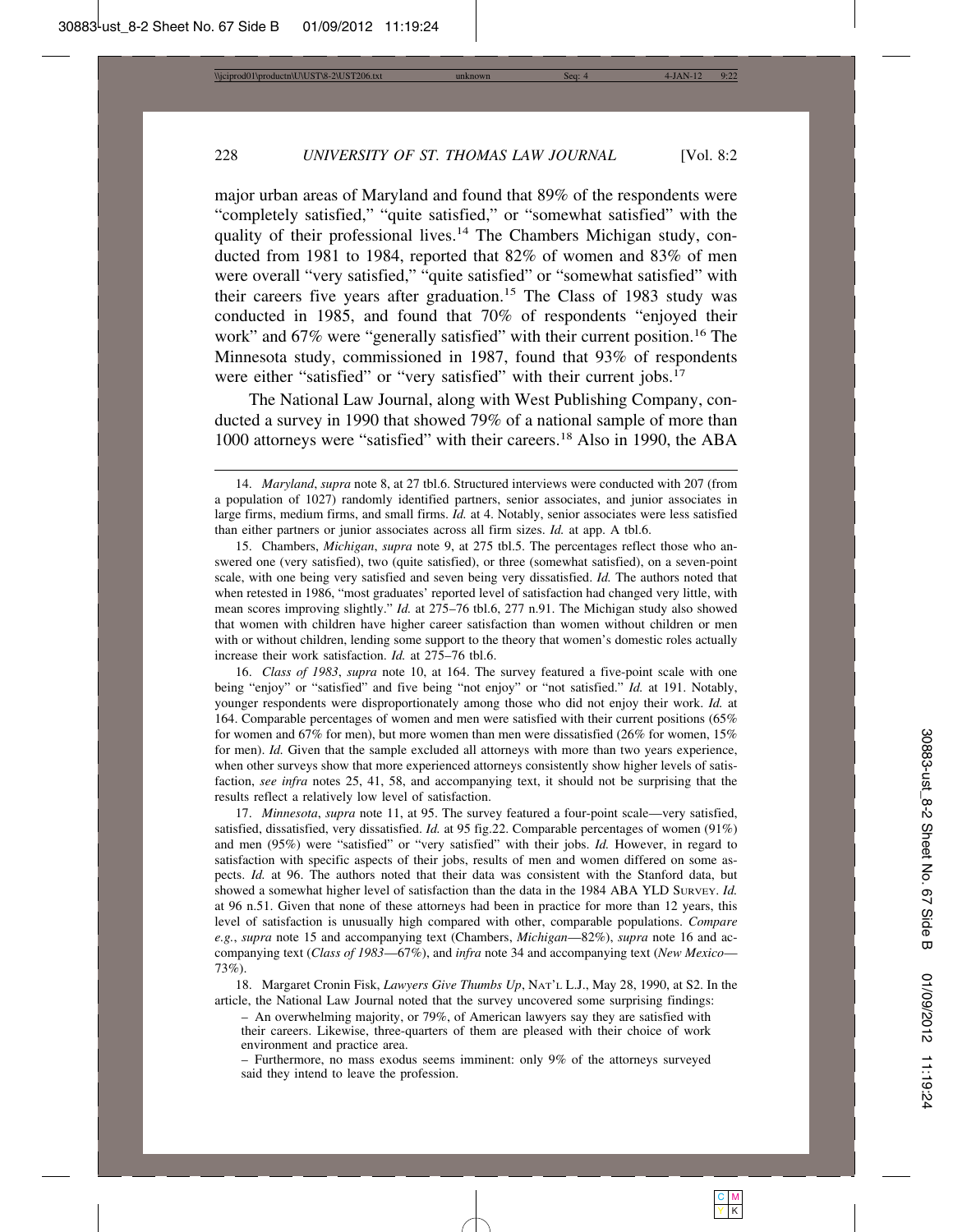YLD published results from another survey comparable to the 1984 ABA YLD Survey.<sup>19</sup> These results showed lawyers' job satisfaction declined from 81% in the 1984 ABA YLD Survey to 76% in the 1990 ABA YLD Survey for those either "somewhat satisfied" or "very satisfied."<sup>20</sup> Additionally, the 12% of lawyers "somewhat dissatisfied" and 3% "very dissatisfied" in  $1984^{21}$  increased to  $14\%$  and  $5\%$ , respectively.<sup>22</sup> Notably, government attorneys were more satisfied in 1990 than in 1984, while corporate and private practice attorneys were less satisfied.<sup>23</sup> The 1990 ABA YLD Survey further noted that women were less satisfied than men.<sup>24</sup> The 1990 ABA YLD Survey also noted a generational difference—that younger attorneys were more dissatisfied than older attorneys.25 In response to the

19. 1990 ABA YLD SURVEY, *supra* note 3.

- 20. *Id.* at 52 tbl.66.
- 21. *See supra* note 6 and accompanying text.

22. 1990 ABA YLD SURVEY, *supra* note 3, at 52 tbl.66. The 1990 ABA YLD Survey was sent to the 2282 attorneys surveyed in 1984 along with an additional cohort of 1002 attorneys who became members of the bar after 1983. *Id.* at 2, 4. Thus, 3284 were invited to participate in the survey, 1177 completed and submitted the survey by mail, while 1012 completed a shortened version of the questionnaire that was administered over the phone. *Id.* at 3–4. This meant there was a 36.2% response rate on the mailed survey and a 31.2% response rate on the phone survey for a total response rate of 67.4%. *Id.*

23. *Id.* at 52 tbl.67. Notably, the respondents disproportionately were engaged in private practice, with 78% of respondents indicating they were in private practice. *Id.* at 7. By comparison, NALP statistics fairly consistently show that only 58%–60% of graduates are employed in private practice. *See Recent Graduates*, NAT'L ASS'N FOR LEGAL PROFESSIONALS, http://www. nalp.org/recentgraduates (last visited May 16, 2011) (containing links to summary employment statistics for classes 1999–2009); *see also* DINOVITZER, *supra* note 3, at 27 tbl.3.1 (indicating that only 69% of graduates were employed in private practice three years out); RONIT DINOVITZER ET AL., NALP FOUNDATION FOR LAW CAREER RESEARCH AND EDUCATION & AMERICAN BAR FOUN-DATION, AFTER THE JD II: SECOND RESULTS FROM A NATIONAL STUDY OF LEGAL CAREERS 27 tbl.3.1 (2009) [hereinafter AFTER THE JD II] (indicating less than 55% were employed in private practice seven years out). This disproportionate weighting of private practice respondents might have skewed results in the direction of slightly more dissatisfaction given that the 1990 ABA YLD Survey demonstrated that private practice attorneys generally are less satisfied than those working for the government or in public interest. 1990 ABA YLD SURVEY, *supra* note 3, at 52 tbl.67.

24. 1990 ABA YLD SURVEY, *supra* note 3, at 53–54 tbls.70, 71. This result was in contrast with the results in *Stanford*, *Minnesota*, and Chambers, *Michigan*, but consistent with the results in *Class of 1983*. *See* discussion *supra* notes 13, 17, 15, 16, and accompanying text, respectively.

25. *See* 1990 ABA YLD SURVEY, *supra* note 3, at 55 (noting that 19% of all lawyers in private practice are dissatisfied, but 31% of lawyers who graduated after 1967 were dissatisfied). The overall population of those surveyed was disproportionately younger attorneys, as 859 of the 2189 respondents were members of the ABA YLD (under the age of 36 or admitted for less than five years) and 734 of the 2189 respondents were admitted to the bar after 1983. Thus, nearly 73% of the respondents were recently admitted to practice or were under the age of 36. *Id.* at 4. Given that the 1990 ABA YLD Survey itself notes that newer attorneys generally are less satisfied than more experienced attorneys, the 1990 ABA YLD Survey results may have been subject to a slight downward bias in reported levels of satisfaction given the disproportionate number of less exper-

*Id.* In separate coverage of the survey, the Boston Globe noted that "[t]he questionnaires were mailed out to 7,800 [sic] lawyers chosen as geographically and professionally representative," with responses received from 1018 lawyers. Ethan Bronner, *Survey Finds Lawyers are Generally Happy with Their Careers*, BOSTON GLOBE, May 21, 1990, at 3. "The editors of the National Law Journal expressed surprise at the results of the study. They said they had commissioned it in response to a growing sense of disenchantment within the legal profession." *Id.*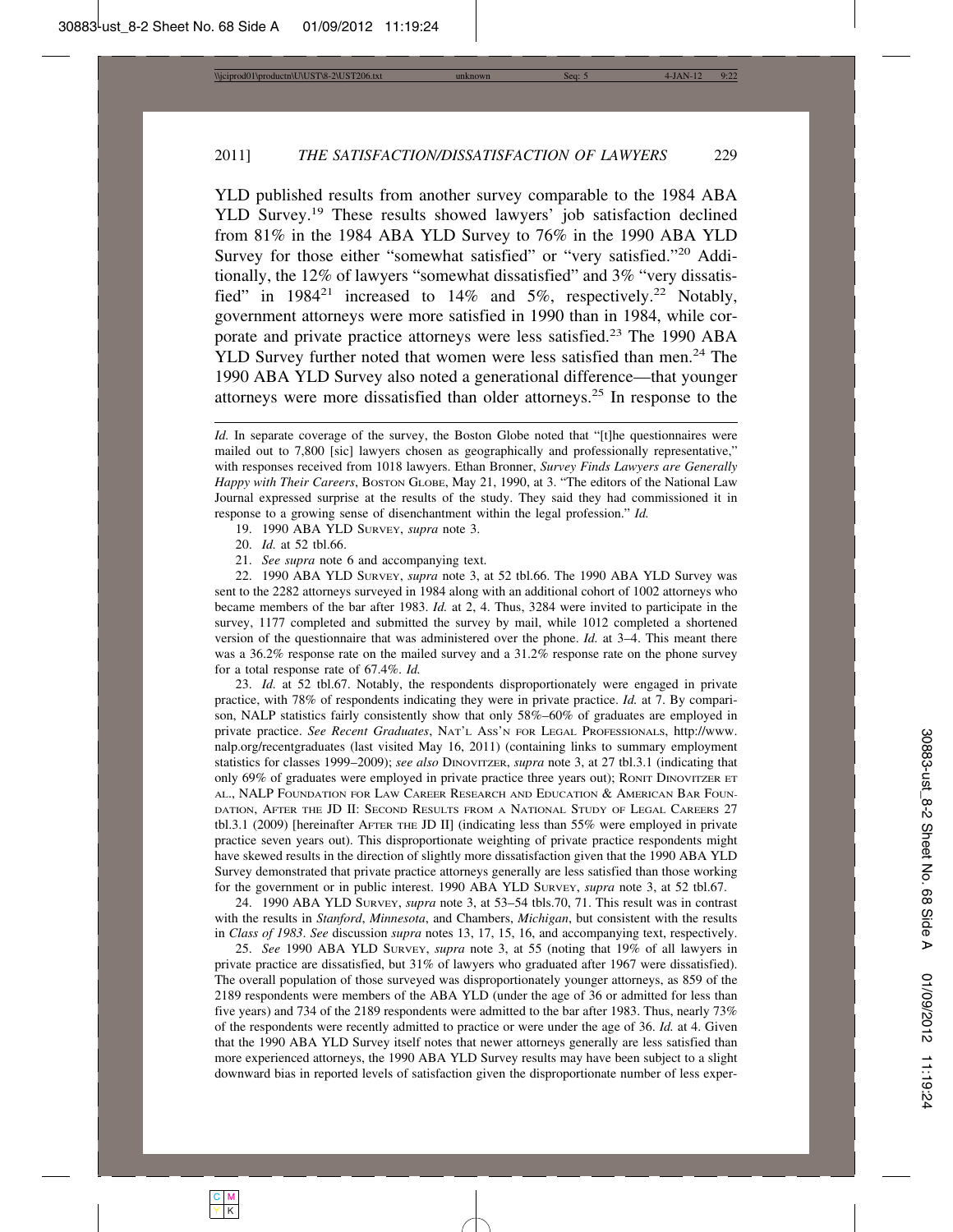ABA YLD survey results of 1984 and 1990, the ABA convened a task force to focus on issues of professional malaise.<sup>26</sup>

As of 1990, then, there was already a somewhat disparate set of empirical data regarding lawyer satisfaction/dissatisfaction, with some media sources emphasizing data on dissatisfaction and disregarding data showing relatively high levels of satisfaction. For example, the *New York Times* article *More Lawyers Are Less Happy at Their Work, A Survey Finds*, published in August 1990, discussed only the results from the 1990 ABA YLD Survey.<sup>27</sup> The article disregarded the National Law Journal survey data, as well as the Class of 1983, Stanford, Chambers Michigan, and Minnesota survey data.<sup>28</sup> It led with the following quote: "An [ABA] survey has corroborated what has become increasingly apparent to lawyers, legal recruiters and psychiatrists: job dissatisfaction among lawyers is widespread, profound and growing worse."<sup>29</sup> The article then compared the results of the 1990 ABA YLD Survey with those of the 1984 ABA YLD Survey and noted that lawyers who said they were "very satisfied" with their work decreased by 20%.<sup>30</sup>

- 27. Margolick, *supra* note 3, at B5.
- 28. *Id.*
- 29. *Id.*

30. *Id.* The article also noted that drinking had increased among lawyers between 1984 and 1990: "[T]here has been 'an astonishing rise' in drinking among lawyers, particularly women. In 1984 less than half of 1 percent of those surveyed reported consuming six or more drinks a day. That figure has now risen to 13 percent, including one in every five female lawyers." *Id.* This reported data, however, was erroneous. The 1990 Report stated:

The statistics on drinking contained in the initial report of the data from Wave II published in August as Report #1 have received much attention by the profession and the media. That report showed much higher levels of drinking than that reported in the 1984 survey. Unfortunately, it has recently been discovered that those figures were the result of a computer programmer error.

1990 ABA YLD SURVEY, *supra* note 3, at 50 (emphasis in original). In reality, consumption of alcohol had declined between 1984 and 1990. While the 1990 ABA YLD Survey describes the data as "virtually the same for the two surveys, with the 1990 survey showing a slight decrease.]" the reality is that the percentage of respondents consuming 3–5 drinks per day fell by 25% from 8% to 6% and the percentage of respondents consuming 1–2 drinks per day fell nearly 16% from 19% to 16%. *Id.* at 50 tbl.64.

The article also noted that very few lawyers were considering leaving their current position, often viewed as an indication of dissatisfaction: "Only 3 to 4 percent of the 2,289 [sic] lawyers participating in the survey . . . said they planned to leave the profession in the next two years." Margolick, *supra* note 3, at B5. Even this sign of relative satisfaction, however, was discounted in the article. "But even if an exodus is not imminent, the survey says, the prevailing levels of unhappiness bode ill for the law profession and the people it employs and serves." *Id.*

ienced attorneys in the sample. *See also infra* notes 41, 58, and accompanying text. The 1990 ABA YLD Survey also noted, however, that among those originally surveyed in 1984 and then resurveyed in 1990, satisfaction dropped from 79% who were "very satisfied" or "somewhat satisfied" to 71%, and an increase from 18% who were "somewhat dissatisfied" or "very dissatisfied" to 23%. *Id.* at 53 tbl.68.

<sup>26.</sup> AM. BAR ASS'N, THE REPORT OF AT THE BREAKING POINT: A NATIONAL CONFERENCE ON THE EMERGING CRISIS IN THE QUALITY OF LAWYERS' HEALTH AND LIVES—ITS IMPACT ON LAW FIRMS AND CLIENT SERVICE (1991) [hereinafter ABA REPORT].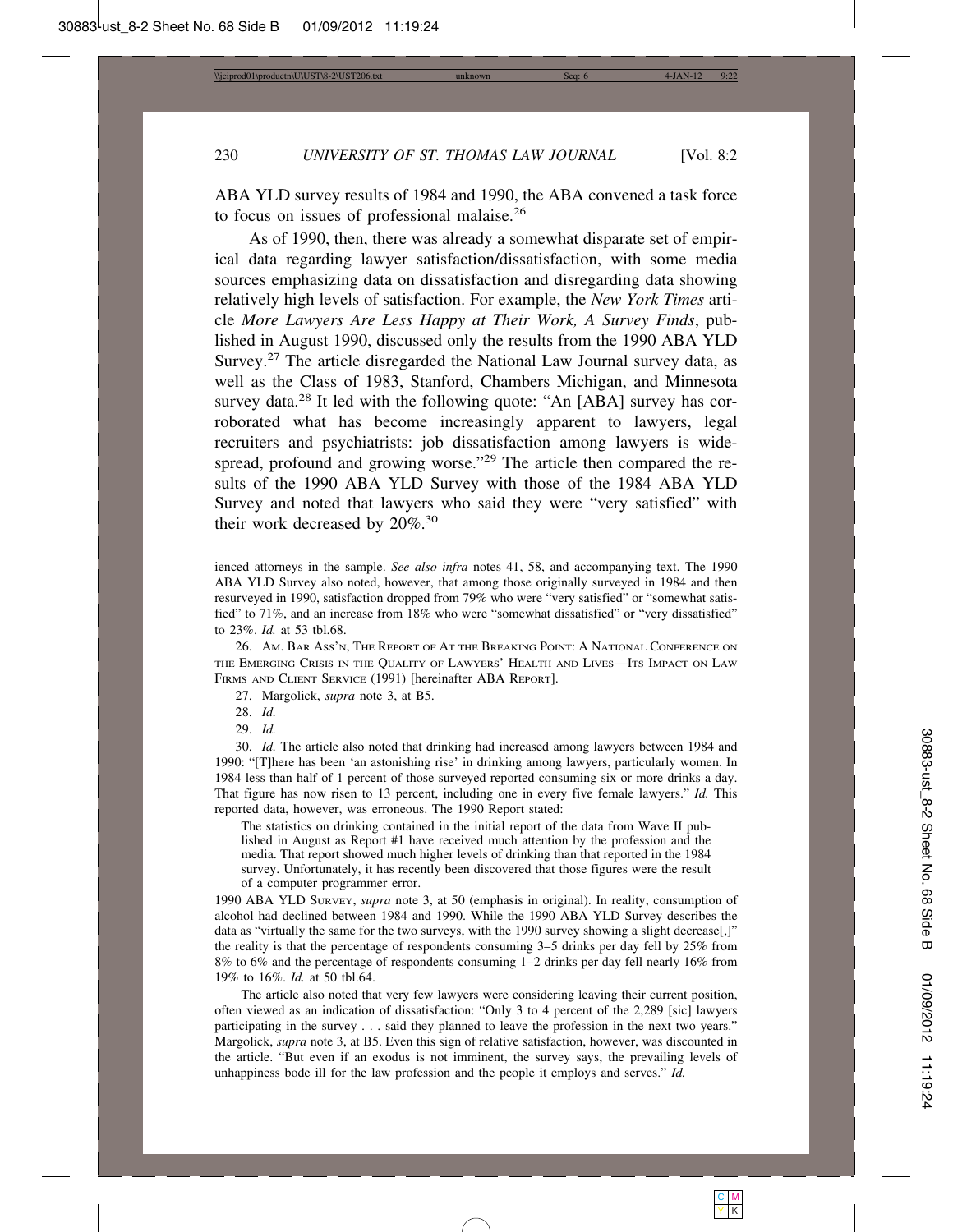In 1990, G. Andrew H. Benjamin and his coauthors published a study of lawyers in the state of Washington reporting that lawyers manifest psychological distress—depression, anxiety, feelings of worthlessness or excessive guilt, and/or suicidal ideation—at rates well in excess of the general population.31 This study also showed higher levels of problem drinking among lawyers when compared with the general population.<sup>32</sup> That same year, a separate report included lawyers among the top three occupations with the highest frequency of depression.<sup>33</sup>

The following year, studies were published in New Mexico and North Carolina. The study of New Mexico alumni found that 73% of both men and women attorneys placed themselves within the top two levels of job satisfaction on a five-point scale, with an almost identical distribution between those levels.<sup>34</sup> The North Carolina survey, conducted in 1990–91,

32. Benjamin I, *supra* note 31, at 241. The survey reflected that 18% of Washington attorneys reported behaviors consistent with problem drinking, nearly twice the national average of 10% for alcohol abuse and/or dependency among adults. *Id.* The article noted, however, that more male attorneys in Washington reported alcohol problems than female attorneys. *Id.* at 243.

33. William W. Eaton et al., *Occupations and the Prevalence of Major Depressive Disorder*, 32 J. OCCUPATIONAL MED. 1079, 1085–86 (1990). This article drew on data "collected for the Epidemiologic Catchment Area (ECA) Program during the early 1980s," a five-site collaborative survey which estimated the prevalence of major depressive disorder, along with other specific categories of psychopathology. *Id.* at 1079. Highly trained lay interviewers administered the Mental Health Diagnostic Interview Schedule (DIS) to a probability sample of roughly 3000 persons at each of five sites. *Id.* The sample for which the article reported data across occupations included 11,789 respondents who reported ever holding a full-time job. *Id.* at 1080. The results indicated that lawyers were among the top five occupations (among 104 for which data was gathered) in terms of prevalence of depression, with an estimated prevalence of 10%, two to three times higher than the 3% to 5% found by the ECA among the general population. *Id.* at 1079.

34. Lee E. Teitelbaum et al., *Gender, Legal Education, and Legal Careers*, 41 J. LEGAL EDUC. 443, 473 (1991) [hereinafter *New Mexico*]. The New Mexico survey was conducted in the late 1980s and included a sample set of every one of its 1048 graduates between the years of 1975 and 1986; 602 graduates responded, 57% of whom were men and 43% of whom were women. *Id.* at 452–53. The authors noted that the similar response among men and women was consistent with the results reported in *Stanford* and in Chambers, *Michigan*, discussed *supra* notes 13, 15, and accompanying text. *See New Mexico*, *supra* at 477. Interestingly, however, the authors did not compare the overall satisfaction statistics in *New Mexico* with those in the Stanford, Minnesota, or Michigan surveys, which would have shown *New Mexico* to be on the low end of the scale in terms of satisfaction. Given the data suggesting that satisfaction increases with experience, see

<sup>31.</sup> G. Andrew H. Benjamin et al., *The Prevalence of Depression, Alcohol Abuse, and Cocaine Abuse Among United States Lawyers*, 13 INT'L J.L. & PSYCHIATRY 233, 233–34 (1990) [hereinafter Benjamin I]. Specifically, the results indicated that approximately 20% of lawyers in practice for just two years in Washington and Arizona had heightened levels of depression while only 3–9% of the general population had heightened levels of depression. *Id.* at 240. Moreover, 19% of all Washington lawyers responding to the survey "suffered from statistically significant elevated levels of depression," with most of these experiencing suicidal ideation. *Id.* at 240–41. The Washington survey was sent to a random sample of 1184 attorneys stratified by years of practice. *Id.* at 236. It generated 801 returned questionnaires, a response rate of 68%. *Id.* at 238. The survey included both the Brief Symptom Inventory as well as the Michigan Alcoholism Screening Test-Revised (MAST). *Id.* at 237. The Arizona data was based on a survey of 96 graduates of an Arizona law school. *Id.*; G. Andrew H. Benjamin et al., *The Role of Legal Education in Producing Psychological Distress Among Law Students and Lawyers*, 11 AM. B. FOUND. RES. J. 225, 228 (1986).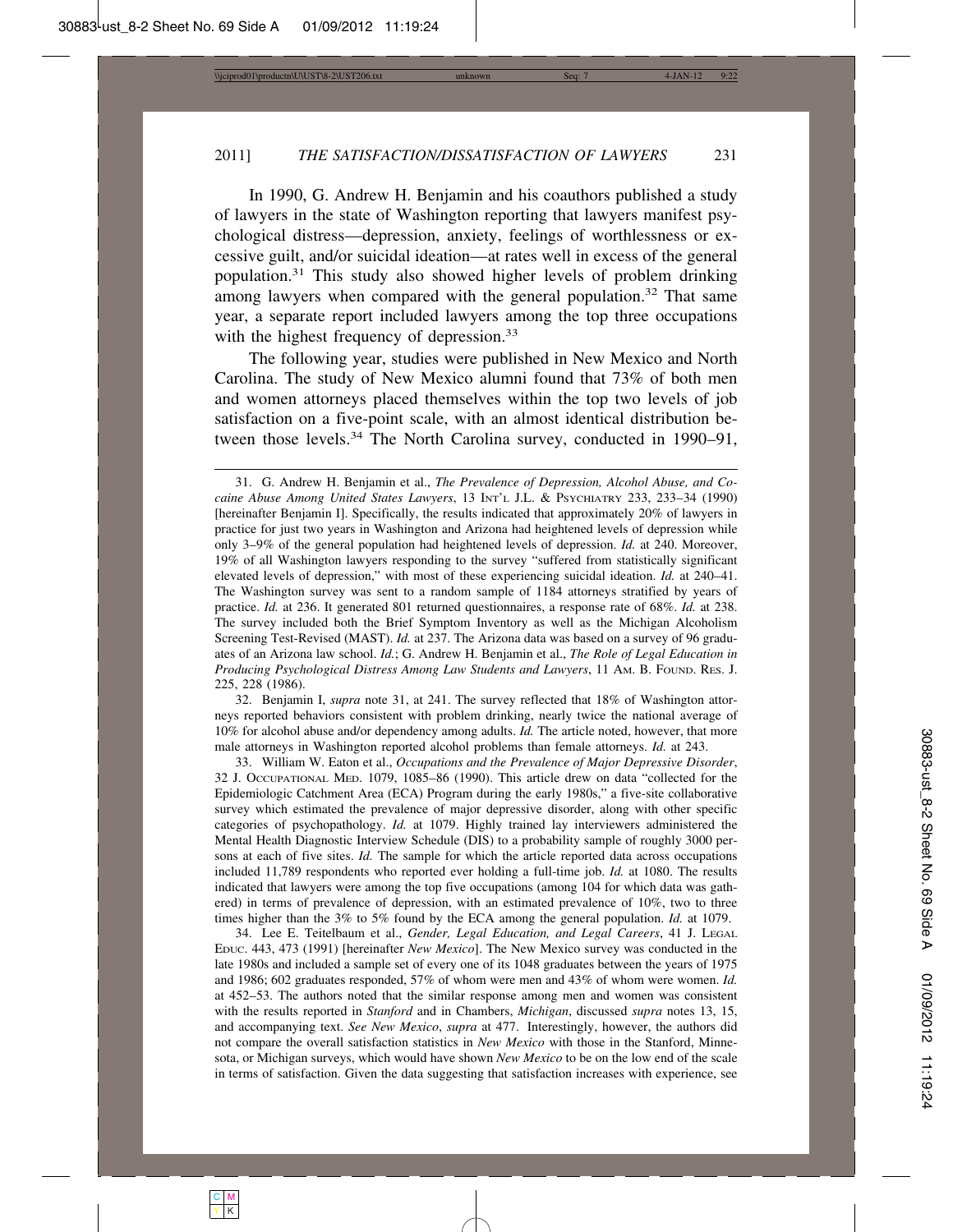showed that 81% of lawyers were at least "mostly satisfied" with the quality of their lives.35 The survey further indicated that 24% reported that they had experienced symptoms of depression at least three times each month during the past year, and that 16.6% consumed at least three to five alcoholic beverages per day.<sup>36</sup> The analysis of the survey indicated that

 [t]he existence of a discrepancy between one's expectation and achievements correlates more strongly with subjective well-being than any other variable in the causal model. Attorneys who can control their aspirations and expectations so that the gap between aspirations and achievements is large enough to be motivating but not large enough to be discouraging, attain higher levels of work and life satisfaction.<sup>37</sup>

In 1992, Benjamin and two coauthors published another article regarding the psychological distress that lawyers experience.38 It reiterated the earlier survey data from Washington and Arizona, noting that it was consistent with data from Wisconsin and Florida showing higher levels of depression in attorneys compared with the population generally in Western industrialized countries.39 The article also reiterated the data showing an elevated tendency toward problem drinking among lawyers in Washington and Arizona.<sup>40</sup>

A study published in 1994, reporting survey information gathered in 1989, showed that lawyers who were children of lawyers had disproportion-

35. N.C. BAR ASS'N, REPORT OF THE QUALITY OF LIFE TASK FORCE AND RECOMMENDATIONS 4 (1991) [hereinafter NORTH CAROLINA 1991]. The survey was mailed to each of the 11,810 North Carolina licensed attorneys, with 2570 completed questionnaires returned, for a response rate of 21.8%. *Id.* The survey noted that unmarried individuals and junior and senior associates in private practice were among the least satisfied, while older attorneys were more satisfied. *Id.*

36. *Id.* Depression symptoms included "appetite loss, trouble sleeping, suicide thoughts, [and] extreme lethargy." Notably, the percentage of attorneys consuming three to five alcoholic drinks per day in North Carolina was double that reported in the 1990 ABA YLD Survey. *See supra* note 30 and accompanying text.

37. NORTH CAROLINA 1991, *supra* note 35, at 5. NORTH CAROLINA 1991 further noted that "[a]ttorneys who experience psychological problems, . . . generally had a poor sense of wellbeing. Although the cause and effect relationship is not clear, these problems are most often *symptoms* rather than *causes* of dissatisfaction." *Id.* (emphasis in original). It also noted that "[u]nhealthy lifestyles also correlate with attorney dissatisfaction." *Id.*

38. G. Andrew H. Benjamin, Bruce D. Sales & Elaine Darling, *Comprehensive Lawyer Assistance Programs: Justification and Model*, 16 LAW & PSYCHOL. REV. 113 (1992) [hereinafter Benjamin II]; *see also id.* at 114 n.3 (citing other studies that show high levels of depression among lawyers in Washington, Arizona, Wisconsin, and Florida, including two unpublished dissertations).

39. *Id.* at 114. *See supra* note 31 and accompanying text.

40. Benjamin II, *supra* note 38, at 115*. See supra* note 31 and accompanying text.

*supra* note 25 and accompanying text, *infra* notes 41, 58, and accompanying text, one might surmise that the relatively low level of satisfaction results from the exclusion of anyone with more than twelve years of experience. *See* discussion *supra* note 16 (*Class of 1983*) and accompanying text. But the New Mexico sample represents the same level of experience as was represented in the sample of Minnesota attorneys (with a 93% satisfaction level). *See supra* note 17 (suggesting a possibility of regional differences in satisfaction among lawyers).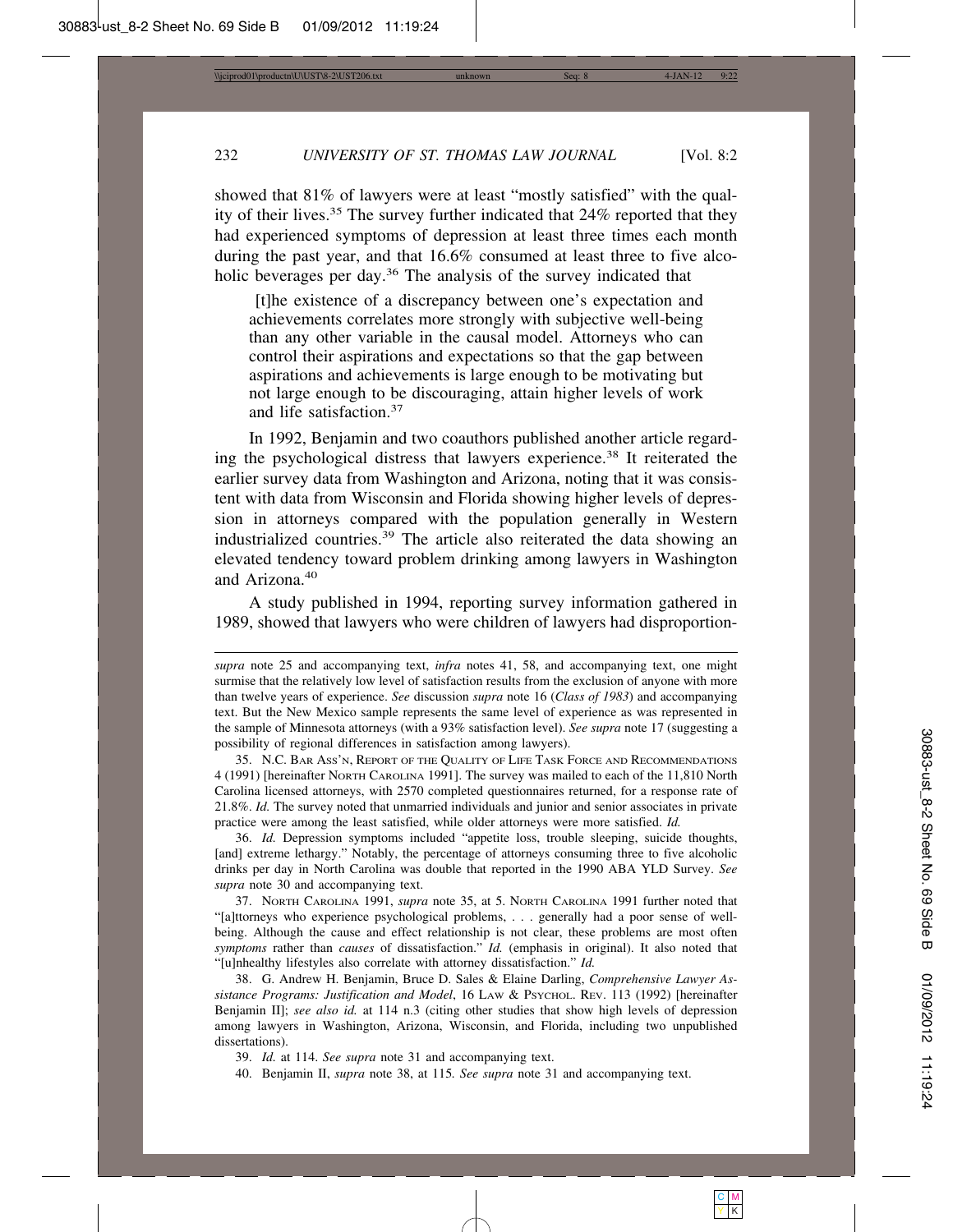ately high rates of satisfaction, with 91.1% indicating they were "quite satisfied" or "somewhat satisfied."41 A New York Law Journal poll from 1994 showed that 82% of respondents were "very" or "somewhat" satisfied with their professional lives.42 In 1995, the ABA YLD released another survey that indicated some improvement from its 1990 data—77.2% of respondents reported that they were "very satisfied" or "somewhat satisfied" in their current position (up from  $76\%$ ).<sup>43</sup> An article published in 1995 also discussed the relationship in the earlier ABA YLD surveys between work satisfaction and mental and physical distress, showing a correlation (although not necessarily a causal relationship) between distress and dissatisfaction.<sup>44</sup>

In 1995, John Hagan and Fiona Kay published their book, *Gender in Practice*. 45 The book compiled statistical data gathered from a study of Toronto lawyers that proceeded in two waves—one in 1985 and one in 1991.<sup>46</sup> In 1985, 78.2% of women and 81.3% of men indicated they were "satis-

42. Edward A. Adams, *Legal Career Exacts Steep Personal Price*, N.Y. L.J., Feb. 7, 1994, at 1.

A total of 401 lawyers were interviewed by telephone at their offices between Jan. 10 and 18. The sample was drawn from a list of all practicing lawyers statewide. Men made up 76 percent of the sample and women, 24 percent. The poll has a margin of error of plus or minus 5 percent.

*Id.* Notably, 89% of the respondents were very satisfied or somewhat satisfied with their personal life. *Id.*

43. 1990 ABA YLD SURVEY, *supra* note 3, at 52 tbl.66 (indicating 1990 satisfaction rate); YOUNG LAWYERS DIV., AM. BAR ASS'N, ABA YOUNG LAWYERS DIVISION SURVEY: CAREER SAT-ISFACTION (1995) [hereinafter 1995 ABA YLD SURVEY], *discussed in* YOUNG LAWYERS DIV., AM. BAR ASS'N, ABA YOUNG LAWYERS DIVISION SURVEY CAREER SATISFACTION 18 (2000) [hereinafter 2000 ABA YLD SURVEY]. The 1995 satisfaction results were based on responses from 696 lawyers. *Id.* The 1995 ABA YLD Survey also found that 72.4% were "very satisfied" or "somewhat satisfied" with the practice of law generally. *Id.*

44. Linda M. Rio, *Time for an Ideality Check: If You Had Your Ideal Work, Would You Be Satisfied?*, BARRISTER MAGAZINE, Spring 1995, at 14, *cited in Be Thyself*, *supra* note 3, at 109 n.153 (discussing the 1984 ABA YLD Survey and the 1990 ABA YLD Survey and showing an inverse relationship between satisfaction and distress—the higher the distress the lower the satisfaction).

45. JOHN HAGAN & FIONA KAY, GENDER IN PRACTICE (1995) [hereinafter HAGAN & KAY I].

46. *Id.* at 18–20. The initial survey was mailed in 1985 to 1609 attorneys, with 1051 responses received for a response rate of slightly over 65%. The follow up survey in 1991 resulted in responses from 815 of the original 1051 respondents for a response rate of 79.3%. *Id.*

<sup>41.</sup> Stephen L. Wasby & Susan S. Daly, *In My Father's Footsteps: Career Patterns of Lawyers*, 27 AKRON L. REV. 355, 392 (1994). The survey was sent to 770 identified lawyers within multigenerational families, with 396 returning completed surveys. *Id.* at 358. An additional fiftytwo lawyers in New York and Boston were contacted for interviews, with twenty-two interviews conducted. *Id.* Thus, of 822 potential participants, there were 418 respondents for a 50.9% response rate. *Id.* Notably, 95% of the respondents were practicing law, with 88% in private practice. *Id.* at 359. The question regarding satisfaction had a five-point scale: quite satisfied, somewhat satisfied, neutral, somewhat dissatisfied, and quite dissatisfied. *Id.* at 392. The survey also demonstrated that more experienced attorneys are more satisfied than less experienced attorneys, as the percentage who answered "quite satisfied" dropped from 96% among those who graduated from law school prior to 1953, to 83.6% among those graduating between 1953 and 1963, to 74.2% for those graduating between 1964 and 1973, to less than 70% among the most recent graduates. *Id.* at 391.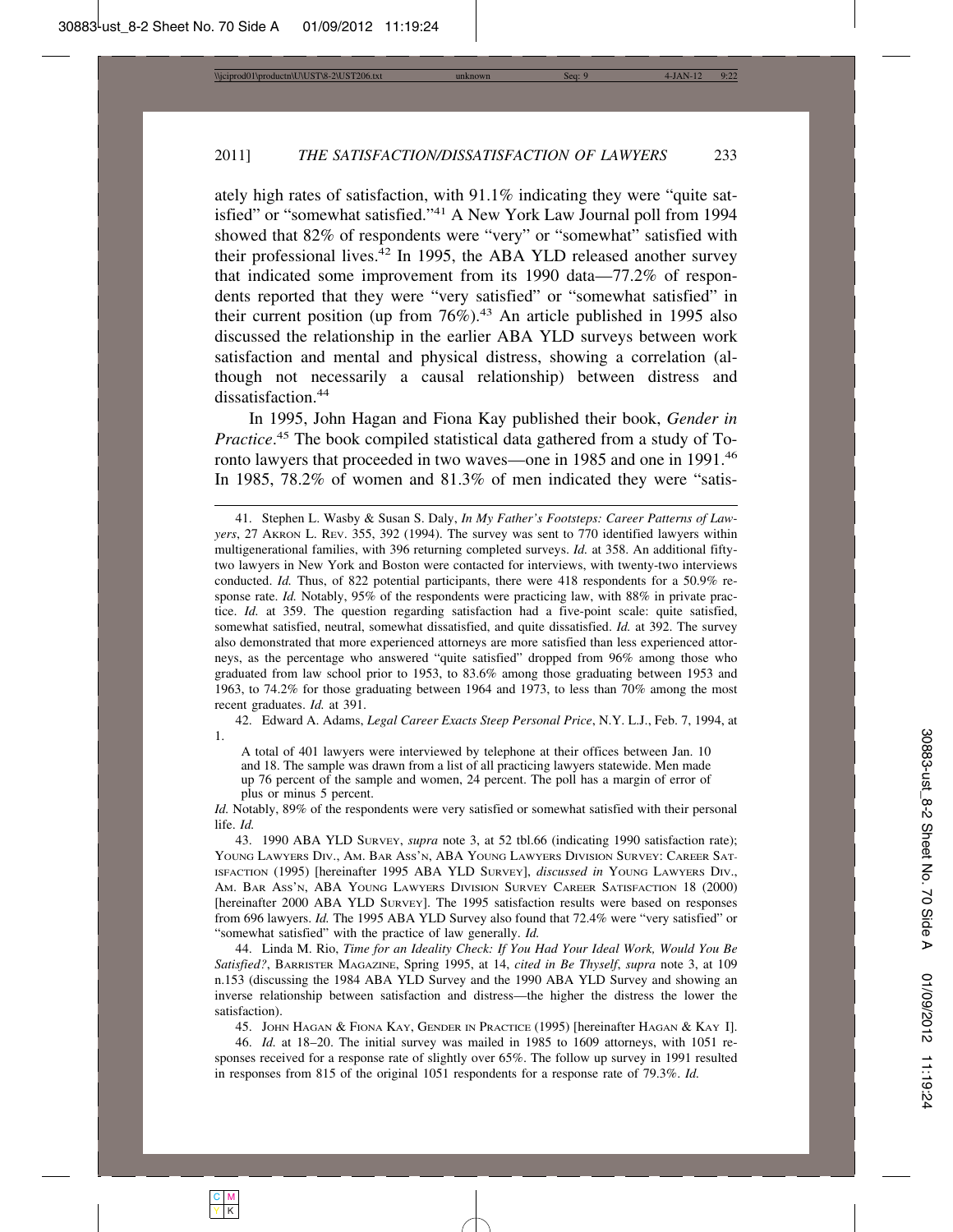fied" or "very satisfied" with their jobs, compared to 78.3% of women and 79.4% of men in 1991.47 A more contextual analysis of the data revealed that more women than men had considered looking for a new job that allowed a better balance of personal life and work.<sup>48</sup>

In 1995, Connie Beck and her coauthors (including G. Andrew H. Benjamin) published an article revisiting Benjamin's survey data from Washington and Arizona.<sup>49</sup> The more detailed analysis of the data showed a couple of interesting data points. First, the authors noted that when the data was gender-adjusted to reflect normal differences in sub-populations of women and men, male lawyers showed higher levels of psychological distress than women lawyers.50 Second, male lawyers manifested some "career span" differences as those with more experience in practice showed lower levels of psychological distress in some categories than those with less experience, but this "career span" difference was not manifested in the data for women lawyers.<sup>51</sup>

Charles Mueller and Jean Wallace published an article in 1996 directed to addressing the perceived paradox of women lawyers who consistently seem as satisfied as men lawyers even though they face great disparities in pay, opportunities, and workplace support.<sup>52</sup> The study used four questions to assess job satisfaction on a five-point scale, with women and men reflecting similar levels of overall job satisfaction with scores of

49. Connie J.A. Beck et al., *Lawyer Distress: Alcohol-Related Problems and Other Psychological Concerns Among a Sample of Practicing Lawyers*, 10 J.L. & HEALTH 1 (1995). *See supra* note 31 and accompanying text.

50. Beck et al., *supra* note 49, at 49.

51. *Id.* at 46–47. The article concluded as follows:

From the findings detailed above, one can conclude that psychological distress, in its many forms, is likely to affect newly practicing lawyers in a similar manner regardless of the state in which they practice. In addition, throughout their career span, a large percentage of practicing lawyers are experiencing a variety of significant psychological distress symptoms well beyond that expected in a normal population. Interestingly, the basic pattern of distress may represent the traits necessary to be a successful lawyer (obsessive-compulsiveness, interpersonal sensitivity, and anxiety) and the costs associated with this success (depression and social alienation and isolation).

52. Charles W. Mueller & Jean E. Wallace, *Justice and the Paradox of the Contented Female Worker*, 59 Soc. Psych. QRTLY. 338, 343 (1996). The survey was conducted in 1991, was sent to "all 2,251 [sic] lawyers in a large city in western Canada," and generated 1155 responses for "a response rate of 51 percent." *Id.* at 340–41. The authors noted that "[t]he analysis is limited to 618 law firm lawyers, 35 government lawyers, and 111 corporation lawyers, yielding 180 women and 584 men for a total of 764 cases," because the authors excluded those in solo practice for whom workplace setting variables would be irrelevant. *Id.* at 341. The authors noted that the percentages of male lawyers, law firm lawyers, government lawyers, and corporate lawyers in the sample were consistent with the overall percentages in the city's population of all lawyers suggesting the sample was fairly representative. *Id.*

<sup>47.</sup> *Id.* at 169 tbl.7.1.

<sup>48.</sup> *Id.* Hagan and Kay used regression analysis to analyze attorneys in private practice who had considered looking for a new job, and concluded as follows: "Overall, women lawyers seem less satisfied with their jobs than men because they are younger, more burdened with child care, and earning less." *Id.* at 172.

*Id.* at 57.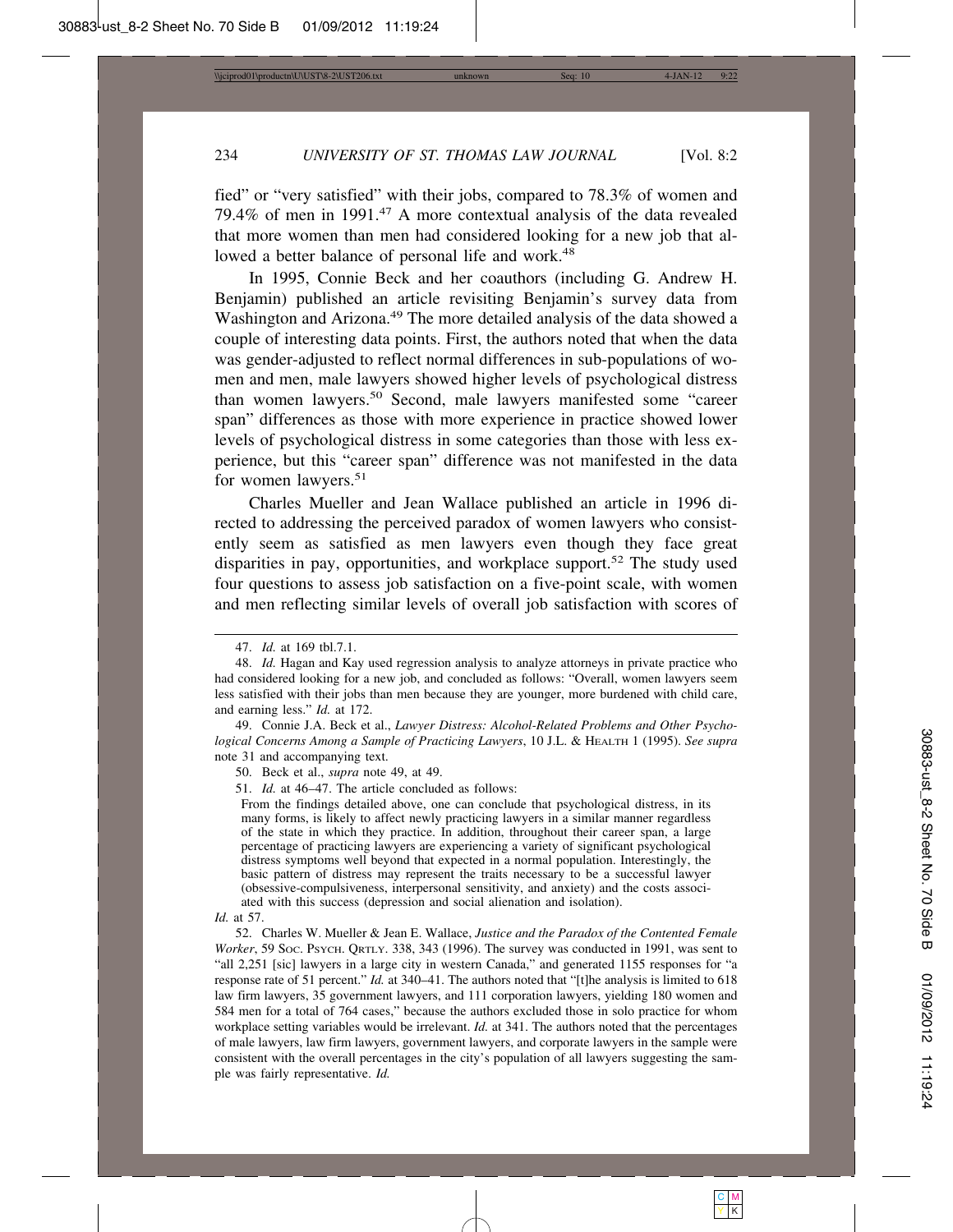3.569 for women and 3.652 for men.53 Mueller and Wallace concluded that the data supported the claimed paradox: "This coexistence of similar satisfaction levels by gender with dissimilar work conditions and rewards (worse for women) is consistent with the claim of a paradox. Women should be less satisfied than men, given these work conditions, but they are not."<sup>54</sup>

This first period of literature concluded in 1999, a year which saw a flurry of articles regarding lawyer satisfaction. The first published article was a 1994–1995 study of 675 practicing attorneys in Chicago—185 women and 490 men—where 84% reported they were either "satisfied" or "very satisfied" with their jobs.<sup>55</sup> Next, a survey reported data from Michigan's then ongoing research of its graduates five and fifteen years after graduation.56 This survey showed that graduates from the classes of 1987–1991 (who were surveyed five years after graduation in 1992–1996) had a mean job satisfaction score of 4.98 on a seven-point scale, while graduates from the classes of 1977–1981 (who were surveyed fifteen years after graduation in 1992–1996) had a mean job satisfaction score of 5.35.<sup>57</sup> Across the entire population of five-year graduates and fifteen-year gradu-

54. Mueller & Wallace, *supra* note 52, at 343. Mueller and Wallace also stated that their data refuted several claimed theories to explain the paradox. *Id.* at 347–48.

<sup>53.</sup> *Id.* at 342 tbl.2. The study measured job satisfaction using "four [five-point] Likert items adapted from Brayfield and Rothe (1951), which tap the degree to which respondents enjoy, like, feel enthusiastic about, and are satisfied with their job (alpha = .96)," with responses ranging from one for strongly disagree to five for strongly agree. *Id.* at 341. Were these scores proportionally translated from the five-point scale to the seven-point scale used in the Stanford survey, the women would have scored 5.00 and the men 5.12. *See supra* note 13 and accompanying text. The lack of statistically meaningful differences in the data between men and women is compounded by the fact that a significantly lower percentage of women respondents were partners, and a significantly higher percentage of women respondents were associates. Mueller & Wallace, *supra* note 52, at 342 tbl.2. This predictably skewed responses in favor of greater dissatisfaction among women respondents, since studies show satisfaction increases with greater experience in the practice of law. *See supra* notes 25, 41; *infra* note 58 and accompanying text.

<sup>55.</sup> John P. Heinz et al., *Lawyers and Their Discontents: Findings from a Survey of the Chicago Bar*, 74 IND. L.J. 735, 736, 742, 749 (1999) [hereinafter Heinz, *Chicago*]. The survey was based on interviews with 788 lawyers, who constituted 82% of the target sample (after screening out those who had died, were over the age of 80, or had moved out of Chicago). *Id.* at 742. The 675 for whom data was reported were those engaged in the practice of law, excluding judges, judicial clerks, professors, or those who were retired, unemployed, or not in legal jobs. *Id.* Only 6.6% of respondents indicated they were dissatisfied or very dissatisfied with their jobs. *Id.* at 736.

<sup>56.</sup> Kenneth G. Dau-Schmidt & Kaushik Mukhopadhaya, *The Fruits of Our Labors: An Empirical Study of the Distribution of Income and Job Satisfaction Across the Legal Profession*, 49 J. LEGAL EDUC. 342, 343 (1999) [hereinafter *Michigan 1999*].

<sup>57.</sup> *Id.* at 345 tbls.1, 2. The survey was structured on a seven-point scale, from -3 for "very dissatisfied" to +3 for "very satisfied." *Id.* at 345. For purposes of presenting the data here in a manner consistent with how it was presented previously, I have rescaled the scores on a sevenpoint scale.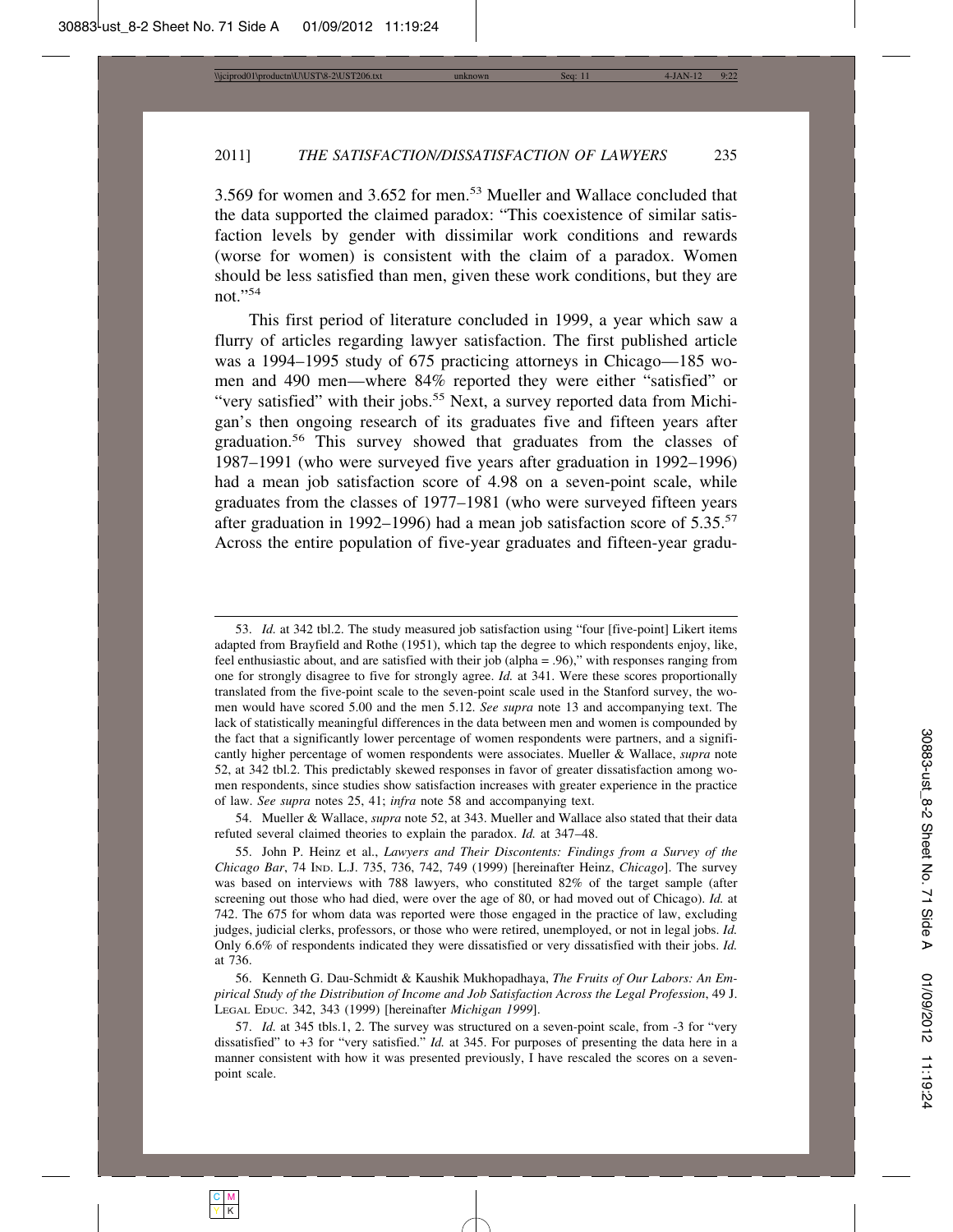ates covered in this survey, 75.7% indicated they were satisfied with their jobs by marking a five, six, or seven on the survey.<sup>58</sup>

In addition, Kathleen Hull published a separate article on the Chicago data set that specifically looked at whether there were meaningful differences in job satisfaction between men and women.59 Her results were consistent with the results of most earlier studies, indicating no statistically meaningful difference in results for men and women, with women averaging 4.13 and men 4.24 on a five-point scale, with one being "very dissatisfied" and five being "very satisfied."60 That said, in looking at satisfaction with specific aspects of work environments, Hull did note statistically significant differences in the mean scores of men and women on eight of twelve measures with women being less satisfied than men on seven of the eight measures.<sup>61</sup>

By 1999, data derived from empirical surveys with random samples and good response rates showed varied satisfaction levels within a relative range, as reflected in the following table:

59. Kathleen E. Hull, *The Paradox of the Contented Female Lawyer*, 33 LAW & SOC'Y REV. 687, 688 (1999) [hereinafter Hull, *Chicago*]. Her analysis focused on the same sample as the Heinz, *Chicago* study. *Id.* at 689–90. *See supra* note 55 and accompanying text.

60. Hull, *Chicago*, *supra* note 59, at 690–91. When proportionally translated from the fivepoint scale to the seven-point scale used in *Stanford* and *Michigan 1999*, the scores become 5.78 for women and 5.94 for men. *See supra* notes 13, 57, and accompanying text.

While Hull acknowledged some reported differences in responses of men and women regarding job satisfaction in the 1984 ABA YLD Survey and the 1990 ABA YLD Survey, see *supra* note 24 and accompanying text, she explained that the "gender difference disappear[ed] after controlling for characteristics of respondents' jobs and work environments[.]" Hull, *Chicago*, *supra* note 59, at 689. In noting that most studies showed no differences in job satisfaction among men and women, Hull specifically referenced *Michigan*, *New Mexico*, and HAGAN & KAY I. *Id*. *See* discussion *supra* notes 15–16, 34, 45–48, and accompanying text.

61. Hull, *Chicago*, *supra* note 59, at 691 ("Women are less satisfied than men with their level of responsibility, recognition for their work, chances for advancement, policies of their organization, salary, and control over amount and manner of work. Women are more satisfied than men with their relationships with work colleagues.")*.* With respect to the other four specific measures of satisfaction, the differences in mean scores between men and women were not statistically significant. *Id.* at tbl.1.

<sup>58.</sup> Kenneth G. Dau-Schmidt & Kaushik Mukhopadhaya, Chart Showing Michigan Dataset Regarding Satisfaction from 1982–2000 (2000) (on file with author). I am deeply indebted to Kenneth Dau-Schmidt and Kaushik Mukhopadhaya, who shared with me the underlying data set on which their reported scores were based. By evaluating the underlying data set, I have been able to translate the seven-point numerical score into percentages that are roughly consistent with how other surveys reported percentages satisfied with their job or career. Notably, as indicated in the text above, the more recent graduates were less satisfied than those who graduated fifteen years prior to the survey. Only 69.6% of the 1235 five-year graduates from 1987–1991were satisfied as compared with 82.3% of the 1127 fifteen-year graduates from 1977–1981. *Id.*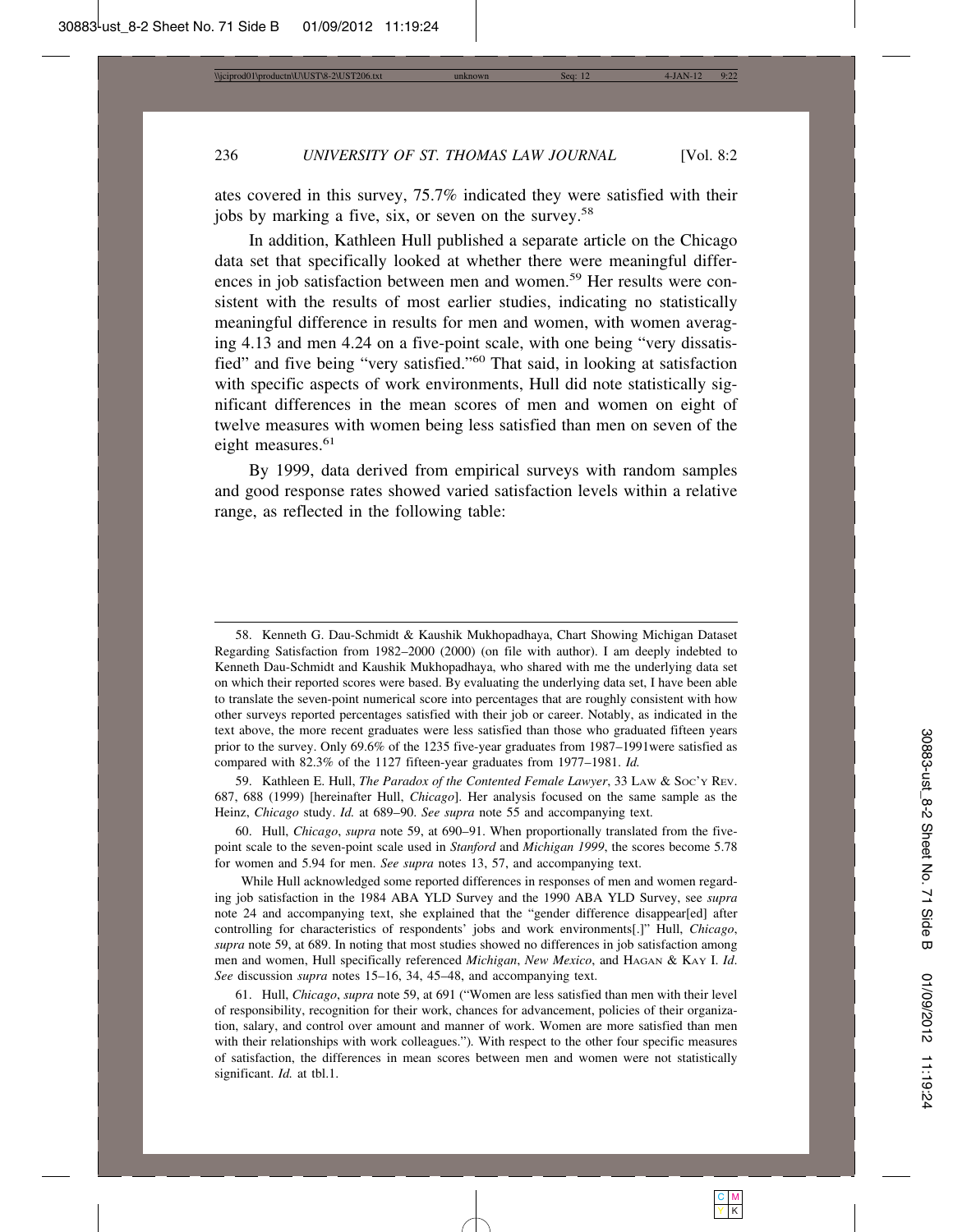# TABLE 1 – SUMMARY OF SURVEY DATA REGARDING LAWYER SATISFACTION 1984–1995 (PUBLISHED THROUGH 1999)

| Percent "Satisfied" to<br>"Very Satisfied" (# of |                                                                 |                                |
|--------------------------------------------------|-----------------------------------------------------------------|--------------------------------|
| respondents)                                     | Year, Location (Range)                                          | Source (Year Published)        |
| 82\% (1056)                                      | 1981-1984, Michigan (five<br>years)                             | Chambers Michigan (1989)       |
| 81\% (2282)                                      | 1984, National (two<br>decades)                                 | 1984 ABA YLD Survey<br>(1984)  |
| 80\% (1051)                                      | 1985, Toronto (three<br>decades)                                | Hagan and Kay I (1995)         |
| 67% (207)                                        | 1985, National (two years)                                      | Class of 1983 (1989)           |
| 93% (503)                                        | 1987, Minnesota Schools<br>(two years to twelve years)          | Minnesota (1990)               |
| 89% (500 (est.))                                 | 1988, Maryland (three<br>decades)                               | Maryland (1988)                |
| 73% (602)                                        | 1988-1989, New Mexico<br>(three years to thirteen<br>years)     | New Mexico (1991)              |
| 91% (418)                                        | 1989, National (three<br>decades, multigenerational<br>lawyers) | Wasby and Daly (1994)          |
| 79% (1018)                                       | 1990, National (three<br>decades)                               | Nat'l L. J. (1990)             |
| 76% (2189)                                       | 1990, National (two<br>decades)                                 | 1990 ABA YLD Survey<br>(1990)  |
| 79% (815)                                        | 1991, Toronto (three<br>decades)                                | Hagan and Kay I (1995)         |
| 81\% (2570)                                      | 1991, North Carolina (three<br>decades)                         | North Carolina 1991<br>(1991)  |
| 82\% (402)                                       | 1994, New York (three<br>decades)                               | New York Law Journal<br>(1994) |
| 84\% (675)                                       | 1995, Chicago (three<br>decades)                                | Heinz Chicago (1999)           |
| 77% (696)                                        | 1995, National (two<br>decades)                                 | 1990 ABA YLD Survey<br>(1995)  |
| 76\% (2352)                                      | 1992-1996, Michigan<br>(five-years and fifteen-<br>years)       | Michigan 1999 (1999)           |
| Average $-80.5\%$<br>$(17333$ Total)             |                                                                 |                                |

Thus, the average score of the sixteen surveys that reported data using percentages of respondents who were "satisfied to very satisfied" shows that 80.5% of attorneys were either "satisfied," "somewhat satisfied," "quite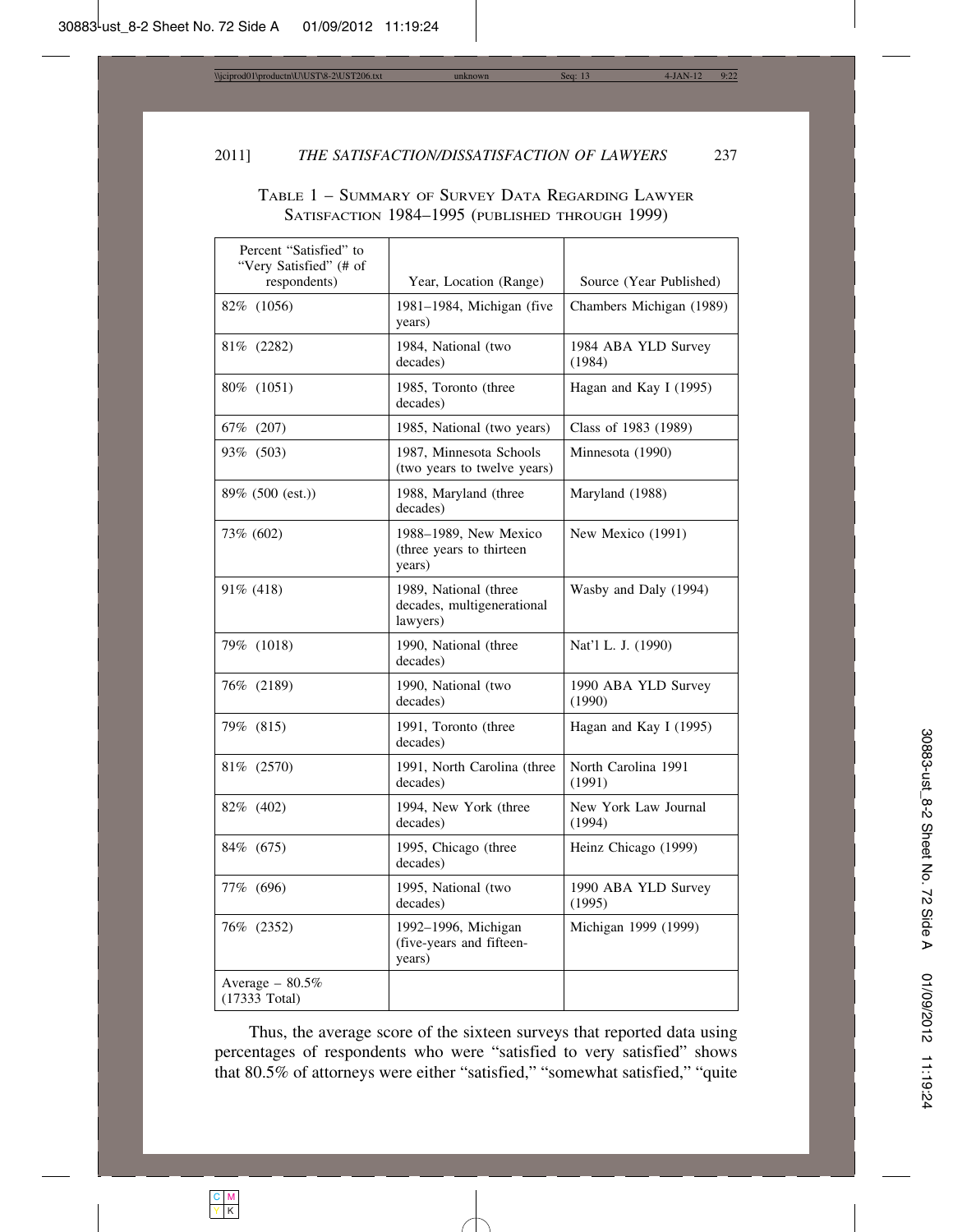satisfied," or "very satisfied" with their jobs.<sup>62</sup> Notably, seven of the sixteen surveys reported results within two percentage points of the average.<sup>63</sup> These results suggest that lawyers, by and large, are satisfied with their jobs and careers in the law.<sup>64</sup>

Nonetheless, the anecdotal evidence during this period—along with other survey data that lacked random samples and high response rates suggested that lawyers were a fairly dissatisfied lot. For example, in her 1995 article in the *Los Angeles Times* entitled *Miserable with the Legal Life*, Maureen Dolan did not refer to any of the studies referenced in Table 1.65 Instead, she relied on personal stories of dissatisfaction with careers in the law and punctuated the article with references to four studies, two of which were from California, and suggested lawyers are both pessimistic about the law and dissatisfied with their careers.<sup>66</sup>

64. The caveat to this conclusion is that job satisfaction data across multiple occupations suggests that on average, six out of seven employees are satisfied, or roughly 84%. *See* Glenn Firebaugh & Brian Harley, *Trends in Job Satisfaction in the United States by Race, Gender, and Type of Occupation*, 5 RES. SOC. WORK 87, 87 (1995), *cited in* Heinz, *supra* note 55, at 736 n.11. So comparing lawyers relatively to other occupations, it would appear that lawyers are slightly less satisfied than those engaged in many other occupations given that the reported level of satisfaction among lawyers is a few percentage points below the average for all occupations.

65. Dolan, *supra* note 3*.*

66. *Id.* The other two studies Dolan referenced were the Eaton study on depression across occupations and NORTH CAROLINA 1991, discussed *supra* notes 33, 35–36, and accompanying text. The two California studies were a 1994 RAND survey of California lawyers, discussed in Nancy McCarthy, *Pessimism for the Future: Given a Second Chance, Half of the State's Attorneys Would Not Become Lawyers*, CAL. ST. B.J., Nov. 1994, at 1, and a 1992 California Lawyer survey reported in *It's Become a Miserable Profession*, CAL. LAW., Mar. 1992, at 96. With respect to the 1992 California Lawyer survey, Professor Patrick Schiltz described it as follows:

In an unscientific survey of the California bar (the survey reflected the views of only those who chose to fax in a response to questions published in California Lawyer magazine), only 40% of attorneys reported being even "(r)easonably" satisfied with their careers; 36% reported being "(s)o unhappy I'd change careers," 16% "(u)nhappy but inert," and 8% "(i)ndifferent.". . . The respondents were almost certainly not representative of the entire California bar.

Schiltz, *supra* note 3, at 882 n.70. Kathleen Hull noted:

Because this [California Lawyer] survey does not use a random sample of lawyers, but instead relies on the voluntary participation of the magazine's readership, it is highly unlikely to provide a representative picture of the target population. Selection bias occurs in at least two ways: first, the readers of this magazine may not be representative of all California lawyers, and second (and more important), lawyers with an ax to grind

<sup>62.</sup> If one takes a weighted average based on the number of respondents participating in each survey, then 79.85% of respondents (13841/17333) were satisfied.

<sup>63.</sup> Only the *Maryland*, *Minnesota*, Wasby & Daly, and Heinz, *Chicago* results (89, 93, 91, and 84%, respectively) were more than two points above the average. Only the *Class of 1983*, *New Mexico*, 1990 ABA YLD SURVEY, 1995 ABA YLD SURVEY, and *Michigan 1999* results (67, 73, 76, 77, and 76%, respectively) were more than two points below the average. Three of the five surveys more than two points below the average consisted exclusively of lawyers with 15 years of experience or less (*Class of 1983*, *New Mexico*, and *Michigan 1999*). If one were to segregate the eight surveys covering attorneys with up to or more than three decades of experience from the eight surveys covering attorneys with two decades or less of experience, the average degree of satisfaction would be 83% for the three decade group and 78% for the group covering two decades or less (again demonstrating the greater degree of satisfaction among those lawyers with greater experience).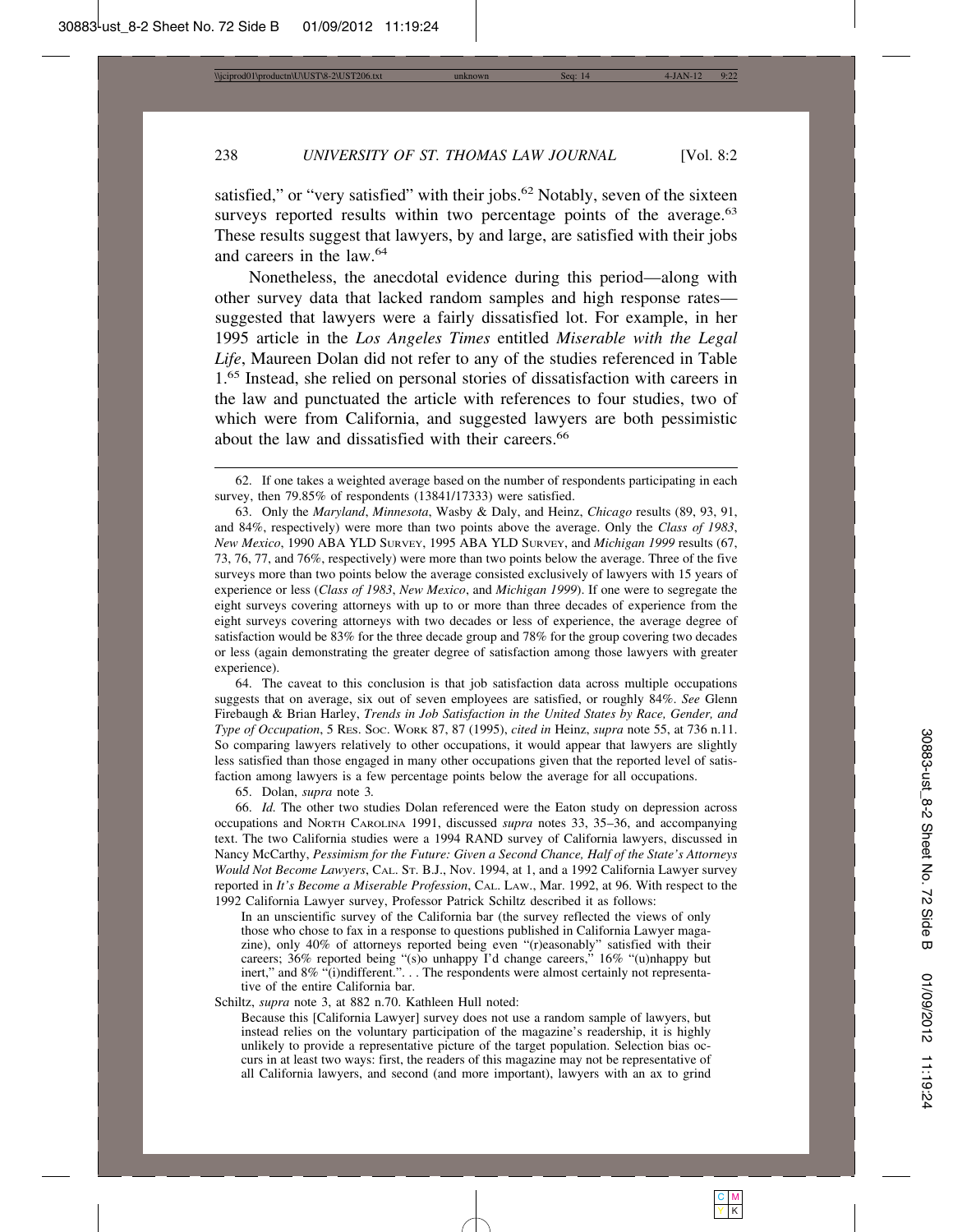*B. Weighing the Evidence and Making a Case—The Schiltz and Hull Presentations on Lawyer Satisfaction/Dissatisfaction in the Vanderbilt Law Review Symposium*

Later in 1999, the Vanderbilt Law Review held a symposium entitled *Attorney Well-Being in Large Firms: Choices Facing Young Lawyers*. This symposium featured opposing presentations by Professor Patrick Schiltz and social scientist Kathleen Hull regarding the existing literature on lawyer satisfaction/dissatisfaction. Professor Schiltz wrote *On Being a Happy, Healthy, and Ethical Member of an Unhappy, Unhealthy, and Unethical Profession*, 67 whereas Kathleen Hull wrote *Cross-Examining the Myth of Lawyers' Misery*. 68

In his article, Schiltz focused on both the mental health of lawyers and their job satisfaction. He spent several pages citing much of the literature referenced above that addressed issues of depression and alcoholism among attorneys.69 Schiltz then outlined the literature on unhappiness among law-

Hull, *Myth*, *supra* note 3, at 972.

Books such as Mary Ann Glendon's *A Nation Under Lawyers* also presented lawyers in the 1980s and 1990s as increasingly dissatisfied with the practice of law without considering the full array of empirical data. Mary Ann Glendon, A NATION UNDER LAWYERS (1994). Glendon leads one chapter with the California survey data discussed here. *Id.* at 85. Glendon also cites the 1984 ABA YLD Survey and the 1990 ABA YLD Survey to highlight the decrease in the number of attorneys who are "very satisfied." *Id.* at 87. However, she does not reference any of the other survey data showing a more positive picture, such as *Stanford*, Chambers, *Michigan*, or *Minnesota*. See *supra* notes 12, 13, 15, and 17. Moreover, while she references the *Maryland* and NORTH CAROLINA surveys, she does not mention that they found 89% and 81% satisfaction among respondents, respectively, but mentions that nearly a third of the *Maryland* respondents were not sure they wanted to continue practicing law and nearly a quarter of the NORTH CAROLINA respondents would not become attorneys again. Glendon, *supra*, at 85.

67. Schiltz, *supra* note 3.

68. Hull, *Myth*, *supra* note 3. Hull's article was one of several responses to Schiltz's presentation and article. The others were Marc S. Galanter & Thomas M. Palay, *It's the Tournament, Not the Money*, 52 VAND. L. REV. 953 (1999); Michael Kelly, *Thinking About the Business of Practicing Law*, 52 VAND. L. REV. 985 (1999); Howard Lesnick, *Speaking Truth to Powerlessness*, 52 VAND. L. REV. 995 (1999); Mary S. McLaughlin, *Beyond the Caricature: The Benefits and Challenges of Large-Firm Practice*, 52 VAND. L. REV. 1003 (1999); Stephen L. Pepper, *Resisting the Current*, 52 VAND. L. REV. 1015 (1999); Michael Traynor, *The Pursuit of Happiness*, 52 VAND. L. REV. 1025 (1999). Among these, only two touched on the evidence regarding lawyer satisfaction/dissatisfaction. Galanter and Palay noted "mild skepticism about the underlying premise" of lawyer unhappiness and noted that "the evidence on career satisfaction is mixed" and "far from conclusive." Galanter & Palay, *supra*, at 954–55. Kelly wanted to see evaluative comparisons of relative satisfaction between lawyers and those in other professions. Kelly, *supra*.

69. Schiltz, *supra* note 3, at 874–81. Schiltz cites to Benjamin I, Eaton, NORTH CAROLINA 1991, and Beck for information regarding elevated levels of depression, anxiety, suicidal ideation, and other mental illness among attorneys. *See supra* notes 31, 33, 35, 49, and accompanying text, respectively. He then cites Benjamin I, NORTH CAROLINA 1991, and Beck for information regarding elevated levels of alcoholism among attorneys, and how divorce and lack of exercise as factors impact attorneys. *See supra* notes 31, 35, 49, and accompanying text, respectively.

may be much more likely to participate in a poll about job satisfaction. The magazine does not even report the total number of respondents to the poll, further diminishing its value as a measure of the attitudes of its target population.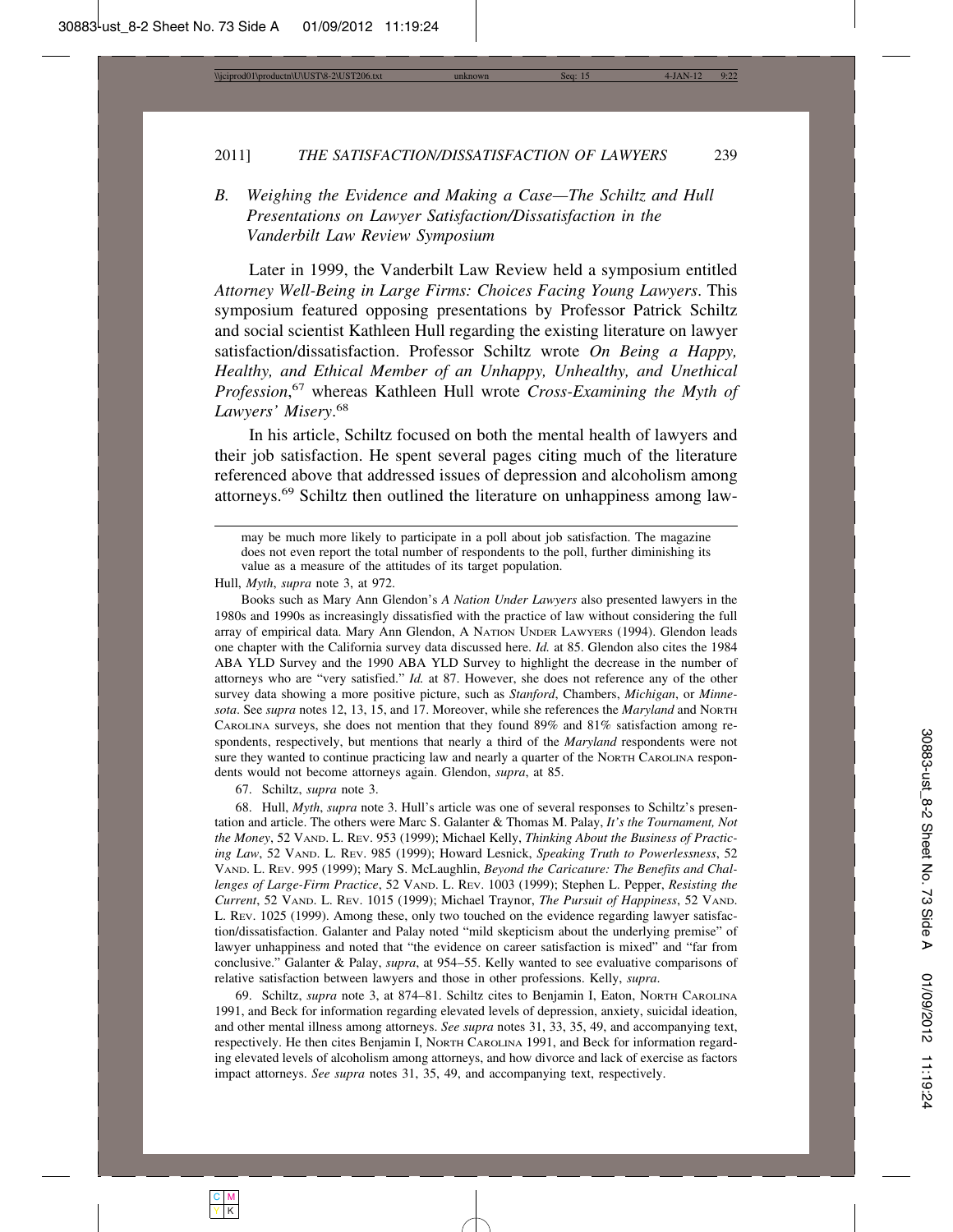yers, again citing some of the above research.70 In addition, Schiltz focused on data from the University of Michigan surveys of its law graduates that showed declines in levels of satisfaction among attorneys in private practice.<sup>71</sup> Much of his emphasis, however, was on the 1984 ABA YLD Survey and the 1990 ABA YLD Survey. He noted:

Taken together, the surveys show a substantial decline in the job satisfaction of attorneys. In 1984, 41% of lawyers said that they were "very satisfied" with their jobs; in 1990, only 33% of all lawyers surveyed were "very satisfied," a decline of one-fifth in just six years. At the same time, the number of lawyers who were "very dissatisfied" with their jobs rose from 3% in 1984 to 5% in 1990.<sup>72</sup>

Schiltz did recognize some conflicting data, noting that the Minnesota, Hagan and Kay I, and New York Law Journal studies generally found that lawyers had high levels of career satisfaction.<sup>73</sup> Schiltz also discussed the Heinz Chicago survey data that likewise showed lawyers to be relatively

For example, the percentage of graduates working as solo practitioners or in firms of fifty or fewer lawyers who were "quite satisfied" with their careers five years after graduation fell from 45% for members of the classes of 1976 and 1977 (and from a high of 52% for members of the classes of 1980 and 1981) to 37% for members of the classes of 1990 and 1991. The percentage of graduates working in firms of fifty-one or more lawyers who were "quite satisfied" with their careers fell from 53% for members of the classes of 1976 and 1977 (and from a high of 54% for the classes of 1978 and 1979) to 30% for members of the classes of 1990 and 1991. In the rather understated words of the Michigan Law School survey, "this picture is gloomy."

*Id.* This passage cites unpublished reports that David L. Chambers generously made available to Professor Schiltz. The University of Michigan Law School, The University of Michigan Law School: A Report on the Class of 1991 Five Years After Graduation 1 (1996) (unpublished report, on file with [Professor Schiltz]) [hereinafter Unpublished Michigan].

72. Schiltz, *supra* note 3, at 883 (citing 1990 ABA YLD SURVEY, *supra* note 3, at 52 tbl.66). Schiltz further noted:

The decrease in job satisfaction was even more dramatic among those lawyers who were surveyed in both 1984 and 1990. As noted, 40% of them had been "very satisfied" and 3% "very dissatisfied" in 1984. Just six years later, only 29% of these same lawyers (that is, the lawyers who were questioned in both 1984 and 1990) were "very satisfied," and the number who were "very dissatisfied" had risen to 8%. As the study recognized, the sharp rise in job dissatisfaction among the lawyers who were surveyed in both 1984 and 1990 was particularly disturbing, given that these lawyers were "further along in their careers(,) . . . better placed, and earning more money in 1990 than they were in 1984."

Schiltz, *supra* note 3, at 884 (citing 1990 ABA YLD SURVEY, *supra* note 3, at 53 tbl.68). Schiltz also discussed the 1995 ABA YLD Survey, which focused on career satisfaction of young lawyers, noting that 27% were "somewhat" or "very" dissatisfied. *Id.* (citing 1995 ABA YLD SUR-VEY, *supra* note 43, at 13 tbl.13).

73. Schiltz, *supra* note 3, at 884–85 (citing *Minnesota*, HAGAN & KAY I, and Heinz, *Chicago*). *See supra* notes 11, 45, 55, and accompanying text. Notably, Schiltz did not cite *Stanford*, Chambers, *Michigan*, *Class of 1983*, or Fisk. *See supra* notes 7, 9, 10, 18, and accompanying text.

<sup>70.</sup> Schiltz, *supra* note 3, at 881–82 (citing Margolick, NORTH CAROLINA 1991, and the RAND Survey and California survey referenced in Dolan). *See supra* notes 3, 35, 66, and accompanying text.

<sup>71.</sup> Schiltz, *supra* note 3, at 882.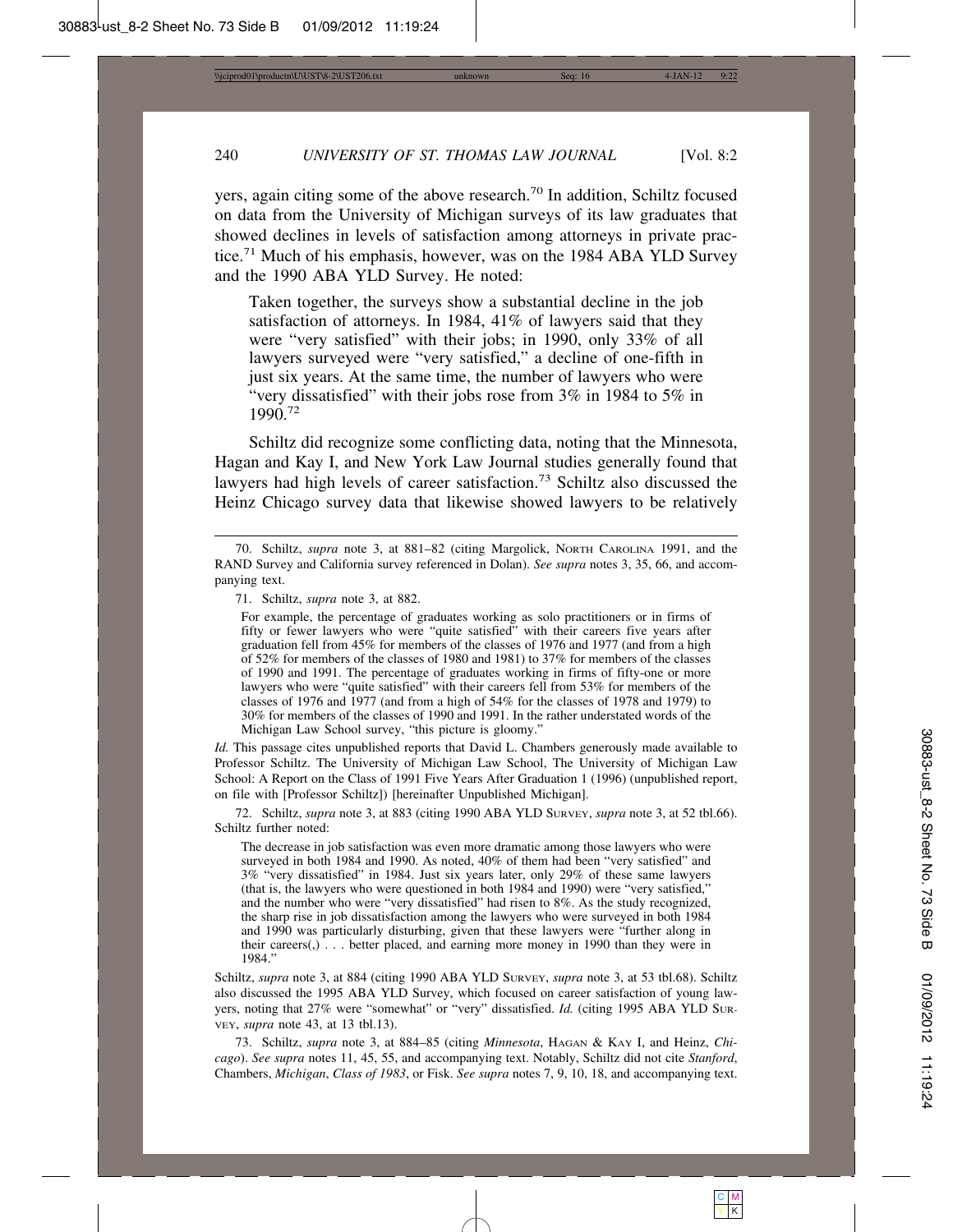satisfied with their careers.<sup>74</sup> More significantly, Schiltz recognized that general data about lawyer satisfaction or dissatisfaction is somewhat hard to evaluate because it fails to acknowledge different levels of satisfaction within different populations of lawyers.<sup>75</sup> Schiltz specifically noted what was being consistently acknowledged across surveys: lawyers in large law firms, attorneys, and partners alike, tend to be less satisfied than other lawyers.<sup>76</sup>

In her symposium presentation and article, Kathleen Hull took issue with this conventional wisdom about dissatisfied lawyers and critiqued Schiltz's conclusions regarding levels of lawyer dissatisfaction.<sup>77</sup> First, Hull noted that Schiltz cited trade journal surveys to highlight lawyer dissatisfaction.78 Hull critiqued the quality of the data generated in trade journal surveys because they rely on voluntary participation, making it unlikely that respondents were a representative sample.79 While Hull acknowledged that Schiltz also referenced surveys that were sent to random samples of lawyers in an effort to be representative, she noted that some of those surveys suf-

*Id*. at 885 n.98 (quoting Chambers, *Michigan*, *supra* note 9, at 261 n.47). In this regard, those surveys with random samples and larger response rates might be understood to present more reliable data. Schiltz also noted that survey responses might be "biased toward the positive side of the scale by the respondents' desire to present themselves as successful persons," and speculated that this might be exacerbated in the context of the face-to-face interviews used in the Chicago study. *Id.* (quoting Heinz, *Chicago*, *supra* note 55, at 750). Schiltz further noted that the surveys presented questions in inconsistent ways, with some focused on job satisfaction and others on career satisfaction; with some using a four-point scale, others a five-point scale, and still others a seven-point scale. *Id.* In addition, Schiltz noted that "the surveys focus on different populations. Some study the lawyers of a single city or state, some study the graduates of a single law school, and some study lawyers at a single point in their careers." *Id.*

75. *Id.* at 886.

76. *Id.* (citing Heinz, *Chicago*, *supra* note 55, at 745; Unpublished Michigan, *supra* note 71; TASK FORCE ON PROF. FULFILLMENT, BOSTON B. ASS'N, EXPECTATIONS, REALITY AND RECOM-MENDATIONS FOR CHANGE 2 (1997)). One irony of Schiltz's article is that although he takes time to disaggregate results for different populations of lawyers in his narrative, his title suggests that the entire profession is equally unhappy and unhealthy.

77. Hull, *Myth*, *supra* note 3, at 971–77.

78. *Id.* at 971–72 (citing *It's Become a Miserable Profession*, CAL. LAW., Mar. 1992, at 96, *cited in* Schiltz, *supra* note 3, at 881–82).

79. *Id.*

<sup>74.</sup> Schiltz, *supra* note 3, at 885. Schiltz cited the statistical results from the Heinz, *Chicago* survey and noted that "[t]he authors of the Chicago study acknowledged that their findings were 'at variance with much of the common prattle and with some of the academic speculation (insofar as one can distinguish those),'" but further noted that the authors did not make a concerted effort to explain the variance. *Id*. (quoting Heinz, *Chicago*, *supra* note 55, at 757). Schiltz spent some time in a footnote trying to explain some of the potential reasons for variances in the different survey results. Schiltz noted that

<sup>[</sup>a]ll surveys run a strong risk of response bias, although, with respect to career satisfaction surveys, it is difficult to know how that bias would cut. Perhaps those who are least satisfied with their careers would be more likely to respond to a survey, as they would feel the need to let off steam. Or perhaps those least likely to respond to such a survey would be "those who feel so beleaguered by their work and other responsibilities that they do not have time to respond."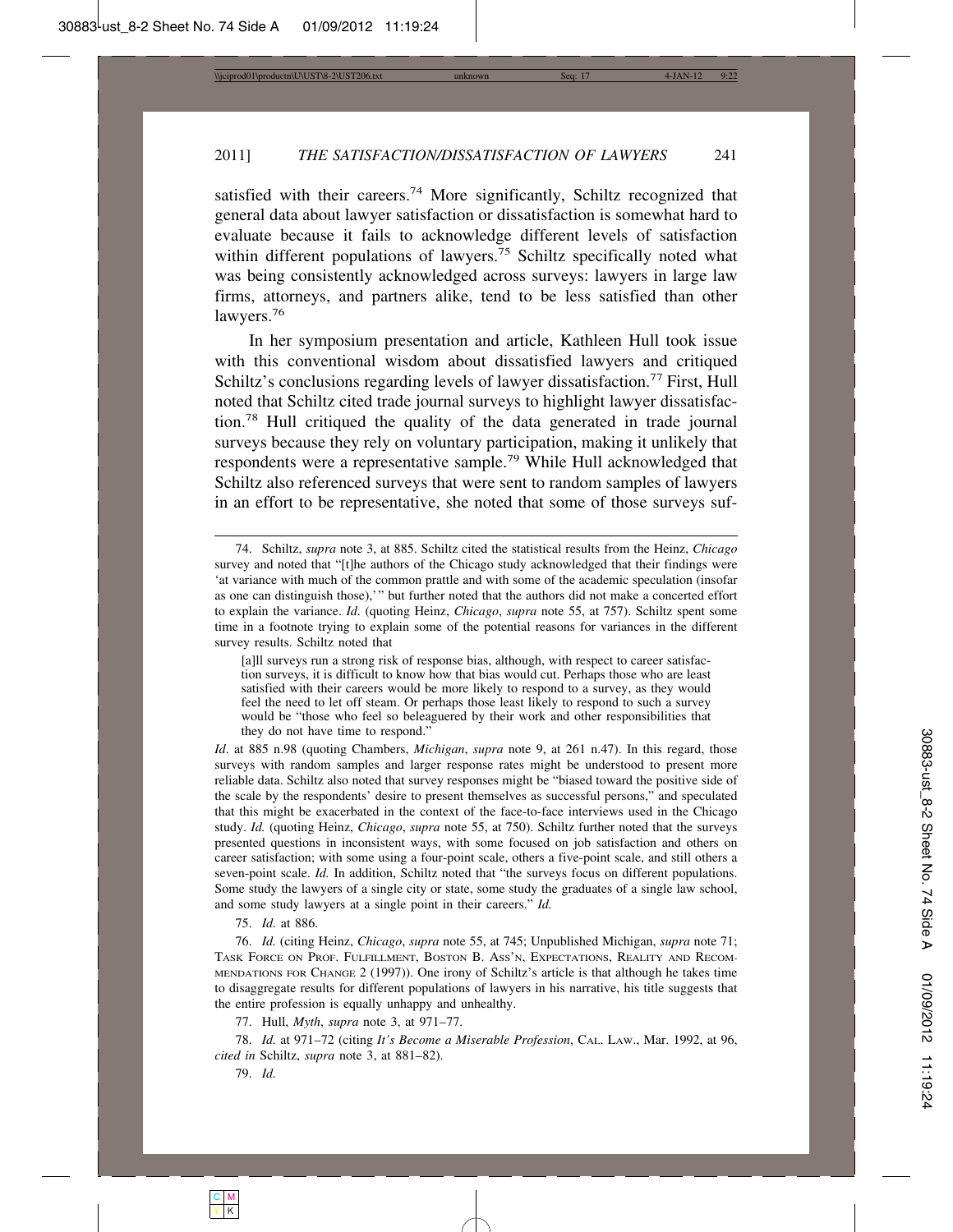fered from very low response rates.<sup>80</sup> Hull also pointed out that Schiltz relegated to a footnote those surveys with more reliable data (such as the Minnesota and Toronto surveys featuring random, representative samples and high response rates) that illustrated higher levels of satisfaction among lawyers.<sup>81</sup> Hull then discussed extensively the 1995 Chicago survey, which consisted of a large, randomly drawn sample of a representative set of lawyers with a high response rate.<sup>82</sup> The Heinz Chicago survey data indicated that 84% of lawyers were "satisfied" or "very satisfied" with their current jobs.<sup>83</sup> Hull further criticized Schiltz for blending together conceptually distinct findings, some of which are, at best, uncertain and indirect indicators of satisfaction.<sup>84</sup>

Second, Hull noted that the data is subject to different interpretations—while Schiltz looked at the 1984 ABA YLD Survey and the 1990 ABA YLD Survey and concluded that satisfaction was declining,<sup>85</sup> Hull noted that "[t]hese figures hardly suggest job dissatisfaction of crisis proportions in the law."86 Hull specifically questioned Schiltz's conclusion that the data showed meaningful declines in satisfaction for lawyers, asserting that the changes between the 1984 ABA YLD Survey and the 1990 ABA YLD Survey were not as dramatic as Schiltz suggested, noting that not all of the people shifting out of the "very satisfied" category fell into one of the dissatisfied categories.87 Moreover, Hull suggested that the short-term

82. *Id*. at 974 (citing Heinz, *Chicago*, *supra* note 55).

83. *Id*.

84. *Id.* at 974–75 (noting that whether lawyers "hope to be in the same job at some future point in time, or asking them whether they would choose the same occupation if they had it to do over again, produces only indirect evidence at best regarding satisfaction with their current situation"). While a number of surveys look at data regarding anticipated change in jobs as a possible proxy for dissatisfaction, see, e.g., AFTER THE JD, *supra* note 3, I have chosen to largely disregard this data set for several reasons. First, given that recent graduates generally enter the legal market on the "ground floor," it should not be surprising that a significant percentage of them might be considering a different or "better" job opportunity in the next couple of years. This appears to be reflected in *Minnesota*, *supra* note 11, at 74 (noting a significant increase between 1975 and 1985 in percentage of law graduates not expecting to stay in first job) and in AFTER THE JD II, *supra* note 23, at 54–60, which shows significant job mobility while continuing to manifest relatively high levels of satisfaction. This is particularly true for those whose positions might be understood to be "short term," such as associates in large law firms with a significant leverage structure in which few can expect to win "the tournament" and make partner. Many associates may change jobs because of the uncertainty of their long-term tenure at the law firm without inherent dissatisfaction in the position. *See* MARC GALANTER & THOMAS PALAY, TOURNAMENT OF LAWYERS: THE TRANSFORMATION OF THE BIG LAW FIRM 99–102 (1991); Marc Galanter & William D. Henderson, *The Elastic Tournament: The Second Transformation of the Big Law Firm*, 60 STAN. L. REV. 1867, 1893–98 (2008).

86. *Id.* at 973.

87. *Id.* at 975.

<sup>80.</sup> *Id.* at 972 (citing Fisk, *supra* note 18, at S2 (11% response rate), and Chris Klein, *Big-Firm Partners: Profession Sinking*, NAT'L L.J., May 26, 1997, at A1 (13% response rate)).

<sup>81.</sup> *Id.* at 973 (citing *Minnesota*, *supra* note 11, HAGAN & KAY I, *supra* note 45, and noting that they are relegated to a footnote in Schiltz's article, *supra* note 3, at 884 n.92).

<sup>85.</sup> Hull, *Myth*, *supra* note 3, at 972 (citing 1990 ABA YLD SURVEY, *supra* note 3).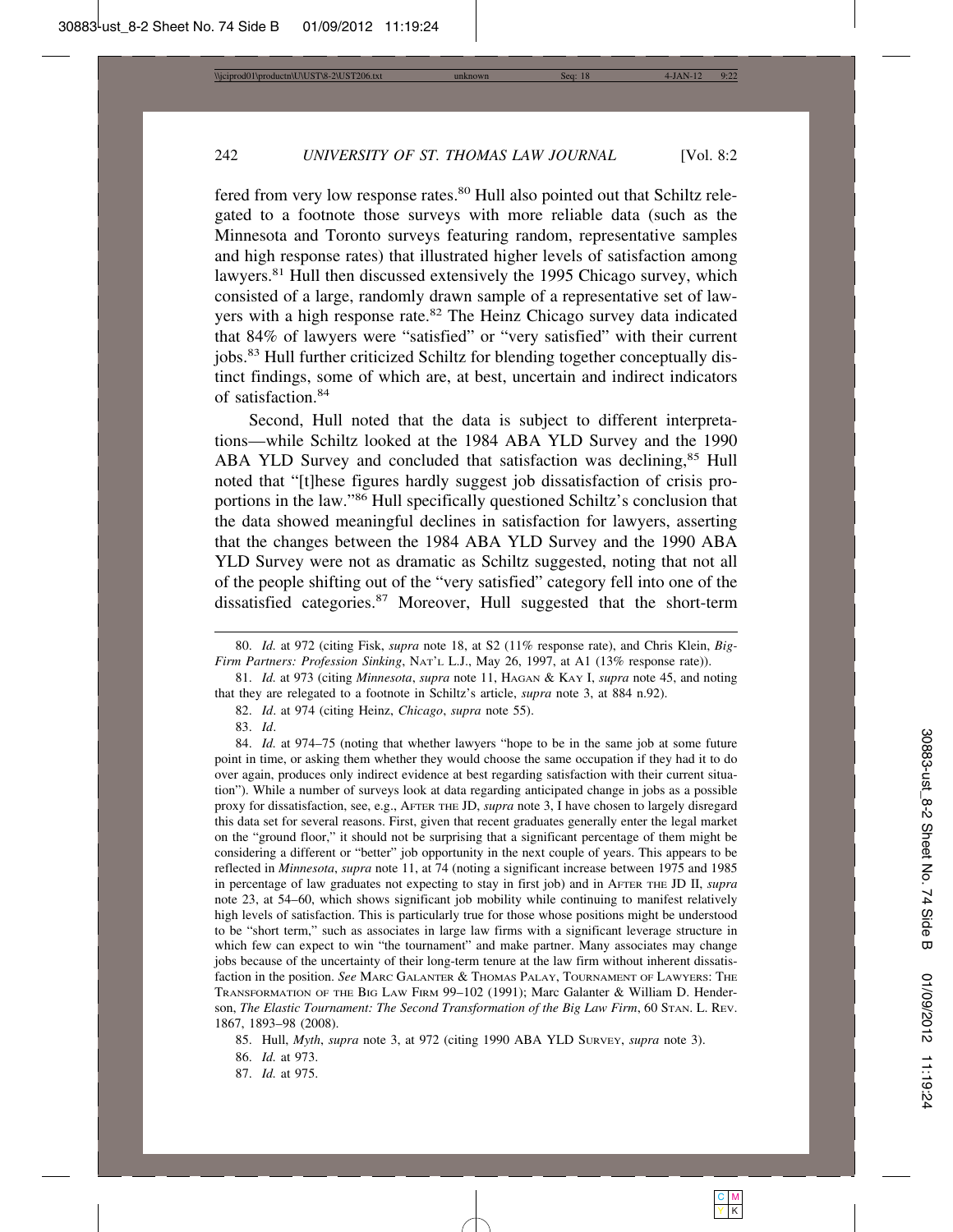downward trend in satisfaction levels might simply reflect changing economic circumstances between 1984 and 1990.<sup>88</sup> Hull also contrasted the 1984 ABA YLD Survey data and the 1990 ABA YLD Survey data with the Hagan and Kay I data, which showed little change in satisfaction between 1985 and 1991.<sup>89</sup>

Third, Hull critiqued Schiltz's assertion that the subpopulation of big firm lawyers was particularly prone to dissatisfaction. While Schiltz focused on the fact that lawyers in big firms had the lowest percentage of attorneys who were "very satisfied" in the Chicago study, Hull took a different view of the Chicago study and emphasized that big firm lawyers had the highest percentage of attorneys who were "satisfied" and the lowest percentage of attorneys who were "very dissatisfied."<sup>90</sup>

For reasons that will be discussed in greater detail later in this article, I think a fair assessment of the Schiltz-Hull presentations is that, given that

<sup>88.</sup> *Id.* at 975–76. Hull contrasted the growth in total receipts for legal services between 1982 and 1987 (growth of 13.2% annually) and between 1987 and 1992 (growth of 4.5% annually) to suggest that the satisfaction data may simply reflect the ebbs and flows of the legal services economy. *Id.* at 976 nn.27–28 (comparing BUREAU OF THE CENSUS, U.S. DEP'T OF COMMERCE, PUB. No. SC82-I-5, 1982 CENSUS OF SERVICE INDUSTRIES: MISCELLANEOUS SUBJECTS 5-108 (1985), with BUREAU OF THE CENSUS, U.S. DEP'T OF COMMERCE, PUB. NO. SC87-S-4, 1987 CEN-SUS OF SERVICE INDUSTRIES: MISCELLANEOUS SUBJECTS 4–225 (1991), with BUREAU OF THE CEN-SUS, U.S. DEP'T OF COMMERCE, PUB. NO. SC92-S-4, 1992 CENSUS OF SERVICE INDUSTRIES: SOURCES OF RECEIPTS OR REVENUE 4–443 tbl.49 (1996)). She further suggested that this economic reality also could explain the shifts in the University of Michigan data. *Id.* at 976.

<sup>89.</sup> *Id.* at 977 (citing HAGAN & KAY I, *supra* note 45, at 169).

<sup>90.</sup> *Id.* at 978–79. Hull specifically noted that there "is no significant correlation in the Chicago data between organization size (number of lawyers) and job satisfaction, either for all practicing lawyers ( $r = .004$ ,  $p = .93$ ) or for lawyers in law firms ( $r = .029$ ,  $p = .56$ )." *Id.* 

In his Reply to the various commenters referenced *supra* note 68, Schiltz took issue with Hull on a few points. Patrick J. Schiltz, Reply, 52 VAND. L. REV. 1033 (1999). First, in acknowledging Hull's disagreement, Schiltz started by simply noting the paucity of evidence regarding lawyer satisfaction/dissatisfaction generally, the lack of data separately assessing satisfaction among big firm attorneys, *id.* at 1046 (citing Galanter & Palay, *supra* note 68, at 954), and the lack of comparative data regarding attorneys and other professionals. *Id.* (citing Kelly, *supra* note 68, at 986). Schiltz then noted that he agreed with Hull regarding the unreliability of some data sets, discussed *supra* note 66, but believed the 1984 ABA YLD SURVEY, the 1990 ABA YLD SURVEY and the Michigan data set to which he had access did represent robust empirical surveys that showed lawyers were becoming more dissatisfied with their professional lives. *Id.* at 1047. He found that part of their difference in assessment of the data came from differing points of emphasis. *Id.* Schiltz also acknowledged that some of his argument was grounded on indirect evidence of dissatisfaction, *id.* at 1048, and that he had acknowledged in a long footnote some of the possible issues with the surveys on which he relied. *Id.* (discussed *supra* note 74). In his concluding comments regarding Hull, if simply noted: "[I]f Hull is right—if lawyers are not particularly dissatisfied, and if lawyers have not grown less satisfied over time—then an astonishing number of thoughtful observers of the legal profession are wrong." *Id.* at 1049 (citing, for example, Glendon, *supra* note 66; ANTHONY T. KRONMAN, THE LOST LAWYER: FAILING IDEALS OF THE LEGAL PRO-FESSION (1993); and others). In making this assertion, however, Schiltz did not consider whether Glendon, Kronman, and others were perhaps also relying on a data set that Schiltz himself summed up as representing a "paucity" of evidence. *See, e.g.*, *supra* note 66 (discussing critically the evidentiary foundation underlying Glendon's discussion of lawyer dissatisfaction, which is less robust than what Schiltz discussed in his article).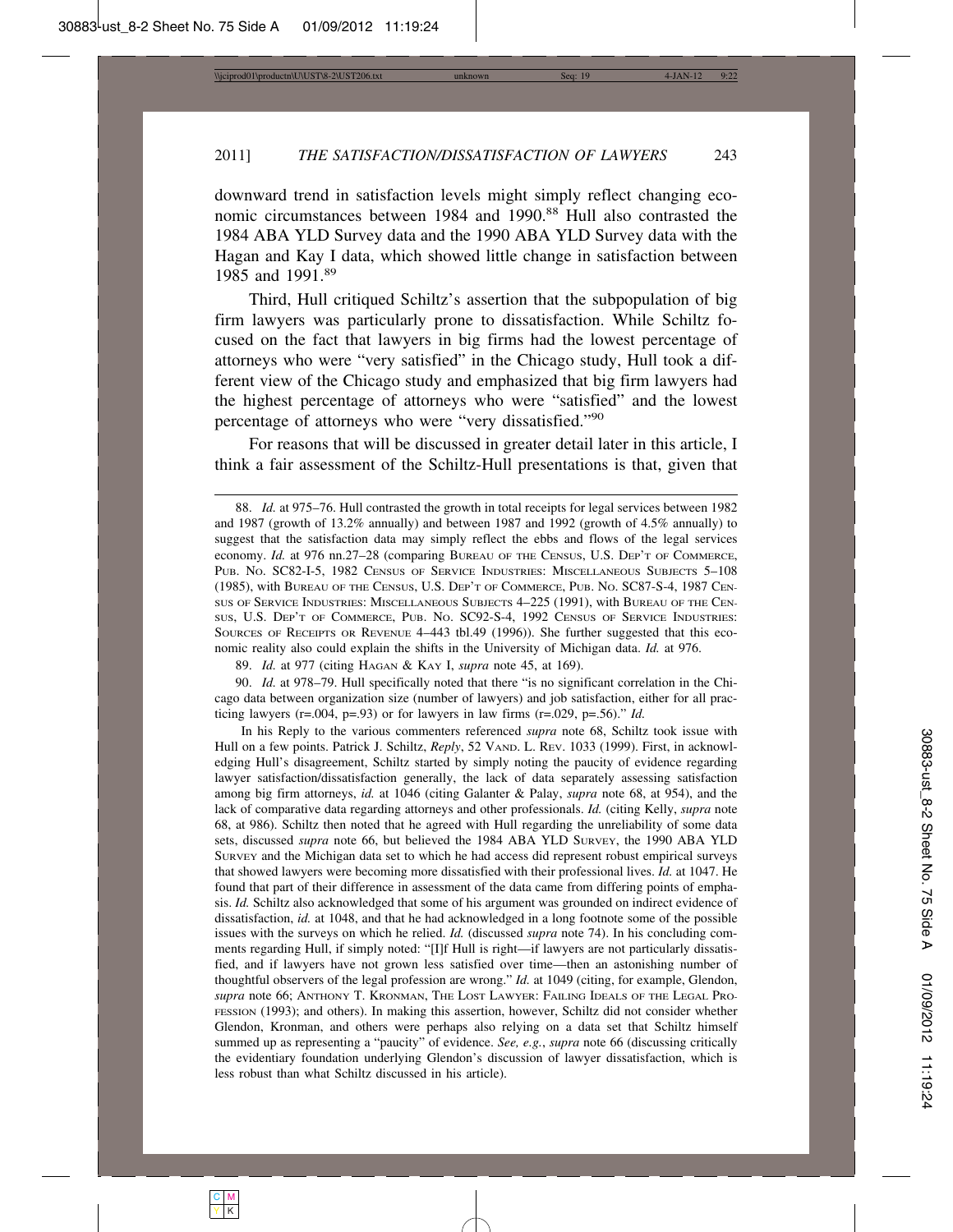they were working with a less robust set of survey data than has been gathered for this article, both spoke the truth as they saw it and described accurately the data on which they were basing their perceptions of lawyer satisfaction-dissatisfaction. Judging by citation count, however, the Schiltz article came to represent more of the "conventional wisdom" or the "accepted truth" about the dissatisfaction of lawyers—particularly big-firm lawyers—that was already manifest in the media in the 1990s and has held sway for the last decade.<sup>91</sup>

## *C. Chronological Overview of Lawyer Satisfaction Research: The Last Decade, 2000–2010*

In the decade following the publication of the Schiltz and Hull articles, the "lawyer dissatisfaction" theme reflected in the title of the Schiltz article has become the "conventional wisdom," while an array of empirical studies have continued to, largely, contradict this conventional wisdom.

In a survey of members of the Minnesota bar conducted in 1997-98, 74.7% of the 1038 respondents "generally agree[d] with the statement 'I am satisfied with the practice of law as a meaningful part of my life.'"<sup>92</sup> The responses showed no "statistically significant gender difference in overall satisfaction" with 72.3% of women and 75.3% of men agreeing with the statement.<sup>93</sup> The responses did show a significant difference across years in practice with 86.1 percent of those in practice for 31+ years agreeing with the statement while only 67.7 percent of those in practice 0-10 years agreed with the statement.<sup>94</sup>

In 2000, Professor Susan Fortney published results from a 1999 survey of 883 randomly selected associates in Texas who had practiced law for ten years or less in private law firms with at least ten attorneys.<sup>95</sup> The survey

93. *Id.* at 418.

<sup>91.</sup> As of early December 2010, the Schiltz article had been cited 259 times in articles available in the Westlaw database, while the Hull article had been cited only 26 times. Email from Kevin Schaekel, Research Assistant, Univ. of St. Thomas School of Law, December 12, 2010 (on file with author).

<sup>92.</sup> John Sonsteng and David Camarotto, *Minnesota Lawyers Evaluate Law Schools, Training and Job Satisfaction*, 26 WM. MITCH. L. REV. 327, 418 (2000). The survey was mailed to a stratified random sample of 1397 attorneys in a database maintained by the Minnesota State Bar Association along with 380 graduates from the William Mitchell College of Law who had taken Professor John Sonsteng's Legal Practicum course. There were 1038 responses, reflecting an overall response rate of 58.3 percent. *Id.* at 450–51. The survey featured a seven-point scale with 1 being strongly disagree and seven being strongly agree. Those agreeing with the statement reflect those who scored a five or higher on the seven-point scale. *Id*. at 428–29.

<sup>94.</sup> *Id.* at 428–29. In comparison with the earlier Minnesota data from the late 1980s, *supra* note 11, this shows a marked decline in satisfaction. To the extent that Schiltz was writing from his practice experience at a large law firm in the Twin Cities, he may have sensed anecdotally what is reflected in this statistical comparison—a decreasing level of satisfaction among Minnesota lawyers between 1987 and 1997.

<sup>95.</sup> Susan Saab Fortney, *Soul for Sale: An Empirical Study of Associate Satisfaction, Law Firm Culture, and the Effects of Billable Hour Requirements*, 69 UMKC L. REV. 239, 243–46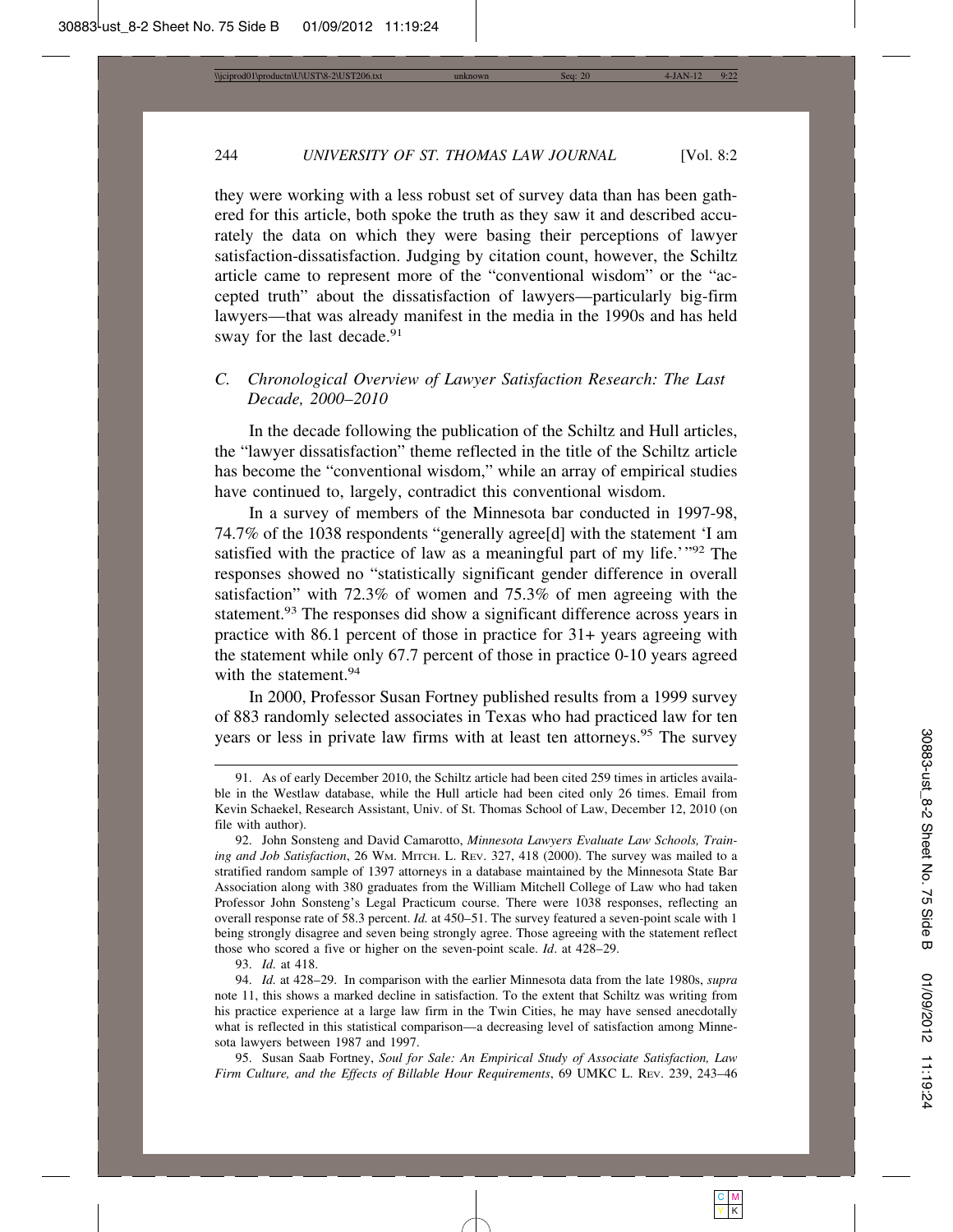indicated that 79% of associates were "very satisfied" or "somewhat satisfied" with their jobs.<sup>96</sup> Professor Fortney noted that the survey results appeared to conflict with popular reports and anecdotal information of widespread associate dissatisfaction and low morale, although she acknowledged that "individual respondents may be engaging in a form of denial if they are indeed dissatisfied with their work but refuse to admit it to themselves or others."97

Professor Fortney's survey also asked about stress associated with billable hour demands. She found that 66% of respondents believed billable hour pressure had taken a toll on their personal lives.<sup>98</sup> In what might be considered a related point, she noted that 51% of respondents either "strongly agreed" or "somewhat agreed" with the statement, "I feel stressed and fatigued most of the time."99 These data points focusing on stress associated with billable hour requirements might support Fortney's suggestion that the associate satisfaction data might be misleading because respondents are engaging in a form of denial.<sup>100</sup> If a majority of associates feel "stressed and fatigued most of the time," perhaps some of the 79% who indicated that they are "very satisfied" or "somewhat satisfied" with their jobs are not being completely honest with themselves.

The ABA YLD published another survey in 2000.101 This data showed that the respondents were more satisfied with both their current positions

98. *Id.* at 271.

100. *See supra* note 97 and accompanying text.

<sup>(2000).</sup> The overall response rate was 55.2%, with 487 recipients returning the completed questionnaire. *Id.* at 244.

<sup>96.</sup> *Id.* at 267.

<sup>97.</sup> *Id.* at 268. In acknowledging that "the survey responses may not accurately reflect . . . satisfaction levels," Professor Fortney referenced the challenges of self-reporting errors and impression management. "The term 'impression management' describes 'the behavior of attempting to manipulate others' impressions' through 'the selective exposure of some information (it may be false information) . . . coupled with suppression of other information.'" *Id.* at 259 n.122 (quoting RONALD JAY COHEN & MARK E. SWERDLIK, PSYCHOLOGICAL TESTING AND ASSESSMENT: AN INTRODUCTION TO TESTS AND ASSESSMENT 389 (4th ed. 1999)). Professor Fortney also noted the possibility, however, "that reports of associate dissatisfaction are exaggerated." *Id*. at 268. Finally, Professor Fortney acknowledged that "the most obvious explanation for the reported high levels of satisfaction relates to the high salaries that large firm associates are currently receiving. . . . In the 1999–2000 Associate Survey, no respondent making \$125,000 or more checked that he or she was 'very dissatisfied.'" *Id.*

<sup>99.</sup> *Id.* at 273.

<sup>101.</sup> *See* 2000 ABA YLD SURVEY, *supra* note 43. This survey was sent to a randomly selected set of 2136 members of the Young Lawyers Division of the American Bar Association and 842 responses were received for a response rate of 40.9%. *Id.* at 2. For purposes of the assessment of lawyer satisfaction, there were 809 usable responses. Of these, 72% were in private practice and over half of the respondents had been in practice for fewer than five years. *Id.* at 3, 5. Those in private practice were relatively evenly distributed across firm size, with categories represented by 1–4, 5–15, 16–50, 51–200, and 200 or more attorneys. In comparison with respondents in 1995, however, there were a larger percentage of respondents in larger firms. *Id.* at 9.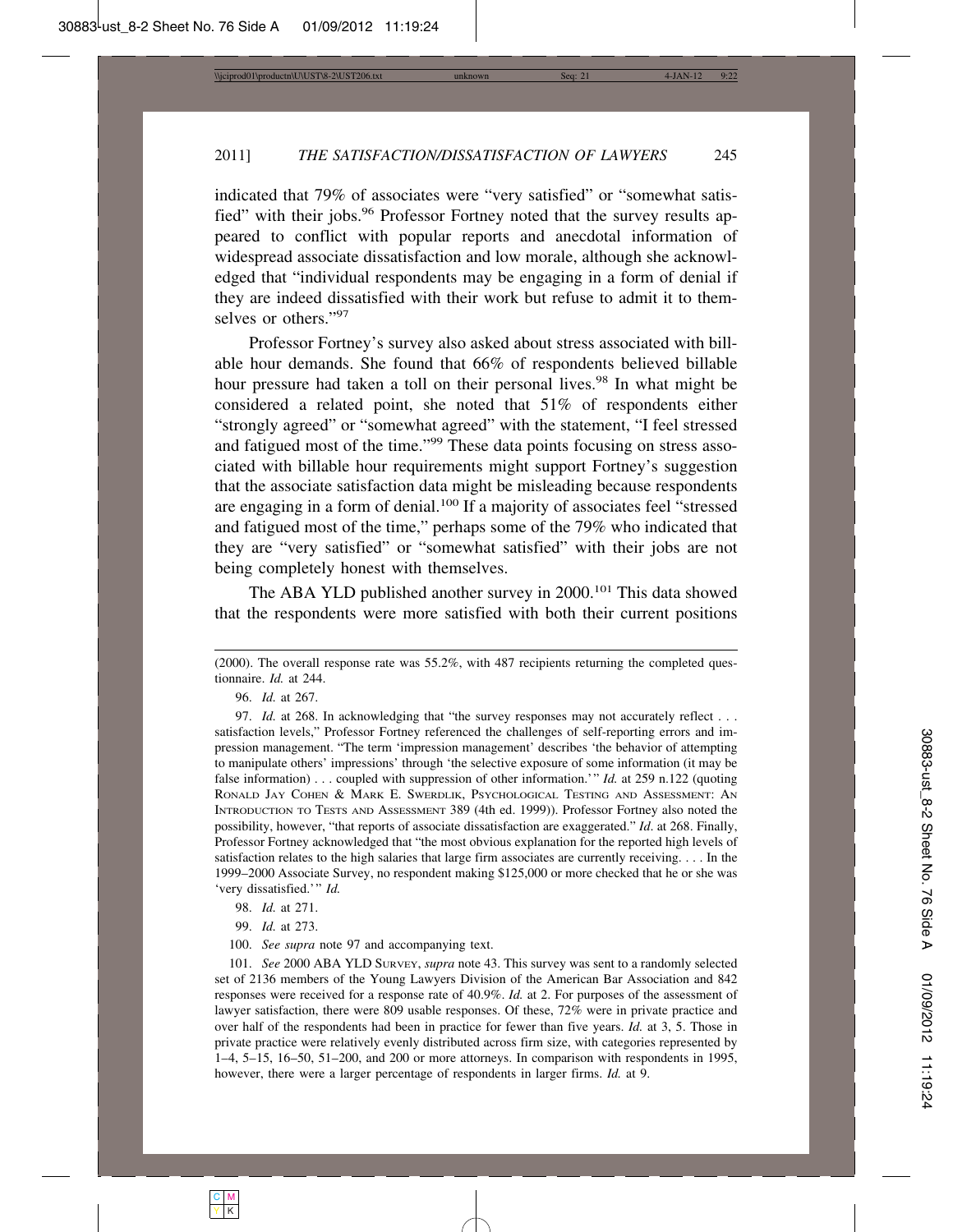and the practice of law than the 1995 study respondents.<sup>102</sup> Specifically, attorneys who were "very satisfied" or "somewhat satisfied" with their jobs increased from 77.2% to 80.3%, and attorneys who were "very satisfied" or "somewhat satisfied" with the practice of law generally increased from 72.4% to 75.1%.<sup>103</sup>

In 2000, Michigan published survey results that focused on the professional experiences of its racial minority graduates.<sup>104</sup> The survey inquired into graduates' overall satisfaction and found that graduates were generally satisfied with their careers.<sup>105</sup> Graduates from the 1970s were the most satisfied (79.2% of minority alumni and 81.8% of white alumni), while graduates from the 1990s were the least satisfied (71.2% of minority alumni and 76.4% of white alumni).106 Respondents' overall level of satisfaction was

103. *Id.*

104. *See* Richard O. Lempert et al., *Michigan's Minority Graduates in Practice: The River Runs Through Law School*, 25 LAW & SOC. INQUIRY 395 (2000) [hereinafter *Michigan Minority*]. The Professional Development Survey was conducted in late 1997 and early 1998 and involved mailing a seven-page questionnaire to 2144 individuals who graduated from Michigan Law School during 1970–1996. All minority graduates and a sample of white graduates received the questionnaire. The response rate for minority graduates was 51.4%, compared with 61.9% for white graduates. *Id.* at 402–03. Minority graduates included Native Americans, Latinos, and Blacks. Asian graduates had a response rate of 59.1%. In all, there were 1212 respondents. The response rates were most disparate among oldest graduates and least disparate among more recent graduates. *Id.* at 404 tbl.2. The authors went through an extensive analysis of possible non-response bias and concluded that their data provided "little reason to believe that this response rate difference greatly affects comparisons between the two groups." *Id.* at 407.

105. *Id.* at 445 tbl.21.

106. *Id.* The percentages reflected those respondents answering "5, 6, or 7 on a scale, where 1 is 'very dissatisfied' and 7 is 'very satisfied,' when asked how satisfied they were with their careers overall." *Id.* With respect to graduates from the 1980s, 75.5% of minority alumni were satisfied while 79.4% of white alumni were satisfied. *Id.* Generally speaking, attorneys in government or business were more satisfied than attorneys in private practice, except that minority graduates from the 1970s who were in business were not as satisfied as their peers in private practice. *Id.* When the authors conducted regression analyses, the only factors of significance were time since graduation and job sector. Those who were out longer were more satisfied and those in government, legal services/public interest and education were "significantly more satisfied than those working in the private practice of law even though . . . they have significantly lower incomes," while those in business/finance did not differ significantly in satisfaction from those in private practice. *Id.* at 485. But the authors further noted that time since graduation was mostly a proxy for income, suggesting that

[h]igh earnings figure importantly in career satisfaction, but that those in the highest earning career sectors are less satisfied than those in careers that are on the average much less remunerative than the private practice of law. Thus, it appears that within job sectors, income is important to satisfaction, but across sectors job characteristics other than income, like sense of balance between family and professional life, are more important than earnings to career satisfaction.

*Id.* at 486 n.60.

<sup>102.</sup> *Id.* at 17–18 tbl.14. In both cases, the responses were on a four-point scale with responses ranging from "very satisfied" to "somewhat satisfied" to "somewhat dissatisfied" to "very dissatisfied."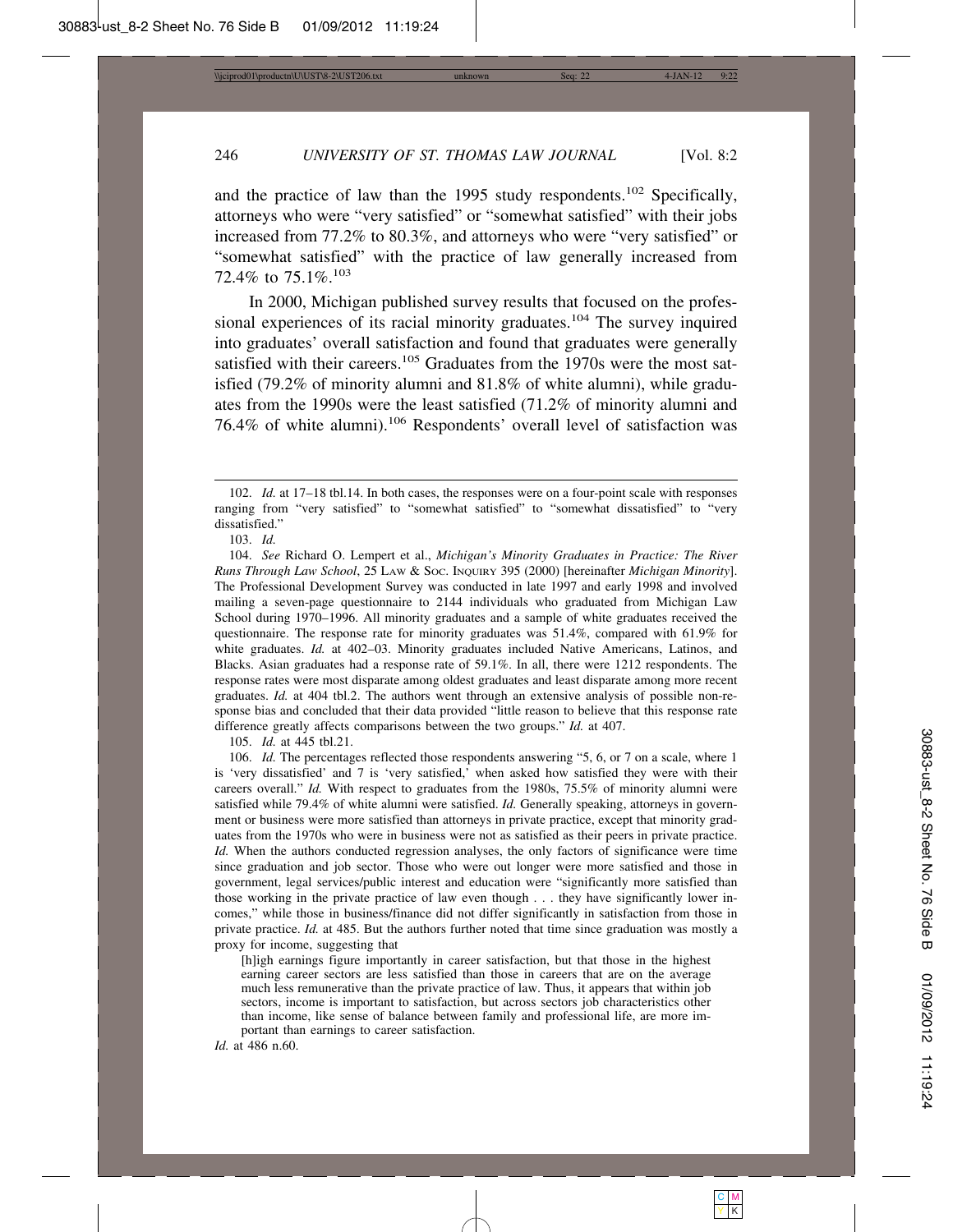#### 77.5%.<sup>107</sup>

In 2001, Martin Seligman and his coauthors published their article *Why Lawyers are Unhappy.*108 The article did not present any new empirical data on lawyer satisfaction, but was written in response to a report of the New York City Bar Association describing the low quality of life and "unhappiness" of young associates in New York law firms.<sup>109</sup> The article gave voice to the "conventional wisdom"—"The unhappiness and discontent of lawyers is well documented"—and offered suggestions for how to improve quality of life for young associates. $110$ 

In 2001, the nonprofit organization, Catalyst, $111$  published a report of its April 2000 survey of 6300 law school graduates.<sup>112</sup> The report noted that "[t]hree out of four men and women law graduates, regardless of race, report being satisfied with the value of their law degree over the course of their careers."113

In 2002, Lawrence Richard published an article that described the relationship between lawyer personality type (using the Myers-Briggs Type In-

110. *Id.* at 34. Notably, while one of the two primary sources cited to "document" the unhappiness and discontent of lawyers was the Schiltz article, the other was the Heinz, *Chicago* article. Recall that the Heinz, *Chicago* article showed relatively high levels of attorney satisfaction—with 84% of the Chicago lawyers surveyed indicating that they are "satisfied" or "very satisfied." *See supra* note 55 and accompanying text. The Seligman article thus presents a "perspective" problem in that it looks at Heinz, *Chicago*'s 84% satisfaction as being relatively low (while it is actually well above the overall average reflected in Table 1). Like the title of the Schiltz article, the title of the Seligman article overstates things a little bit. While focused on the experience of young associates in large firms in New York, the title describes all lawyers generally as being unhappy.

111. Catalyst is a nonprofit research and advisory group that works to advance women in business and the professions. CATALYST, http://www.catalyst.org/ (last visited May 16, 2011).

112. CATALYST, WOMEN IN LAW: MAKING THE CASE 10 (2001). The five law schools whose graduates participated in the survey included Columbia Law School, Harvard Law School, University of California Berkeley Law School, University of Michigan Law School, and Yale Law School. Graduates were divided into three, ten-year cohorts covering 1970 through 1999, and participants were randomly selected within each cohort and across the five schools, with 1260 graduates of each school (an equal number of men and women) being invited to participate in the survey. *Id.* There were 1439 respondents, for a response rate of 24%. *Id.* Notably, 64% of the respondents were women and 36% were men, with 27% from the 1970s cohort, 36% from the 1980s cohort, and 37% from the 1990s cohort. *Id.* at 11–12.

113. *Id.* at 14. The report also noted that 68% of white men and 62% of white women were "extremely satisfied" or "very satisfied" with their current employer, although only 46% of women of color were extremely or very satisfied with their current employer. *Id.* at 14–15. Because the report only referenced these statistics without describing in more detail the breakdown of respondents, it is hard to get a more accurate basis for comparing these results with the results from other surveys. Among those in private practice, the survey showed that 51% of women associates were satisfied with their jobs compared with 68% of men associates and 64% and 68% of women and men partners, respectively. *Id.* at 29.

<sup>107.</sup> *Id.* at 445 tbl.21. The overall level of satisfaction was calculated by taking the percentage of respondents in each category divided by the total number of respondents. The resulting percentage was then multiplied by the percentage listed as being satisfied. The results were then summed.

<sup>108.</sup> Martin E.P. Seligman et al., *Why Lawyers are Unhappy*, 23 CARDOZO L. REV. 33 (2001).

<sup>109.</sup> *Id.* at 33 (citing the Task Force on Lawyers' Quality of Life, *Report of the Task Force on Lawyers' Quality of Life*, 55 REC. ASS'N B.N.Y.C. 755, 756 (2000)).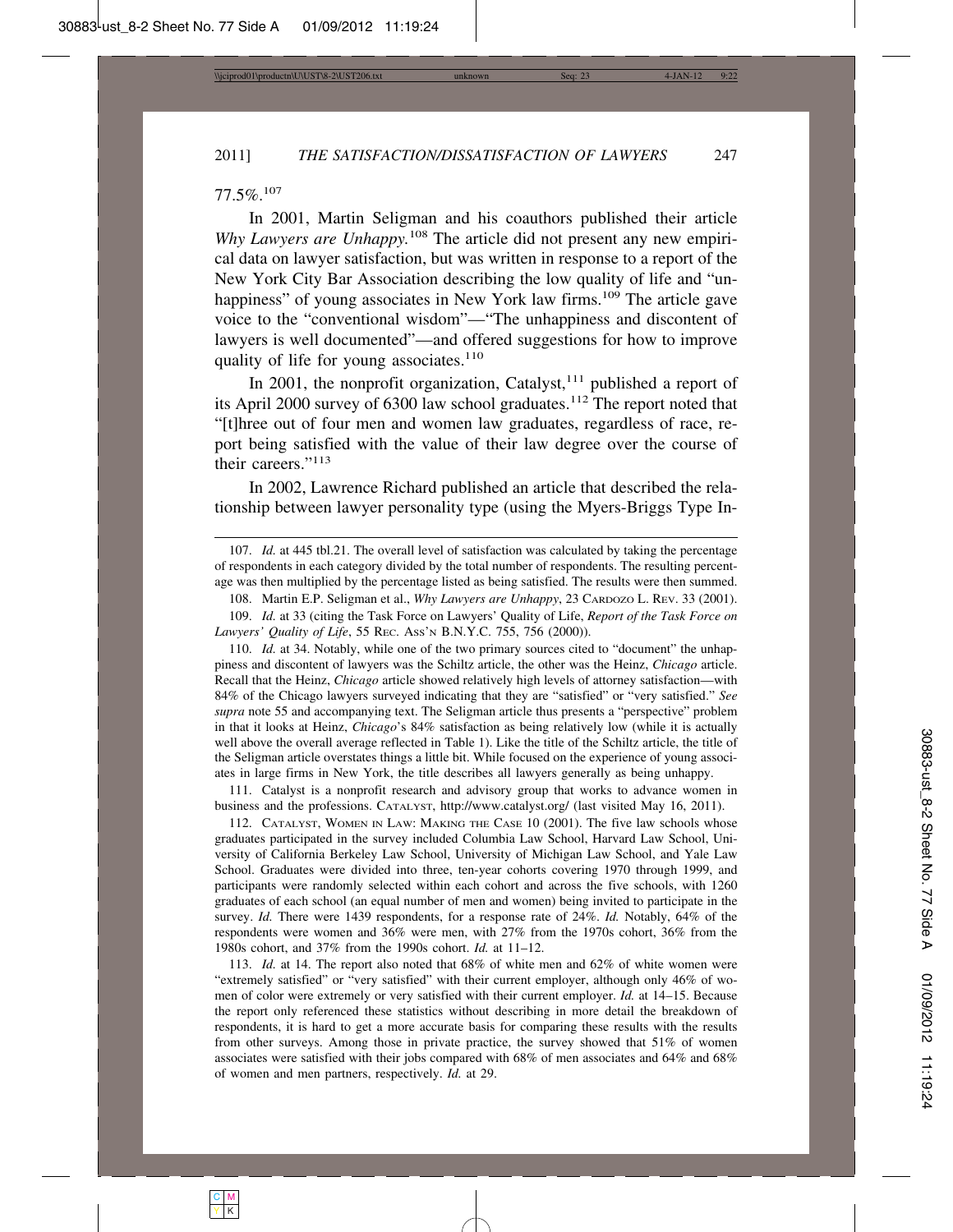dicator (MBTI)) and career satisfaction.<sup>114</sup> As noted at the beginning of this article, Richard is one of the authors who embraced the "conventional wisdom" regarding lawyer dissatisfaction.<sup>115</sup> Using the Hoppock Job Satisfaction Blank,<sup>116</sup> 72.6% were satisfied with their jobs (i.e., they reported job satisfaction scores above the midpoint of the scale).<sup>117</sup> Notably, "[m]ale responders in the sample had nearly identical mean job satisfaction scores as female responders."118 In addition, attorneys in private practice were less satisfied than attorneys in government, corporate counsel/legal department, and legal aid/public defender positions.<sup>119</sup>

Following up on North Carolina 1991, the North Carolina Chief Justice's Commission on Professionalism conducted a State of the Profession Survey in 2002–2003.<sup>120</sup> This survey found that 76% of respondents were

116. *See* Richard, *supra* note 1, at 994 n.57. Richard used a modified version of the Hoppock Job Satisfaction Blank, consisting of a four-question battery with each question having a sevenpoint Likert scale.

117. *Id.* at 1012*.* The survey, conducted in 1992, was mailed to 3014 practicing attorneys throughout the United States. *Id.* at 1007. Of those attorneys, 1220 responded, for a response rate of 40.5%. *Id.* at 1008. Scores on the Hoppock Job Satisfaction Blank are accumulated and "reported in the form of an integer between four and twenty-eight inclusive, with twenty-eight representing the highest level of job satisfaction and four representing the lowest level." *Id.* at 1012.

118. *Id.* at 1013.

119. *Id.* at 1058 tbl.15. With respect to the focus of the survey, which was to assess relationships between personality type and job satisfaction, the data showed that those identified as extraverts, thinkers, and judgers generally had higher levels of satisfaction than those identified as introverts, feelers, and perceivers. *Id.* at 1040.

120. *See* Leary Davis & Melvin F. Wright, Jr., The State of the Legal Profession in North Carolina 1 (2005) (unpublished manuscript) (on file with author) [hereinafter North Carolina 2002–03]. The survey was mailed to "a computer generated sample of 1,000 [sic.] lawyers out of around 16,000 NC State Bar members." *See* Email from Leary Davis, Professor of Law, Wiggins School of Law, to Jerome Organ, Professor of Law, Univ. St. Thomas School of Law (Jan. 7, 2011) (on file with author). The survey generated 597 complete responses for a response rate of nearly 60%. *Id.* The "[d]istributions of responders conformed to our census of NC lawyers by occupational and practice settings . . . and made sense demographically in all other ways." *Id.*

<sup>114.</sup> Richard, *supra* note 1. Richard used a modified version of the Form G Myers-Briggs Type Indicator as part of his survey instrument. *Id.* at 993 n.57. The version included the 94 questions that are generally used in scoring a person's personality type and excluded an additional 32 questions used for research purposes. *Id.* at 997 n.59. For each subject, an "MBTI Type Score" was reported, representing the subject's combined preferences on the four scales—extraversion/ introversion, intuitive/sensing, thinking/feeling, and judging/perceiving. The score was reported based on categorical type preferences for each scale, so someone preferring extraversion, sensing, feeling, and perceiving would be an ESFP. Richard noted that among the sixteen possible type combinations, the three most common types among lawyers responding to his survey were "ISTJ (17.8%), followed by INTJ (13.1%) and ESTJ (10.3%)." *Id.* at 1018.

<sup>115.</sup> *See supra* note 1 and accompanying text. In making the statement quoted at the beginning of this article, Richard cited none of the articles reporting empirical results with favorable satisfaction data, such as *Stanford*, *Minnesota*, HAGAN & KAY I, or Heinz, *Chicago*. *See supra* notes 7, 11, 45, 55, and accompanying text. He cited only *Maryland*, ABA REPORT, NORTH CARO-LINA 1991, and several newspaper or magazine stories. *See supra* notes 8, 26, 35, and accompanying text.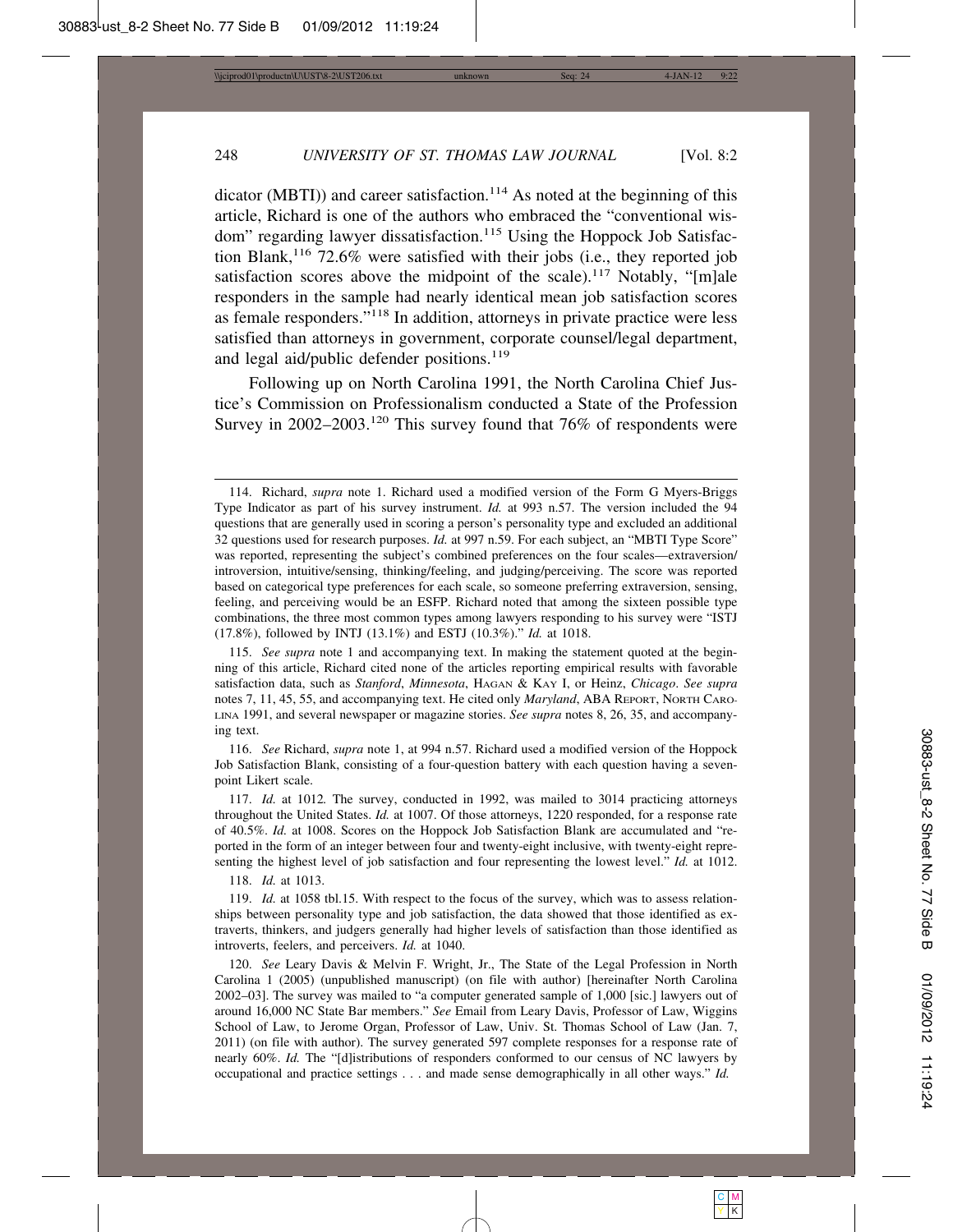"satisfied" or "very satisfied" with their current job.<sup>121</sup> Moreover, the authors of a written report summarizing the survey results noted that while 18% of respondents were dissatisfied or very dissatisfied in 1991, that number had dropped to 13% as of 2003.<sup>122</sup>

The After the JD project issued its first report in 2004.123 After the JD reported that 80% of respondents were "moderately satisfied" or "extremely satisfied" with their decision to become a lawyer and reported relatively high levels of satisfaction with their legal practices.<sup>124</sup> The report stated that "there is no evidence in the [After the JD] data of any pervasive unhappiness in the profession."125

After the JD also included a factor analysis of four categories of job satisfaction—Job Setting Satisfaction, Work Substance Satisfaction, Social Value Satisfaction, and Power Track Satisfaction.126 This factor analysis

123. DINOVITZER, *supra* note 3*.* After the JD is a joint project of the NALP Foundation for Law Career Research and Education and the American Bar Foundation to "track the professional lives of more than 5,000 [sic] lawyers during their first ten years after law school." *Id.* at 13. To accomplish a representative sample across the country, the researchers divided the nation into eighteen strata by region and size of the new lawyer population and then chose one primary sampling unit for each stratum. In all, the sampling units included the four largest markets for new lawyers, five of the nine large markets and nine smaller markets. The researchers then sampled individuals from each sampling unit at rates designed to generalize to the national population across the complete sample. *Id.* at 89. The project sample totaled 9192 lawyers from across the country who took a bar exam in 2000, including a minority oversample of 1465. *Id.* Given that some lawyers could not be located or did not meet the survey criteria of being a newly admitted lawyer, the actual response rate of lawyers who could be located was 71%, with a total of 4538 usable responses (3905 lawyers in the national sample and 633 lawyers in the minority oversample). *Id.* at 89–90. Notably, the sample of respondents to the survey "closely approximates the distribution of lawyers across firms, government and business employers," and also produces a close match along gender and racial composition. *Id.* at 90. While the vast majority of respondents were graduates from the class of 2000, a small percentage of the respondents graduated in 1999, and a very small percentage graduated in 1998. *Id.* at 89.

124. *Id.* at 47.

125. *Id.* The report noted that these results were consistent with those reported in a recent study of Chicago lawyers (citing the then forthcoming book authored by Heinz et al., reporting in greater detail the results of the 1994–95 survey of lawyers discussed in Heinz, *Chicago*, *supra* note 55). That said, the report did acknowledge one area in which the After the JD data differed from that in Heinz, *Chicago*. While the Heinz, *Chicago* lawyers study showed that satisfaction was correlated with income, the After the JD study showed that "[t]hose with the highest incomes report relatively less satisfaction with the work they do and the practice settings in which they work than those earning far less from the practice of law." *Id.*

126. *Id.* The "Job Setting Satisfaction" consists of a composite of ratings "of recognition received at work, relationships with colleagues, control over the work, and job security"; "Work Substance Satisfaction" "reflects the intrinsic interest of the work"; "Social Value Satisfaction" reports the "relationship between work and broader social issues (workplace diversity, opportunities for pro bono work, and the social value of the work)"; and "Power Track Satisfaction" con-

<sup>121.</sup> *See* NORTH CAROLINA CHIEF JUSTICE'S COMM'N ON PROFESSIONALISM, STATE OF THE PROFESSION AND QUALITY OF LIFE SURVEY: RANDOM SAMPLE REPORT 6 (2005) [hereinafter NORTH CAROLINA 2005] (on file with author).

<sup>122.</sup> Davis & Wright, *supra* note 120, at 1. Davis and Wright further noted that there was a decline in the number of lawyers experiencing suicidal ideation at least once a month, from about 11% to less than 5% (although nearly 15% experienced suicidal ideation less often than once a month, a frequency for which no comparison was available from the 1991 survey). *Id.* at 3.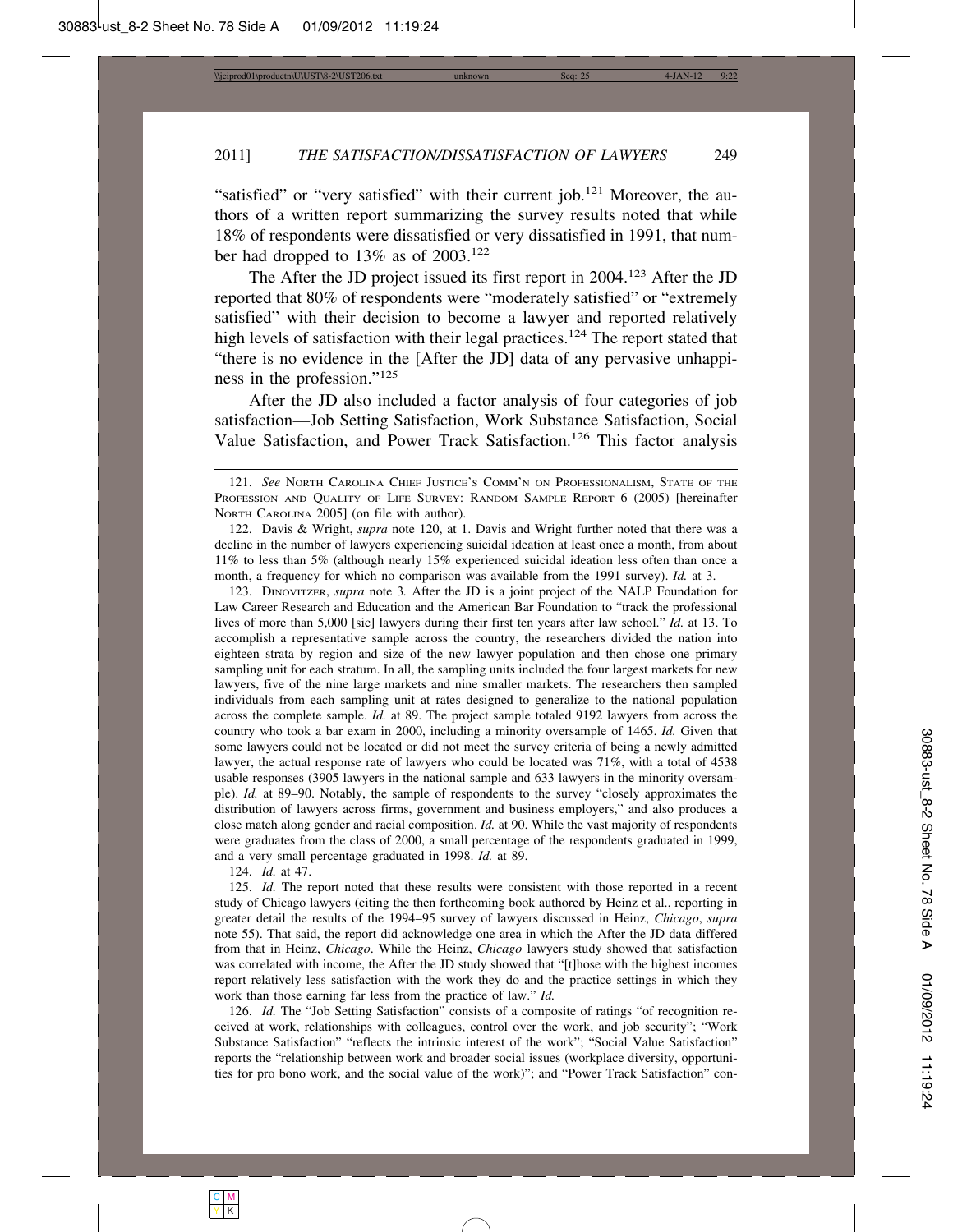concluded that attorneys in large firms report the highest levels of satisfaction on the power track measure, but tend to report lower levels of satisfaction on the other three measures as compared to attorneys in smaller firms, government, and public interest work.<sup>127</sup> The report noted that "[w]hile both [men and women] are generally satisfied with their decision to become lawyers, important differences are found in the four dimensions of satisfaction."128 It also found that satisfaction with the decision to become lawyers was highest among Black respondents and almost as high among Hispanic respondents.<sup>129</sup>

In 2004, Nancy Reichman and Joyce Sterling published an article discussing the career experiences of 100 Colorado lawyers.130 Although the article did not discuss the exact percentages of satisfied lawyers, it did state that men and women reported the same "high level of overall job satisfaction."<sup>131</sup>

In a 2005 survey conducted by the Alabama State Bar Quality of Life Committee, 73% of attorneys in Alabama report being satisfied working in their profession, which reflected an 18 percent drop since 1992 when the Alabama State Bar conducted a survey in which nearly 91 percent of the attorneys in Alabama indicated that they were satisfied working in their profession.132 An article published in 2006 reported the results of a series of annual surveys of Indiana University School of Law graduates.<sup>133</sup> These surveys, patterned after the Michigan Law School surveys, focused on graduates five and fifteen years after graduation.<sup>134</sup> Among those surveyed five years after graduation (those graduating between 1995 and 1999), the mean

sists of responses to "satisfaction with compensation levels and satisfaction with opportunities for advancement." *See id.*

<sup>127.</sup> *Id.* at 48.

<sup>128.</sup> *Id.* at 58. The report found that women were more satisfied than men with the substance of their work, but less satisfied than men with respect to job setting, social index of work, and power track. *Id.*

<sup>129.</sup> *Id.* at 64. This may be attributable to the fact that minority attorneys are more likely to be working in government or in not-for-profit organizations where satisfaction levels are higher even though incomes are lower. *Id.*

<sup>130.</sup> Nancy J. Reichman & Joyce S. Sterling, *Sticky Floors, Broken Steps, and Concrete Ceilings in Legal Careers*, 14 TEX. J. WOMEN & L. 27, 30 (2004).

<sup>131.</sup> *Id.* at 46. The article did note that with respect to some job characteristics, women were less satisfied than men. *Id.* at 46–47.

<sup>132.</sup> Mary Ellen W. Harrison, *Report of the Alabama State Bar Quality of Life Survey*, 67 ALA. LAW. 369–70 (2006). The Quality of Life Committee mailed 4500 surveys to a random sample of members of the Alabama State Bar, of which 1019 were returned, for an overall response rate of 22 percent. (There is no published record of the 1992 Alabama State Bar survey reflecting that 91 percent of Alabama attorneys were satisfied.)

<sup>133.</sup> Kenneth G. Dau-Schmidt et al., *"The Pride of Indiana": An Empirical Study of the Law School Experience and Careers of Indiana University School of Law-Bloomington Alumni*, 81 IND. L.J. 1427 (2006) [hereinafter *Indiana*].

<sup>134.</sup> *Id.* at 1428. In the five years beginning in 2000, Indiana received survey responses from 593 graduates for a response rate of 33%. *Id.*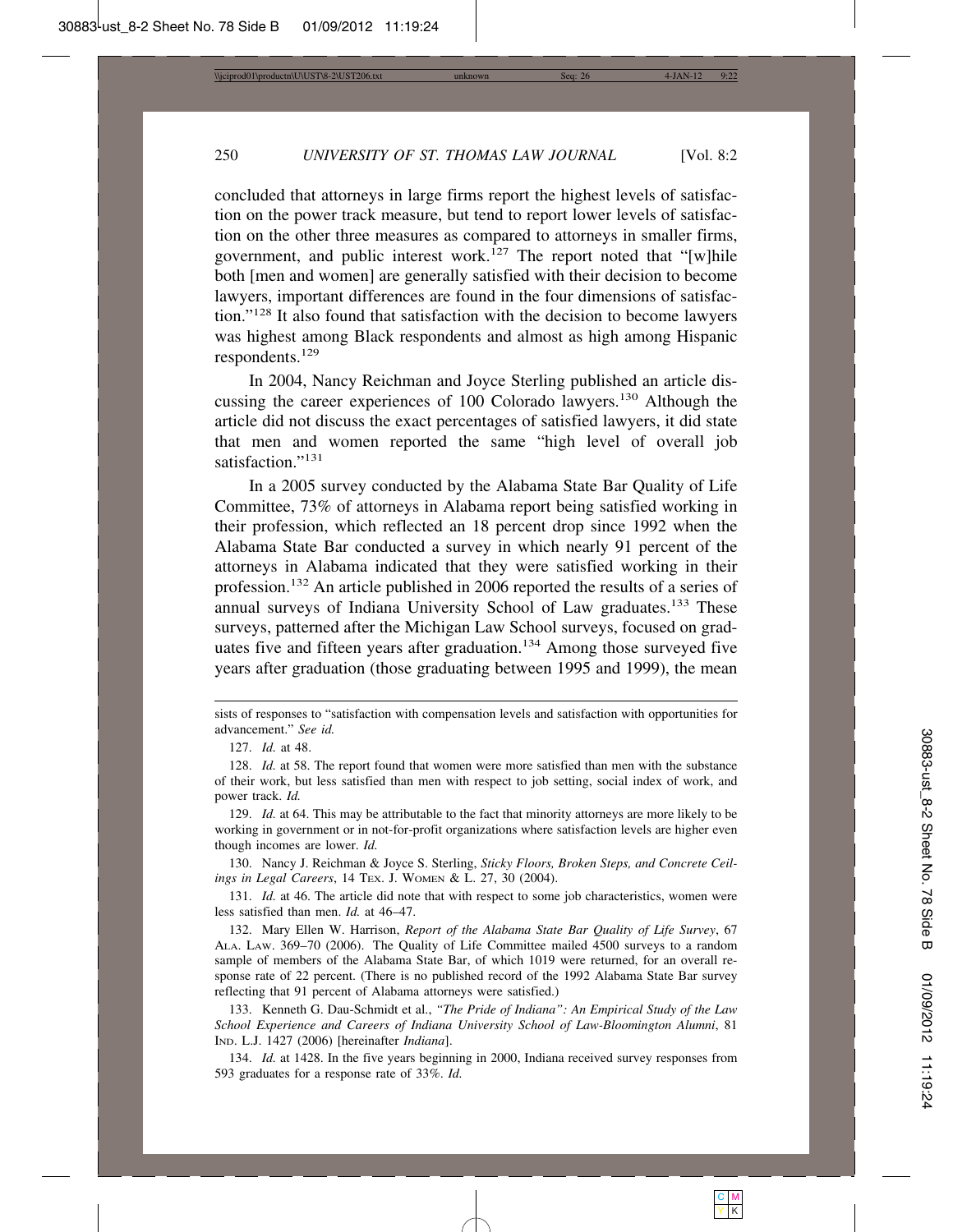degree of satisfaction was 5.32 on a seven-point scale.135 Of those surveyed fifteen years after graduation (those graduating between 1985 and 1989), the mean degree of satisfaction was 5.66 on a seven-point scale.136 The authors noted that "alumni across all types of practice report much satisfaction with their work and families. This finding *is at odds with some studies of other groups of lawyers which report much dissatisfaction with the profession*."137 Notably, there were neither any marked differences in satisfaction between men and women, nor between white graduates and graduates of color, except that the Black and Hispanic fifteen-year graduates were more satisfied than their non-Black, non-Hispanic counterparts.<sup>138</sup>

Yale's Career Development Office issued a report in 2006 addressing the results of a series of surveys it conducted between 2000 and 2005 of graduates five years after graduation (those graduating between 1995–2000).139 It is difficult to compare this survey with prior surveys because the question related to job satisfaction used an unbalanced four-point scale ("very satisfied," "satisfied," "somewhat satisfied," and "not satisfied") that was different than the balanced four-point scales frequently used by other survey instruments ("very satisfied," "somewhat satisfied," "somewhat dissatisfied," and "very dissatisfied"). $140$  If one looks at the Yale survey data in a conservative fashion—as if it were a balanced scale in which "somewhat satisfied" was viewed as "dissatisfied," then 78% of respon-

136. *Id.* at 1458 tbl.17. Again, I have reported the scores on a seven-point scale with one being "very unsatisfied" and seven being "very satisfied." Among the fifteen-year graduates, those at the largest firms (over 150 attorneys) and those at medium firms (fifteen to fifty) were least satisfied (5.38 and 5.30, respectively), while those in government and large firms (fifty to 150 attorneys) were most satisfied (5.83 and 5.64, respectively). *Id.*

<sup>135.</sup> *Id.* at 1457–58 tbl.16. The survey scale was -3 to +3, but I have reported the scores on the seven-point scale with one being "very unsatisfied" and seven being "very satisfied" for purposes of being able to make meaningful comparisons to the *Michigan 1999* data reported previously. *See supra* note 57 and accompanying text. Among the five-year graduates, those at the largest firms (over 150 attorneys), those in corporate counsel positions, and those in public interest were most satisfied (5.57, 5.64, and 5.54, respectively), while those in medium (fifteen to fifty attorneys) and small firms (less than fifteen attorneys) were least satisfied (4.97 and 5.13, respectively). *Indiana*, *supra* note 133, at 1457–58 tbl.16.

<sup>137.</sup> *Id.* at 1459 (emphasis added).

<sup>138.</sup> *Id.* at 1462–66. Among the population of five-year graduates, male graduates had a job satisfaction score of 5.36 compared to 5.27 for female graduates, while non-Hispanic and non-Black graduates had scores of 5.33 and 5.32, respectively, while Black graduates had a score of 5.23, and Hispanic graduates had a score of 5.36. *Id.* at 1463 tbl.18. Among the population of fifteen-year graduates, male graduates had a job satisfaction score of 5.59 compared to 5.74 for female graduates, while non-Hispanic, non-Black graduates had a score of 5.61, while Black/ Hispanic graduates had a score of 6.00, the only statistically significant difference in scores. *Id.* at 1463 tbl.19.

<sup>139.</sup> YALE CAREER DEV. OFFICE, WHAT YALE LAW SCHOOL GRADUATES DO: A SUMMARY OF CDO'S 5TH YEAR CAREER DEVELOPMENT SURVEY CLASSES 1996–2000 (2006) [hereinafter YALE CDO]. The survey had an overall response rate of 59% with 520 respondents answering the job satisfaction question. *Id.* at 1, 4.

<sup>140.</sup> *Id.* at 4. *Minnesota* and 2000 ABA YLD SURVEY are examples of the balanced four-point scale. *See supra* notes 17, 116, and accompanying text.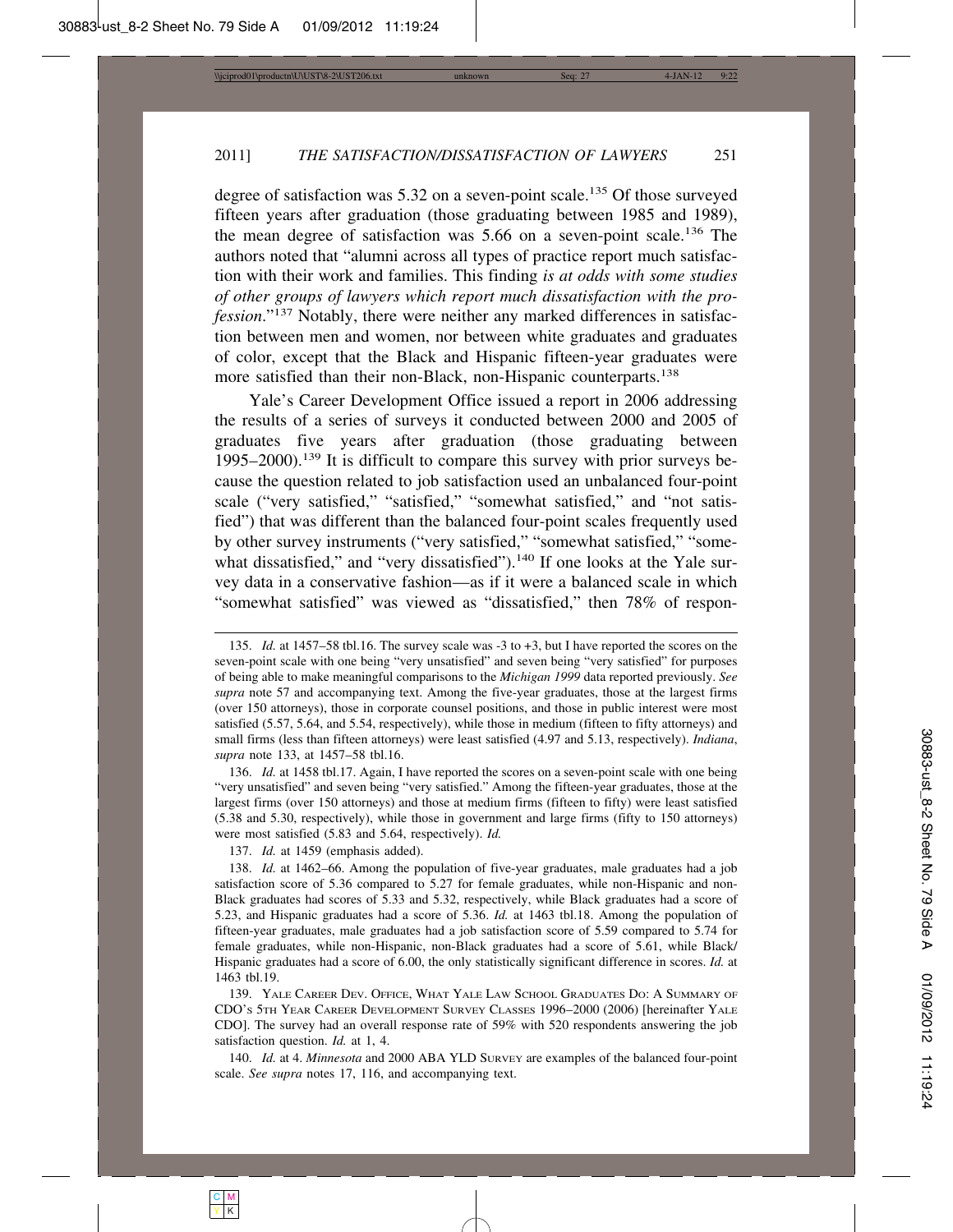dents answered on the positive side of the scale—"very satisfied" or "satisfied."141 Across job categories, those working in law firms were least satisfied.<sup>142</sup>

The ABA Journal published in 2007 the results of a non-randomized, online survey that generated responses from 800 attorneys.143 While 80% of respondents indicated that they were proud to be an attorney, only 55% were satisfied with their careers, with more experienced attorneys, those in practice ten years or more, demonstrating the greatest career satisfaction.<sup>144</sup>

Hagan and Kay, in 2007, published a supplemental article on their study of Toronto attorneys focused on better understanding possible gender differences associated with job satisfaction, particularly with respect to the relationship between depression or despondency and job satisfaction.<sup>145</sup> Using a five-point scale for assessing job satisfaction, men averaged 3.93 while women averaged 3.89, "indicating the familiar high level of general satisfaction, with no significant difference by gender."146 With respect to their specific inquiry regarding the potential gender differences with respect to despondency or depression and job satisfaction, the authors concluded:

The findings of this study indicate that despite the fact that women and men lawyers report reasonably similar levels of satisfaction with their work, women lawyers are substantially more likely to report feelings of depression or despondency about their lives. . . . We infer from this initial finding that women are more

143. Stephanie Francis Ward, *Pulse of the Legal Profession: 800 Lawyers Reveal What They Think About Their Lives, Their Careers, and the State of the Profession*, A.B.A. J., Oct. 2007, at 30, *available at* http://www.abajournal.com/magazine/article/pulse\_of\_the\_legal\_profession/.

144. *Id.* Because this was not a random sample of attorneys, these results are not included in Table 3. *See infra* Table 3. Interestingly, even though these levels of career satisfaction were well below the results in the earlier ABA YLD surveys, the article did not discuss the satisfaction data as if it reflected a crisis in the profession.

145. John Hagan & Fiona Kay, *Even Lawyers Get the Blues: Gender, Depression, and Job Satisfaction in Legal Practice*, 41 LAW & SOC'Y REV. 51 (2007) [hereinafter Hagan & Kay II]. Hagan and Kay conducted a survey in three waves, covering 1985, 1991, and 1997. *See supra* note 45 and accompanying text. "The analyses presented in this article are based on 436 men and women lawyers in legal practice in Toronto at the time of the 1997 survey." Hagan & Kay, *supra*, at 58.

146. Hagan & Kay II, *supra* note 145, at 60 tbl.1, 63. Job satisfaction was calculated as a composite of three questions: overall job satisfaction (one is "very dissatisfied" while five is "very satisfied"), would you recommend the job to a friend (one is "discourage it greatly" while five is "recommend it highly"), and would you take the same job again (one is "definitely not" while five is "definitely"). *Id.* at 60 tbl.1. Translating these scores from a five-point scale to a seven-point scale would result in scores of 5.5 for men and 5.45 for women.

<sup>141.</sup> YALE CDO, *supra* note 139, at 4–5. At face value, with "three" possible categories suggesting a positive degree of satisfaction—"very satisfied," "satisfied," "somewhat satisfied"—the percentage of Yale graduates indicating positive job satisfaction goes from 78% to 95%. *Id.*

<sup>142.</sup> *Id.* at 5. While 63% of graduates in law firms were "very satisfied" or "satisfied" with their jobs, 92% of graduates in public interest, 95% of graduates in academia, and 87% of graduates in business indicated that they were very satisfied or satisfied with their jobs. *Id.* The report noted only one gender difference: women graduates in business were more satisfied than men graduates in business. *Id.*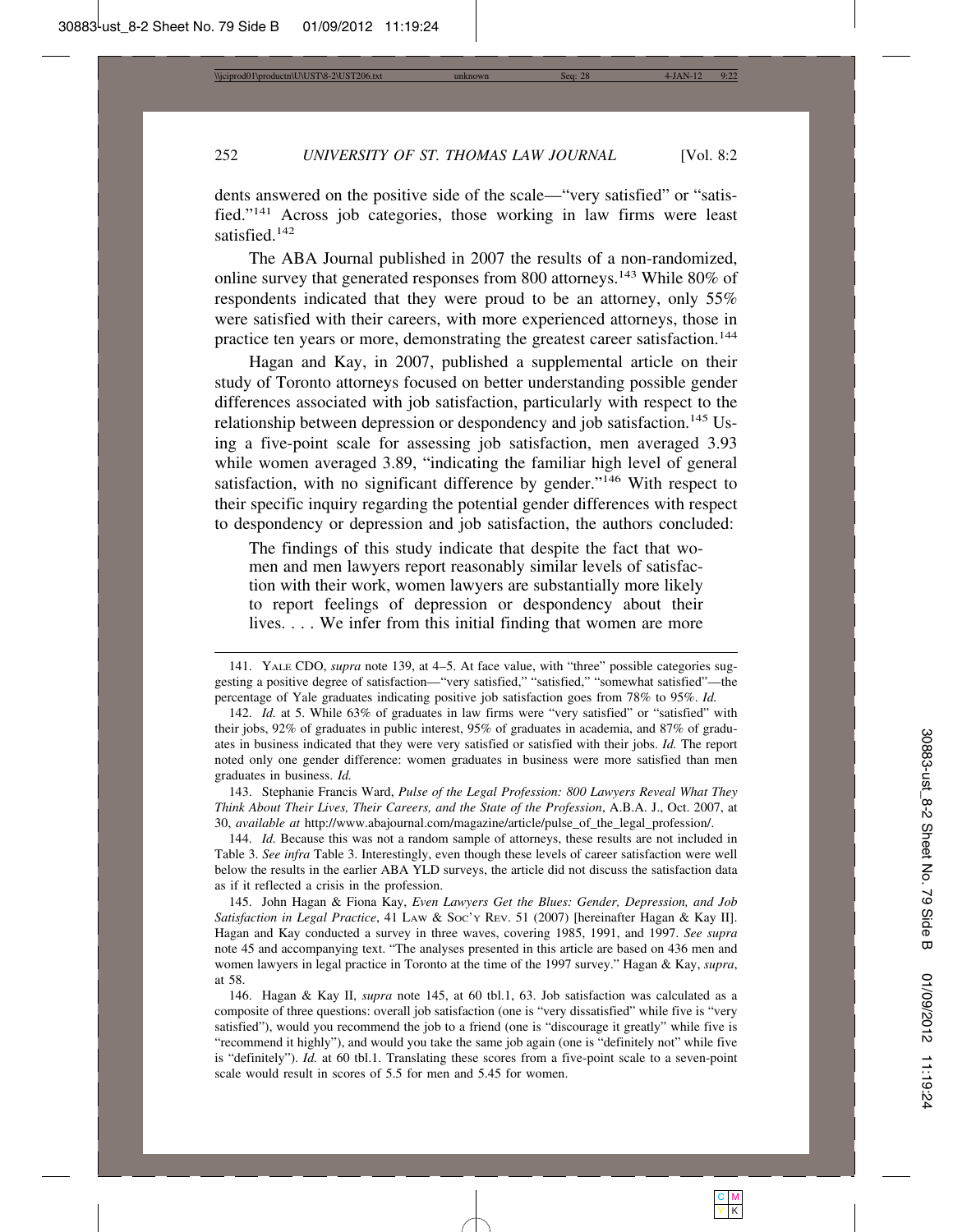likely to internalize feelings of despondency deriving from their work than they are to externalize these feelings through expressions of job dissatisfaction.<sup>147</sup>

Ronit Dinovitzer and Bryant Garth published an article in 2007 that parsed the After the JD data to better understand some of the job satisfaction statistics.148 After noting the significant dichotomy in the existing literature regarding lawyer satisfaction/dissatisfaction, they looked at relative levels of career satisfaction based on social stratification, focusing on the relative prestige of the particular law school the lawyer attended when defining social stratification.<sup>149</sup> Their multi-variate analysis led them to the following conclusions:

We find that respondents with the most elite credentials—graduates of top law schools working in the most prestigious settings . . . are the least satisfied with their decision to become a lawyer. However, those graduating from the less selective law schools and working in the less prestigious (and remunerative) settings are the most likely to express extreme satisfaction with their decision to become a lawyer. There is no doubt that for many of the graduates of lower-tier law schools, gaining entry to the legal profession is part of the project of upward mobility. Yet the patterns of satisfaction seen in this analysis legitimate and reinforce a system of stratification that places particular law graduates into particular practice settings, with law schools playing a pivotal role in the reproduction of this hierarchy.<sup>150</sup>

The authors conducted in-depth interviews of participants in After the JD, then constructed models that described the type of student (including career expectations and relative satisfaction) associated with a law school

150. Dinovitzer & Garth, *supra* note 5, at 24. Again, this analysis may square well with Schiltz's lived experience in practice in an elite law firm in the Twin Cities, bumping elbows with a number of graduates from elite law schools. To the extent that Schiltz drew on his experience in describing a sense of dissatisfaction among big firm attorneys, many of whom were graduates of elite law schools, the Dinovitzer and Garth data set would suggest that his experience might accurately reflect the lived reality for other elite law school graduates in big firms.

<sup>147.</sup> *Id.* at 68–69. Factors contributing to increased despondency among women include lack of occupational power, perceived powerlessness, and greater concerns about the effect of having children on their careers. *Id.* at 69–70.

<sup>148.</sup> Dinovitzer & Garth, *supra* note 5.

<sup>149.</sup> *Id.* at 10–11. The authors built on the work of Pierre Bourdieu, as reflected in *The State Nobility: Elite Schools in the Field of Power* (1996) and other of his works. *Id.* at 2. In framing the social stratification of law school graduates, the authors broke law schools into six categories using the U.S. News and World Report rankings: top 10, 11–20, 21–40, 41–100, third tier, and fourth tier. *Id.* at 7. Their analysis of job data indicated a linear relationship with the size of firm in which the largest percentage of graduates worked. That is, among top ten schools, over half of the graduates were in firms of 251 or more attorneys and fewer than 3% were in firms of 2–20 attorneys. *Id.* at 9 tbl.3. By contrast, among fourth tier schools, nearly 40% of graduates were in firms of 2–20 attorneys, and fewer than 4% were in firms of 251 or more attorneys. *Id.*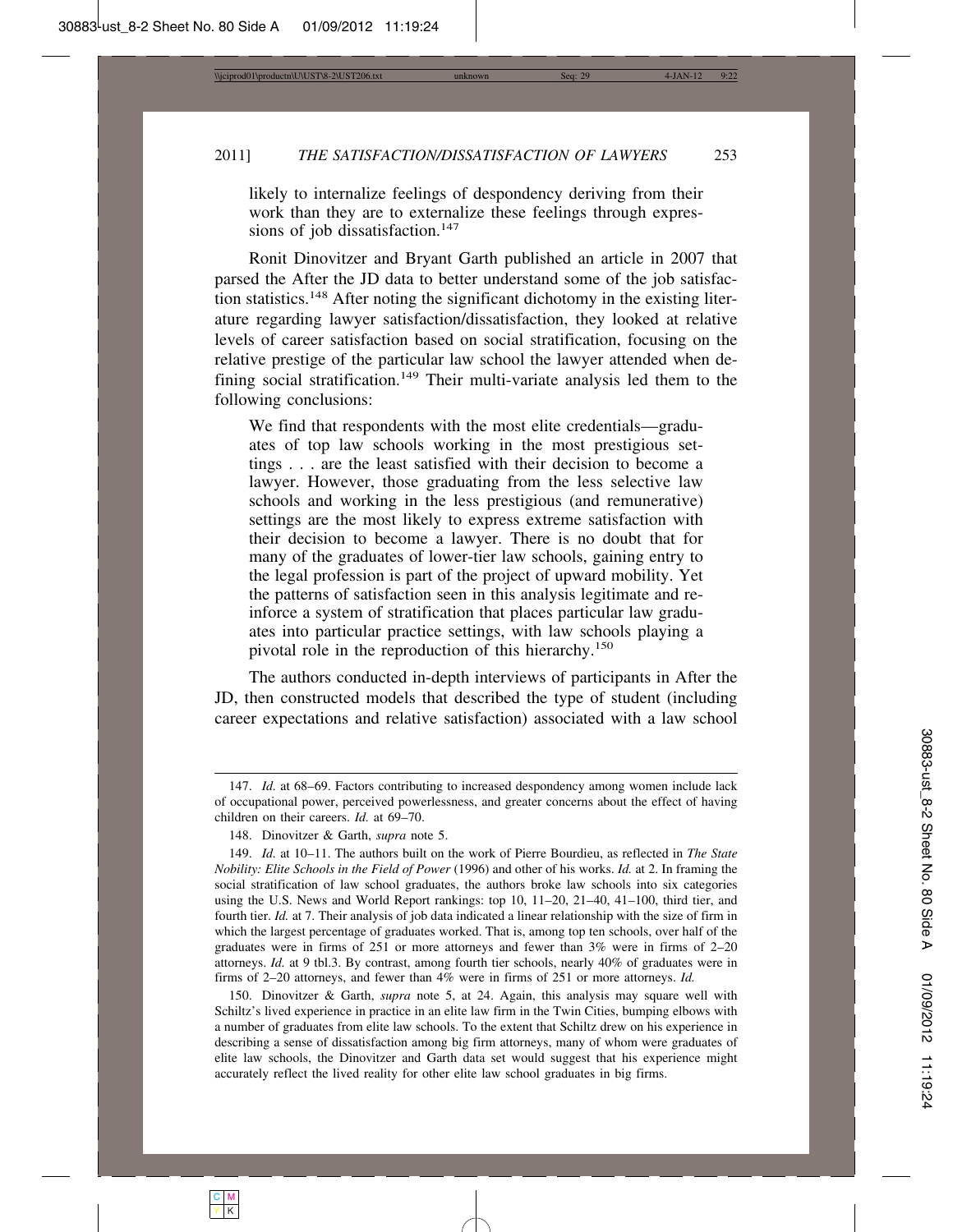based on the school's ranking as a top 10, 11–20, 21–40, 41–100, third tier, or fourth tier law school.<sup>151</sup>

In 2008, building on Richard's earlier work, Susan Daicoff published an article describing a study of attorneys she conducted in 2000 focusing on the extent to which attorneys manifesting an ethic of care and a "feeling" decision making preference on the MBTI might be disproportionately dissatisfied.<sup>152</sup> The survey included Derogatis' Brief Symptom Inventory, or BSI, which Beck and her colleagues used in their 1995 study of attorneys to identify psychological distress, Weinberg's Moral Orientation Scale, which was used to assess whether respondents manifested an ethic of care or a rights orientation, Keirsey's Temperament Sorter II, which was used to measure only the Thinking/Feeling dimension, and a work satisfaction questionnaire which measured three types of satisfaction: satisfaction with one's current position, with the practice of law generally, and with the choice of law as a lifetime career.<sup>153</sup> The survey results confirmed a correlation between psychological distress and work dissatisfaction among lawyers, but showed no correlation between a "feeling" decision making preference or an ethic of care among lawyers and either psychological distress or work dissatisfaction.<sup>154</sup> The article did not provide any statistics regarding percentages of respondents who were satisfied or dissatisfied.

An article published in 2008 described the results of a 2002 survey of Yale Law School graduates from 1970–1999.<sup>155</sup> The survey used a seven-

Id. (citing PIERRE BOURDIEU, PRACTICAL REASON: ON THE THEORY OF ACTION (1998)). Making a virtue out of necessity builds off individuals' preferences and dispositions. "Bourdieu argues that individuals adjust their dispositions to the set of possibilities that are available to them, valuing those within reach and excluding those that are not." *Id*. In other words, the conditions within which people live shape their aspirations so that they do not consider as a possibility things that are unreachable and grow to love that which is inevitable. *Id.* at 33.

152. *Be Thyself*, *supra* note 3, at 87. Her study included an unidentified number of attorneys from a randomly selected pool of attorneys in Columbus, Ohio, who were invited to participate by mail (from whom there was a 30% response rate), and a number of attorneys invited to participate while attending a conference in Washburn, Kansas. *Id.* at 123.

153. *Id.* at 124–25. Daicoff noted that she purchased the BSI and the Kiersey Temperament Sorter II, while she had permission to use the Weinberg Moral Orientation Scale. *Id.* The satisfaction responses were scored on a four-point scale, "very satisfied," "somewhat satisfied," "somewhat dissatisfied," and "very dissatisfied," and averaged across the three responses. *Id.* at 127.

154. *Id.* at 129–31. Daicoff noted that it still is not clear whether work dissatisfaction causes distress or whether distress causes work dissatisfaction. *Id.* at 131.

155. Deborah J. Cantrell et al., *Walking the Path of the Law: How Law Graduates Navigate Career Choices and Tolerate Jobs that Fail to Meet Expectations*, 14 CARDOZO J.L. & GENDER

<sup>151.</sup> *Id.* at 30–39. In developing these models, the authors drew on "two concepts central to Bourdieu's understanding of how social class is reproduced. One is the notion of the ability to 'play the game.'" *Id.* at 33. The other is making a virtue out of necessity. *Id.* "Playing the game" involves not only being able to understand the rules, but to anticipate developments that will provide opportunities.

As Bourdieu explains, individuals who are well-socialized in a particular field are able to master it because they have a "feel for the game"—they know what they should be investing in and how to position themselves and, like a good tennis player, they position themselves not where the ball is but where it will be.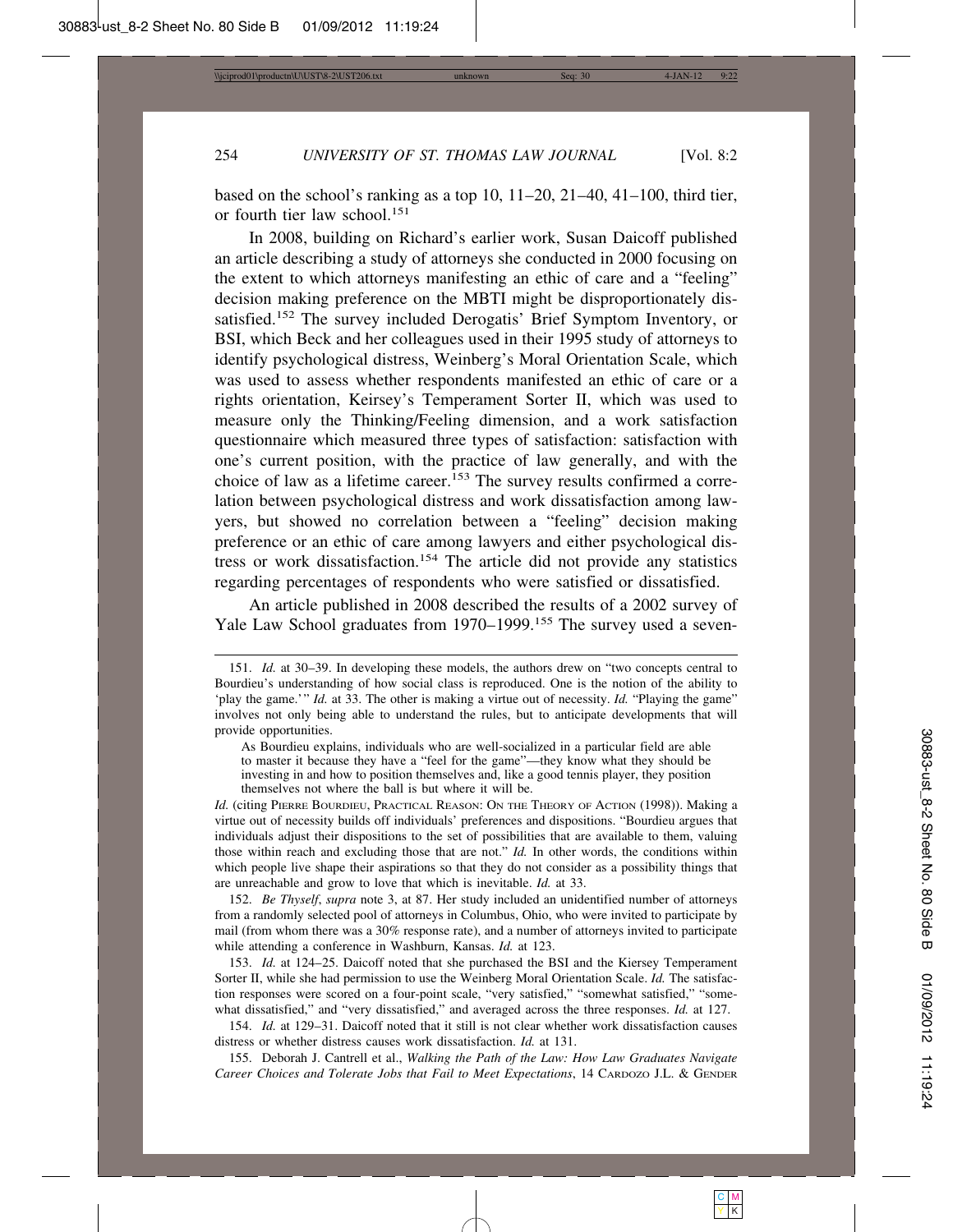point scale much like that used in the Michigan and Indiana surveys.156 The article reported relatively high levels of satisfaction among respondents, including a mean of 5.65 on "satisfaction with their decision to pursue law," and 5.38 on both "satisfaction with their career now" and "satisfaction with their career overall."157 Notably, there were no gender differences on any of the questions.<sup>158</sup>

The article also included interesting data on relative satisfaction across a series of jobs for those who held more than one position after graduation.159 Respondents with multiple jobs experienced a higher level of job satisfaction with each successive job, from 4.89 for the first job, 5.22 for the second job, 5.33 for the third job, 5.5 for the fourth job, to 5.81 for the fifth job.160 In addition, the article identified differences in satisfaction across job categories, with the most satisfaction for those in the judiciary, academia, government, public interest, and "other" (all with mean scores at or above 5.79), and the least satisfaction for those in small/medium firms or large firms (both with mean scores at or below  $4.47$ ).<sup>161</sup>

The University of Virginia School of Law surveyed its graduates from 1990 in 2007 and reported the results in an article published in 2009.162 The survey results indicated that 81.2% of respondents were "extremely" or "moderately" satisfied with their decision to become a lawyer,<sup>163</sup> while over 81% indicated that they were satisfied with their job setting.164 The report found no significant gender difference in satisfaction with the decision to become a lawyer.<sup>165</sup>

162. *Virginia*, *supra* note 5, at 458. The survey generated 260 responses from the 360 graduates contacted, for a response rate of 72.2%. *Id.* at 462.

163. *Id.* at 469–70.

164. *Id.* at 472.

<sup>267, 268 (2008) [</sup>hereinafter Cantrell, *Yale*]. Surveys sent to a random sample of 2808 graduates, equally distributed across three ten-year age cohorts: the 1970s, 1980s, and 1990s. *Id.* at 282. The survey generated 665 responses for a response rate of 24%. *Id.* Notably, to get a sufficient sample size for analytical purposes, the survey sampled 100% of women graduates from the 1970s and 100% of graduates of color. *Id.* There were 357 responses from women and 307 responses from men. *Id.*

<sup>156.</sup> *Id.* at 296. The categories ranged from one "dislike" to seven "like very much." *Id.*

<sup>157.</sup> *Id.* at 300.

<sup>158.</sup> *Id.*

<sup>159.</sup> *Id.* at 296. The survey asked respondents the extent to which they liked each job they had had, with a number of respondents indicating up to five jobs. *Id.* at 297 tbl.8.

<sup>160.</sup> *Id.* There were almost no gender differences in this data set except that for the satisfaction levels with the third job, for which the data showed that with statistical significance women were less satisfied than men; 5.13 and 5.58, respectively. *Id.*

<sup>161.</sup> *Id.* at 298 tbl.10. Prosecutors, solo practitioners, and in-house counsel were in the middle, with mean scores of 5.13, 5.17, and 5.32, respectively. *Id.* Notably, there were no statistically significant differences in the extent to which women graduates liked one job category more than men, except for public interest/public defense, where women found greater satisfaction than men. *Id.* at 300 tbl.11.

<sup>165.</sup> *Id.* at 470. When the authors ran bivariate correlations, "[t]he only predictor that correlate[d] significantly with job setting satisfaction [was] being currently employed in a large private law firm, which correlate[d] negatively." *Id.* at 475. When the authors ran multiple regressions,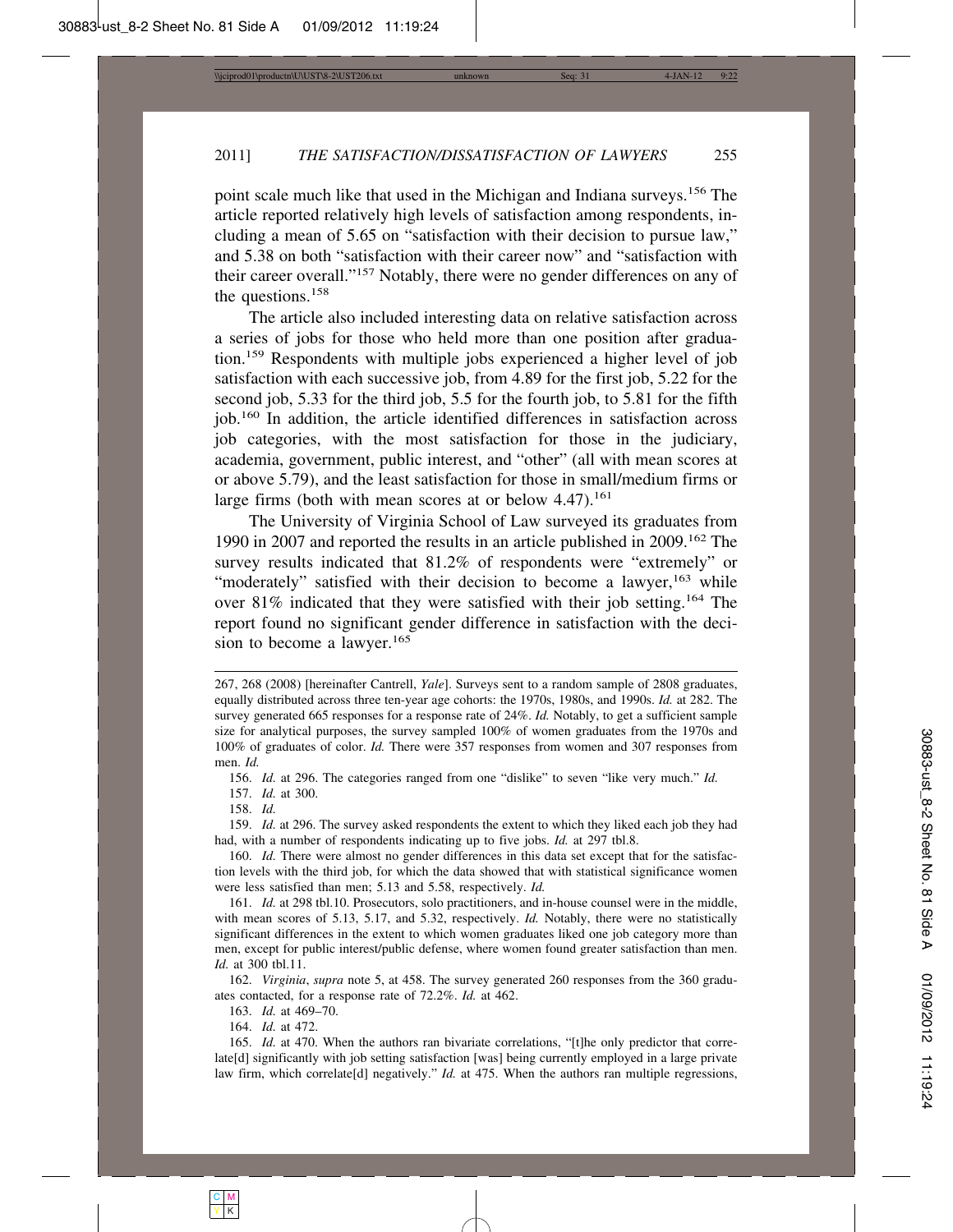After the JD II was published in 2009, with results from the second round of survey data gathered in 2007 and 2008.166 The report noted that 76.2% of respondents indicated they were "extremely" or "moderately" satisfied with their decision to become lawyers.<sup>167</sup> While this percentage is slightly below the 80% who indicated they were "extremely" or "moderately" satisfied in the first study, on the more detailed measures of job satisfaction, the After the JD II respondents indicated higher levels of satisfaction on sixteen of the seventeen original satisfaction measures.<sup>168</sup> Although the report stated that career satisfaction is fairly stable across practice settings,<sup>169</sup> those in private practice generally were slightly less satisfied than those in government, legal services, and public defender and public interest positions.<sup>170</sup>

Women were slightly less satisfied than men, with 74.1% of women indicating they were "extremely" or "moderately" satisfied compared to 78.4% of men.171 There was a slightly greater discrepancy between satisfaction levels of men and women in private practice than in government, legal services, and public defender and public interest positions, with 78.2% of men in private practice indicating they were "extremely" or "moderately" satisfied, compared to 72.2% for women. Similarly, 81.1% of men in government, legal services, and public defender and public interest positions indicated they were "extremely" or "moderately" satisfied compared to 77.1% of their female counterparts.172 Finally, After the JD II indicated that Black and Hispanic lawyers were more satisfied than any other group, with 80% "extremely" or "moderately" satisfied with their decision to become a lawyer, followed by 75% of Asians.<sup>173</sup>

169. *Id.* at 48.

171. *Id.* at 70 tbl.8.5.

173. *Id.* at 76.

they identified two significant multivariate predictors of current job setting satisfaction, "working in a large private law firm, which bore a negative relationship to job setting satisfaction, and salary, which bore a positive relationship." *Id.* at 477.

<sup>166.</sup> AFTER THE JD II, *supra* note 23, at 13. Of the 8225 eligible lawyers from the original sample for whom addresses could be found, 4160 submitted completed surveys, including 70.4% of the original respondents and 26.9% of those who did not participate in the first survey, for an overall response rate of 50.6% of eligible sample members. *Id.* at 12–13.

<sup>167.</sup> *Id.* at 70 tbl.8.5. While Table 8.5 indicated 76.2% of respondents as "extremely" or "moderately" satisfied with their decision to become lawyers, the text referenced only 76%. *Id.* at 14.

<sup>168.</sup> *Id.* at 46–47*.*

<sup>170.</sup> By taking the percentages of respondents in each job category based on Table 3.1 and weighting the percentage satisfied reflected in Table 8.5 one can calculate overall satisfaction for the private practice category and government/public interest category, with the former averaging 75.3% "extremely" or "moderately" satisfied and the latter averaging 79.4%. *Id.* at 27 tbl.3.1, 70 tbl.8.5.

<sup>172.</sup> By taking the percentages of men and women respondents in each job category based on Table 8.1 and weighting the percentage satisfied reflected in Table 8.5 one can calculate overall satisfaction for the men and women in the private practice category and government/public interest category. *Id.* at 62 tbl.8.1, 70 tbl.8.5.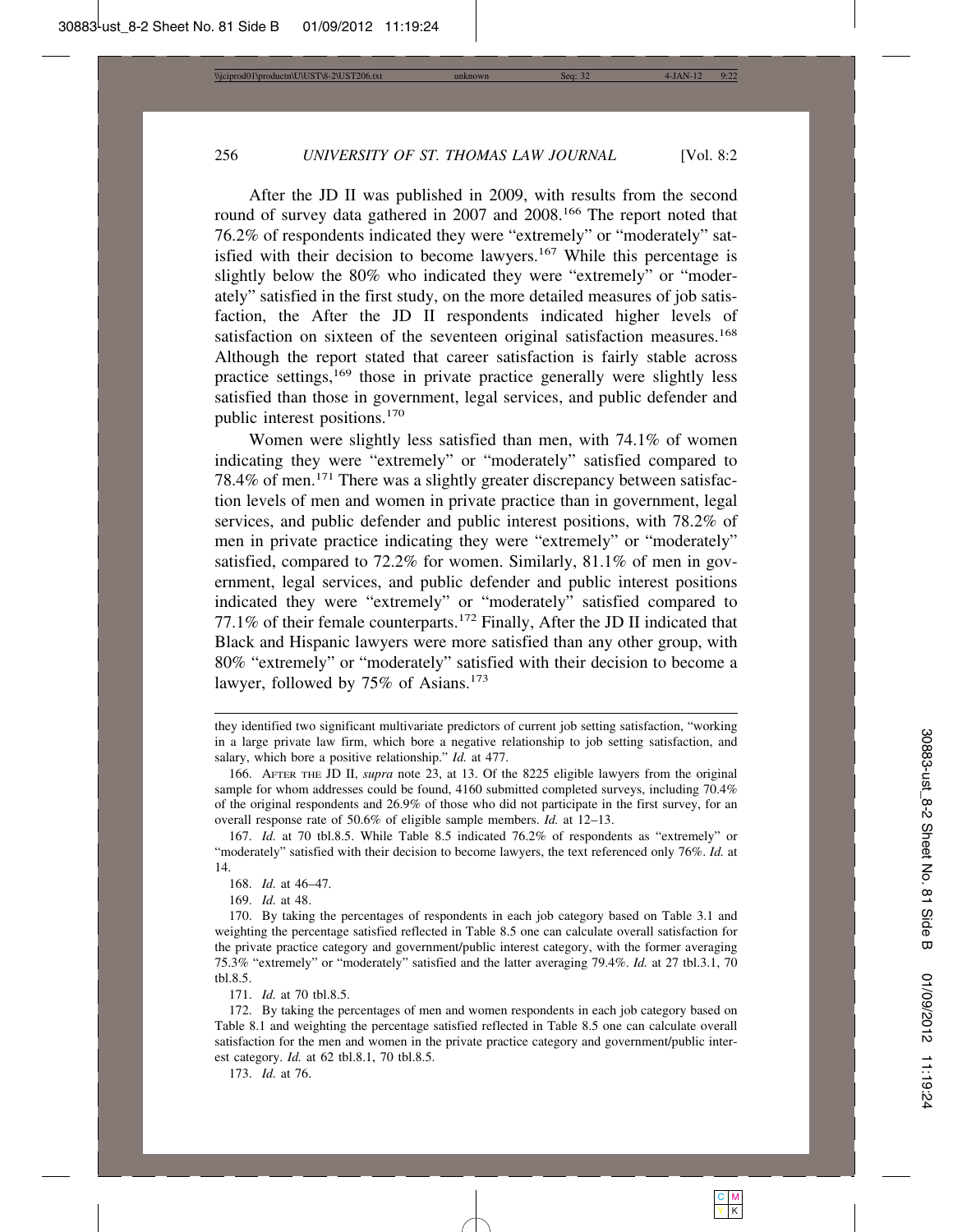In 2009, Kenneth Dau-Schmidt and three of his colleagues published an article summarizing data regarding the impact of gender on the legal careers of Michigan Law School graduates.<sup>174</sup> Of those surveyed five years after graduation, the overall level of satisfaction in the group surveyed between 1981–1991, using a seven-point scale with seven being "very satisfied" and one being "very dissatisfied," was 5.34, while the group surveyed between 1996–2000 had an overall satisfaction level of 5.19.175 For those fifteen years out from graduation, the overall level of satisfaction in the group surveyed between 1981–1991 was 5.63, while the group surveyed between 1996–2000 had an overall satisfaction level of 5.5.176 The overall average level of satisfaction for the five-year graduates and fifteen year graduates combined in the two time periods was 5.48 for the 1981–1991 time period and 5.35 for the 1996–2000 time period.<sup>177</sup>As noted previously, Kenneth Dau-Schmidt and his research team provided me with the underlying data set for the period from 1982–2000 that included the number of respondents at each of the seven points along the satisfaction scale.<sup>178</sup> Using this data set, I calculated annual percentages for the five-year and fifteen-year graduates that responded to the survey in any given year. I then calculated blended averages over time. The overall percentage covering all five-year graduates and fifteen-year graduates who indicated they were satisfied with their jobs (marking five, six, or seven on the seven-point scale) was 80.4%.<sup>179</sup> But there was a slight downward trend over time. The overall percentage was 84.5% for all five-year and fifteen-year graduates surveyed through 1990,<sup>180</sup> but only 76.1% for all five-year and fifteen-year graduates surveyed from 1991–2000.181 If the data is broken down further

177. *Id.* at 119–121.

178. *See supra* note 58 and accompanying text.

181. *Id.*

<sup>174.</sup> Kenneth G. Dau-Schmidt et al., *Men and Women of the Bar: The Impact of Gender on Legal Careers*, 16 MICH. J. GENDER & L. 49, 50 (2009) [hereinafter *Michigan 2009*]. The results reported here are from 1981–1991 and 1996–2000, for a total of 11,976 surveys. *Id.* at 51–52. The overall survey response rate was 66.27%, with 9480 men responding (66.96% response rate) and 2496 women (63.89% response rate). *Id.*

<sup>175.</sup> *Id.* at 119–21, 120 tbl.D15(5), 121 tbl.D15(15). As discussed previously, *Michigan 1999* was structured on a seven-point scale, from -3 for "very dissatisfied" to +3 for "very satisfied." *See supra* note 57 and accompanying text. For purposes of presenting the data here in a manner consistent with how it was presented previously, I have rescaled the scores on a seven-point scale. Notably, for women five years after graduation the respective scores for the two time periods were 5.29 and 5.23, while for men the scores were 5.36 and 5.17, although these differences were not statistically significant. *Michigan 2009*, *supra* note 174, at 120 tbl.D15(5), 121 tbl.D15(15).

<sup>176.</sup> *Michigan 2009*, *supra* note 174, at 120 tbl.D15(5), 121 tbl.D15(15), 122. Again, for purposes of presenting the data here in a manner consistent with how it was presented previously, I have rescaled the scores on a seven-point scale. Notably, for women fifteen years after graduation the scores for the two time periods were 5.68 and 5.50, respectively, while for men the scores were 5.62 and 5.50, respectively, although these differences were not statistically significant. *Id.*

<sup>179.</sup> A total of 7700 of the 9480 respondents over two decades marked five, six, or seven on their survey responses. Chart with calculations on file with the author.

<sup>180.</sup> *Id.*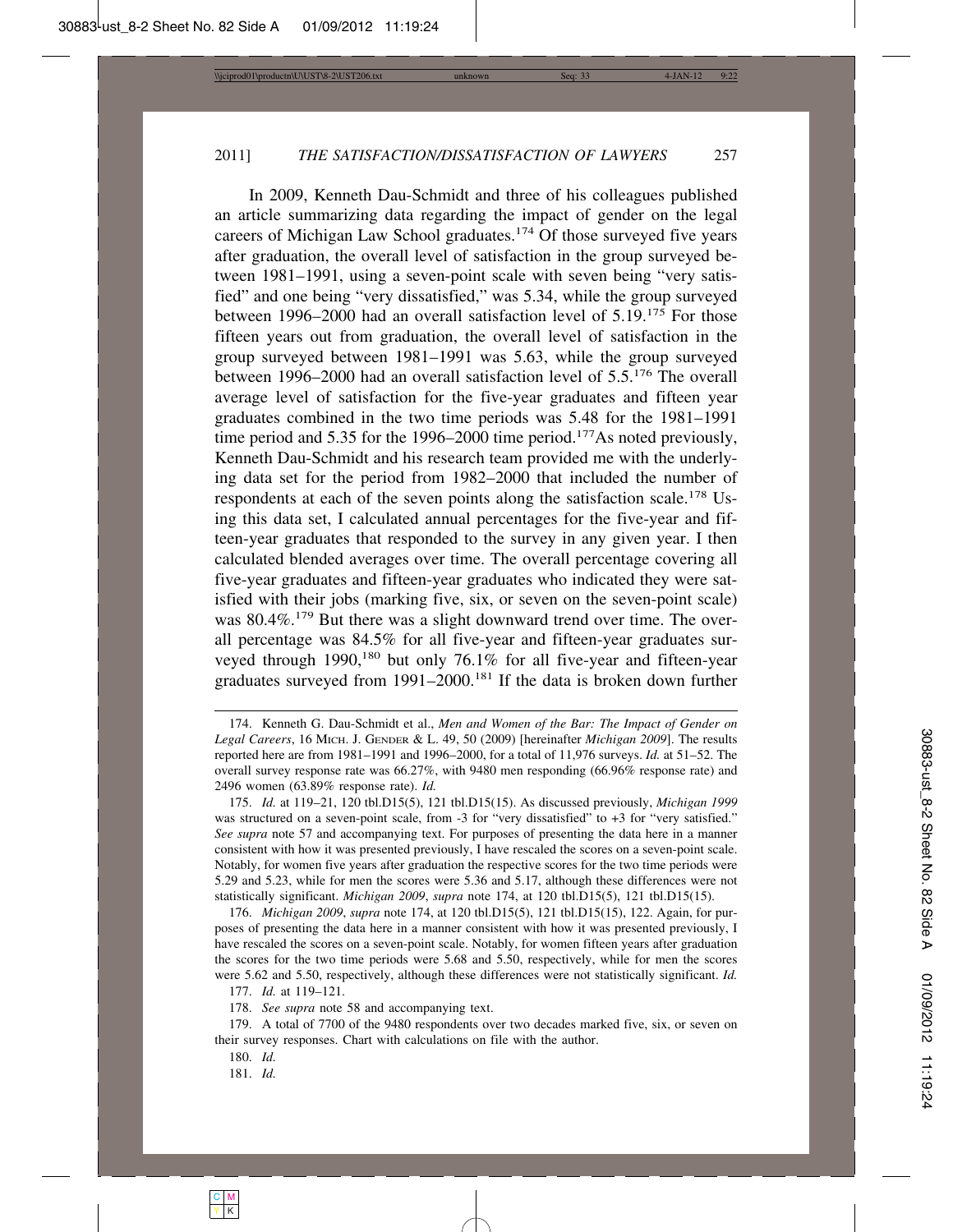into five-year segments, the period up to 1985 showed the highest level of satisfaction at 85.2%, with a decline in the 1986–1990 period to 83.8%, a further significant decline in the 1991–1995 period to 72.6%, and then an upward rebound in the 1996–2000 period to 80%, almost exactly the overall average 80.4%.<sup>182</sup>

In 2007, the University of Maryland School of Law surveyed a sample of its alumni from 1978 through 2007, generating responses from 530 alumni.183 "Close to 90 percent of both women and men who answered the survey were satisfied with their decisions to become lawyers and with their current employers—with no statistical difference between women's and men's responses."<sup>184</sup>

Professors Nancy Levit and Douglas Linder published their book, *The Happy Lawyer: Making a Good Life in the Law*, in 2010.<sup>185</sup> In the first chapter of the book, entitled "Are Lawyers Unhappy," the authors summarize many of the media accounts and empirical research regarding lawyer satisfaction and dissatisfaction, noting that there are differing strands presented in the literature, and stating "we are inclined to conclude that most lawyers fall somewhere near the middle of the happiness continuum," but believe "[f]or most lawyers, things could be better."186 They also recognize that whether lawyers are unhappy defies a simple "yes" or "no" answer because subpopulations of lawyers manifest different levels of satisfaction and dissatisfaction, noting that more experienced lawyers are happier, and that public sector lawyers are happier.<sup>187</sup>

The only survey that took place since the beginning of the economic recession in 2008 involved a survey of South Carolina attorneys licensed

183. Teresa LaMaster, *The Search for Satisfaction: Report from the UMDLaw Alumni Career Path Survey*, 1 JD ALUMNI MAG. 20 (2010) [hereinafter *University Maryland*]. The sample included 285 women (54 percent) and 245 men (46 percent) and had a 32 percent response rate among the roughly 1600 alumni who graduated after 1978 to whom the survey was sent. *Id.* at 21. 184. *Id.*

<sup>182.</sup> *Id.* Interestingly, the five-year period from 1991–1995 had four of the five lowest averages among those graduates five years out of law school, and three of the five lowest averages among those graduates fifteen years out. For this "common pool" of respondents—graduates from Michigan Law School over a twenty-year period—the early 1990s was a period of relative dissatisfaction. In three of the five years, the percentage of those five years out who indicated that they were satisfied (scoring a five, six, or seven on the seven-point scale) was below 70%, and in one of those years the percentage of those fifteen years out who indicated that they were satisfied was below 80%. *Id.* The Michigan data on which Schiltz relied significantly, see *supra* note 74 and accompanying text, was the data covering this period from 1990–1995, so it would have reflected a decline in satisfaction from the 1980s, but by the time Schiltz's article was published in 1999, the level of satisfaction among Michigan graduates five years and fifteen years after graduation already had returned to the twenty-year average covering 1982–1990. Chart with calculations on file with the author.

<sup>185.</sup> NANCY LEVIT & DOUGLAS O. LINDER, THE HAPPY LAWYER: MAKING A GOOD LIFE IN THE LAW (2010).

<sup>186.</sup> *Id.* at 3–8. Their book is essentially their prescription for how lawyers can attain greater happiness in their professional and personal lives.

<sup>187.</sup> *Id.* at 8–12.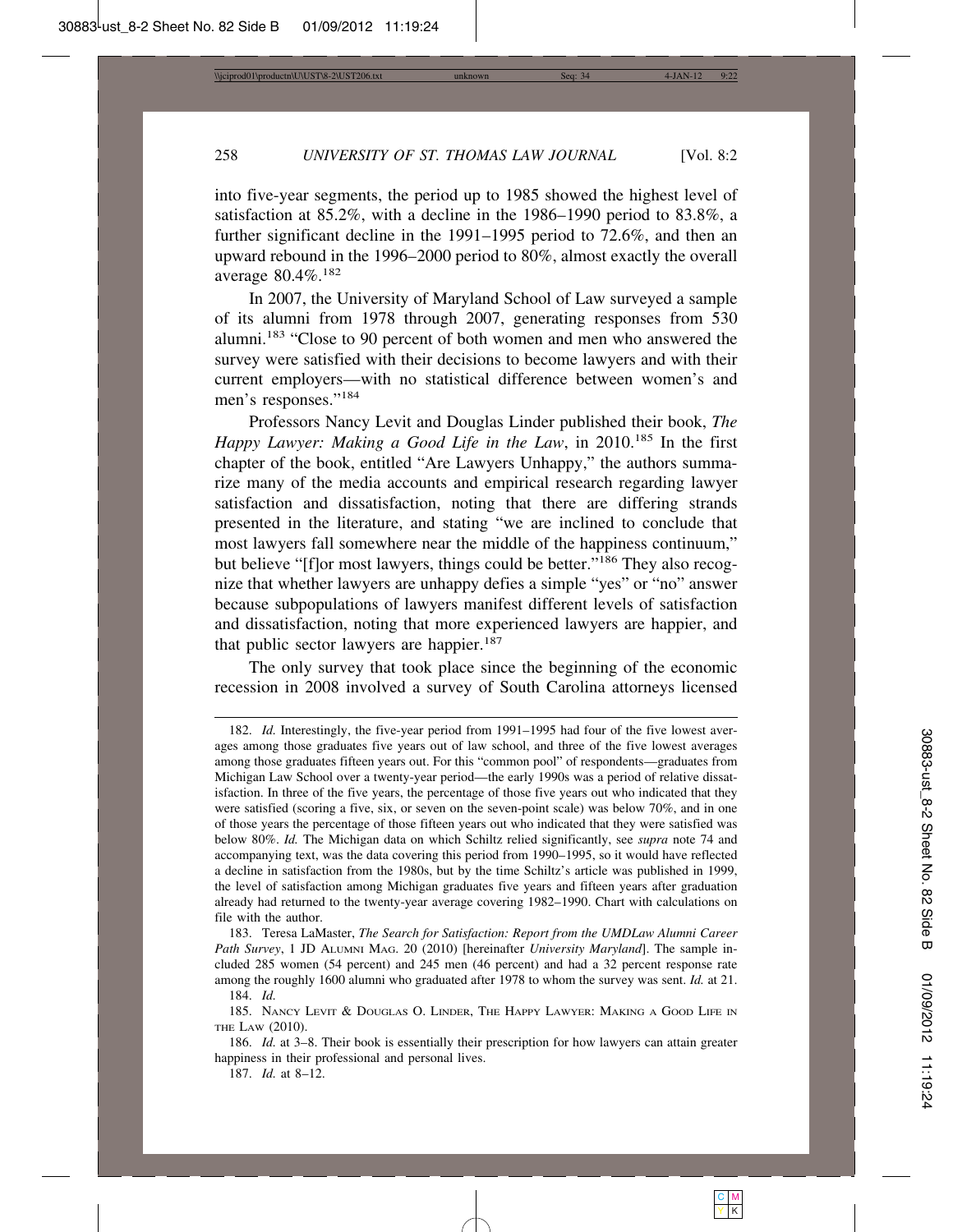between 1993–2008 and was completed in October 2008.188 The survey included one question on general satisfaction, "I am satisfied with my professional life at this point," with answers on a five-point scale ranging from "strongly disagree" to "strongly agree."<sup>189</sup> Of the respondents, 13.5% strongly agreed, and 45.6% agreed with this statement; so, overall, only 59.1% of respondents were satisfied with their professional life as of October 2008.190

#### *D. Compiling the Data over the Last Twenty-Five Years*

The following table summarizes all of the data sets regarding lawyer satisfaction that were gathered over the last twenty-five years using a sevenpoint scale. These data sets are limited in that they address only graduates from four elite law schools over a period of two decades. Nonetheless, the average level of satisfaction on a seven-point scale is 5.34. While there is a decline in levels of satisfaction among Michigan graduates in the first half of the 1990s (as noted above as well), all six average scores spanning two decades are within two-tenths of the overall average of 5.34. This suggests both that there is a relatively constant level of professional satisfaction with careers among lawyers and that lawyers generally are fairly satisfied with their careers.

189. *Id.* at 69.

<sup>188.</sup> DR. BENTLEY COFFEY, PROFESSIONAL POTENTIAL TASK FORCE OF THE SOUTH CAROLINA BAR, SOUTH CAROLINA LAWYERS: THE STATE OF THE PROFESSION (2009) [hereinafter SOUTH CAROLINA]. The survey was sent to 4773 attorneys licensed in South Carolina between 1993 and 2008 who resided in Georgia, North Carolina, or South Carolina. *Id.* at 1. The invitation included a letter from the President of the South Carolina Bar asking recipients to participate in an online survey and assuring the strictest confidentiality. *Id.* at 3. There were 1169 attorneys who completed at least one question on the survey in the two-week window when the survey was open between October 15, 2008, and October 31, 2008. *Id.* at 4. The respondents were described as follows: "As far as can be ascertained, the respondents populating the data set appear to be a random sample of the population from which they are drawn." *Id.* at 3.

<sup>190.</sup> *Id.* The survey also asked whether respondents would go to law school again (28.6% disagreed or strongly disagreed) and whether they would recommend law school to others (40% disagreed or strongly disagreed). *Id.* The data might be slightly skewed toward dissatisfaction by the fact that the respondents were only those in practice fifteen years or less, that nearly 40% of respondents had just been admitted to practice in South Carolina within the previous five years, *id.* at 70 (*see supra* note 25, 41, and 58 and accompanying text for discussion of less experienced attorneys being more dissatisfied), and that one quarter of respondents were in solo practice or were the only lawyer in the organization. *Id.* at 5; *see supra* notes 23, 101, and accompanying text. More significantly, however, the SOUTH CAROLINA survey was conducted in the height of the mortgage crisis in October 2008 when there was significant uncertainty in the financial markets and the economy. This may foreshadow an "ebb" in attorney satisfaction at the present time not unlike that witnessed during the economic recession in the early 1990s. *See supra* notes 88, 182, and accompanying text.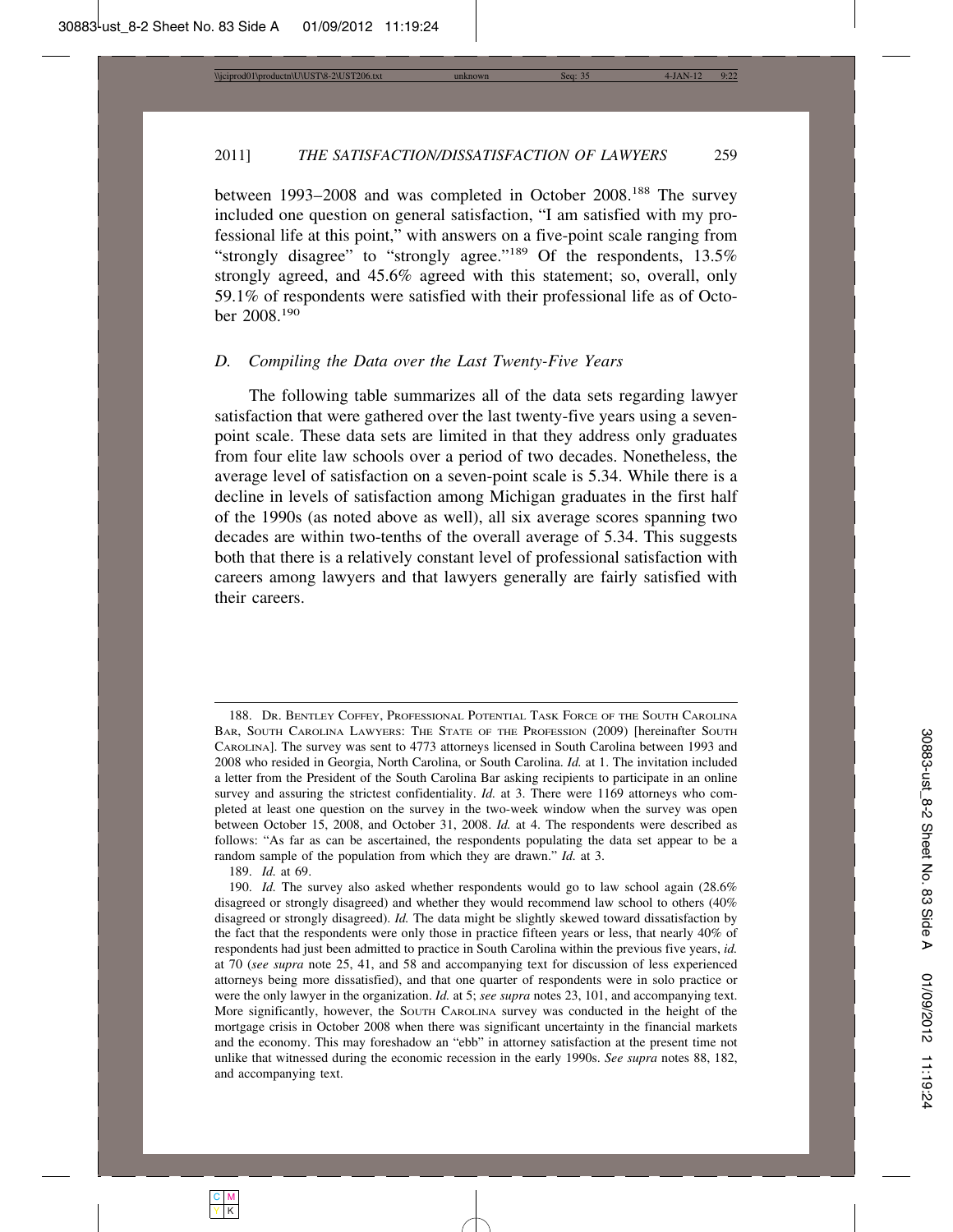| Scores Based on Seven-Point Scale<br>$M - Male$ , $F - Female$ ,<br>$(5)$ 5-year graduates, |                     |                         |
|---------------------------------------------------------------------------------------------|---------------------|-------------------------|
| $(15)$ 15-year graduates                                                                    | Year, Location      | Source (Year Published) |
| 5.31M 5.12F (avg. 5.21)                                                                     | 1986, Stanford      | Stanford (1988)         |
| 5.34 (5) 5.63 (15) (avg. 5.48)                                                              | 1987–1991, Michigan | Michigan 2009 (2009)    |
| 4.98 (5) $5.35$ (15) (avg. 5.16)                                                            | 1992–1996, Michigan | Michigan 1999 (1999)    |
| 5.19 (5) 5.50 (15) (avg. 5.35)                                                              | 1996–2000, Michigan | Michigan 2009 (2009)    |
| $5.32(5) 5.65(15)$ (avg. 5.48)                                                              | 2000-2005, Indiana  | Indiana $(2006)$        |
| 5.38 (avg. 5.38)                                                                            | 2002, Yale          | Yale Cantrell (2008)    |
| Average $-5.34$                                                                             |                     |                         |

TABLE 2 – SUMMARY OF SURVEY DATA REGARDING LAWYER SATISFACTION 1984–2007 (BASED ON MEAN SCORES OF ALL RESPONDENTS ON A SEVEN-POINT SCALE)

The following chart comprises all data sets since the mid-1980s that could be reported on the basis of the percentage of respondents that were positively satisfied, i.e., "extremely satisfied," "very satisfied," "moderately satisfied," "quite satisfied," "somewhat satisfied," or "satisfied." These data sets are based on the percentage of respondents in the top two categories of a four-point or five-point scale, or in the top three categories of a sevenpoint scale, representing those who are "positively" satisfied (i.e., excluding those who are neutral or dissatisfied).

TABLE 3 – SUMMARY OF SURVEY DATA REGARDING LAWYER SATISFACTION 1984–2007 (BASED ON PERCENTAGES INDICATING THAT THEY ARE "POSITIVELY" SATISFIED)

| Percent "Positively"<br>Satisfied (# of respondents) | Year, Location (Range) #<br>of Satisfied Respondents             | Source (Year Published)       |
|------------------------------------------------------|------------------------------------------------------------------|-------------------------------|
| 81\% (2282)                                          | 1984, National (two<br>decades) 1848                             | 1984 ABA YLD Survey<br>(1984) |
| 80\% (1051)                                          | 1985, Toronto (three<br>decades) 841                             | Hagan & Kay I (1995)          |
| 67\% (207)                                           | 1985, National (two years)<br>139                                | Class of 1983 (1989)          |
| 93\% (503)                                           | 1987, Minnesota Schools<br>(two years to twelve years)<br>468    | Minnesota (1990)              |
| $89\%$ (500 (est.))                                  | 1988, Maryland (three<br>decades) 445                            | Maryland (1988)               |
| 73\% (602)                                           | 1988–1989, New Mexico<br>(three years to thirteen)<br>years) 439 | New Mexico (1991)             |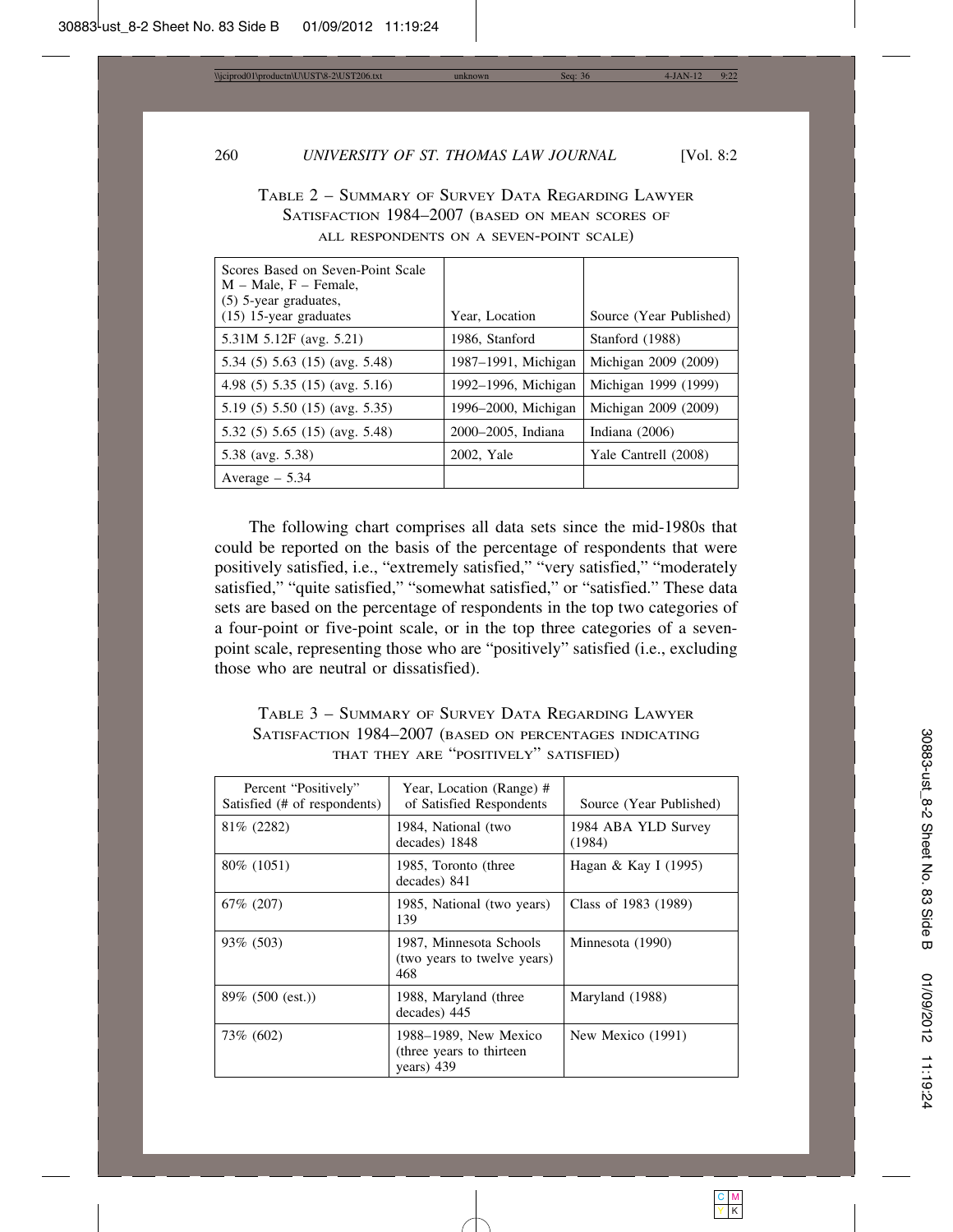| 91% (418)                | 1989, National (three<br>decades -<br>multigenerational lawyers)<br>380 | Wasby & Daly (1994)              |
|--------------------------|-------------------------------------------------------------------------|----------------------------------|
| 79% (1018)               | 1990, National (three<br>decades) 804                                   | Nat'l L.J. (1990)                |
| 76% (2189)               | 1990, National (two<br>decades) 1664                                    | 1990 ABA YLD Survey<br>(1990)    |
| 79% (815)                | 1991, Toronto (three<br>decades) 644                                    | Hagan & Kay I (1995)             |
| 81\% (2570)              | 1991, North Carolina (three<br>decades) 2082                            | North Carolina 1991<br>(1991)    |
| 73% (1220)               | 1992, National (two<br>decades) 891                                     | Richard (2002)                   |
| 82\% (402)               | 1994, New York (three<br>decades) 330                                   | New York Law Journal<br>(1994)   |
| 84\% (675)               | 1995, Chicago (three<br>decades) 567                                    | Heinz, Chicago (1999)            |
| 77\% (696)               | 1995, National (two<br>decades) 536                                     | 1995 ABA YLD Survey<br>(1995)    |
| 75% (1038)               | 1997-1998, Minnesota<br>(three decades) 779                             | Sonsteng and Camaratto<br>(2000) |
| 77% (1212)               | 1997-1998, Michigan<br>(three decades) 933                              | Michigan Minority (2000)         |
| 79% (487)                | 1999, Texas (ten years or<br>fewer) 385                                 | Fortney (2000)                   |
| 81\% (9480)              | 1982-2000, Michigan (five<br>and fifteen years) 7679                    | Michigan 2009 (2009)             |
| 80\% (809)               | 2000, National (two<br>decades) 647                                     | 2000 ABA YLD Survey<br>(2000)    |
| 76% (597)                | 2002-2003 North Carolina<br>(three decades) 454                         | North Carolina 2005<br>(2005)    |
| 80\% (4538)              | 2003, National (three<br>years) 3630                                    | ABA/NALP (2004)                  |
| 78% (520)                | 2001-2006, Yale (five<br>years) 406                                     | Yale CDO (2006)                  |
| 73% (1019)               | 2005 Alabama (three<br>decades) 744                                     | Alabama (2006)                   |
| 81% (260)                | 2007, Virginia (1990<br>graduates) 211                                  | Virginia (2009)                  |
| 76% (4160)               | 2007, National (seven<br>years) 3162                                    | ABA/NALP (2009)                  |
| 90% (530)                | 2007, Maryland (three<br>decades) 477                                   | Maryland (2010)                  |
| 59% (1169)               | 2008, South Carolina<br>(fifteen years) 690                             | South Carolina (2009)            |
| Average - 78.8% (40,967) | 32,275                                                                  |                                  |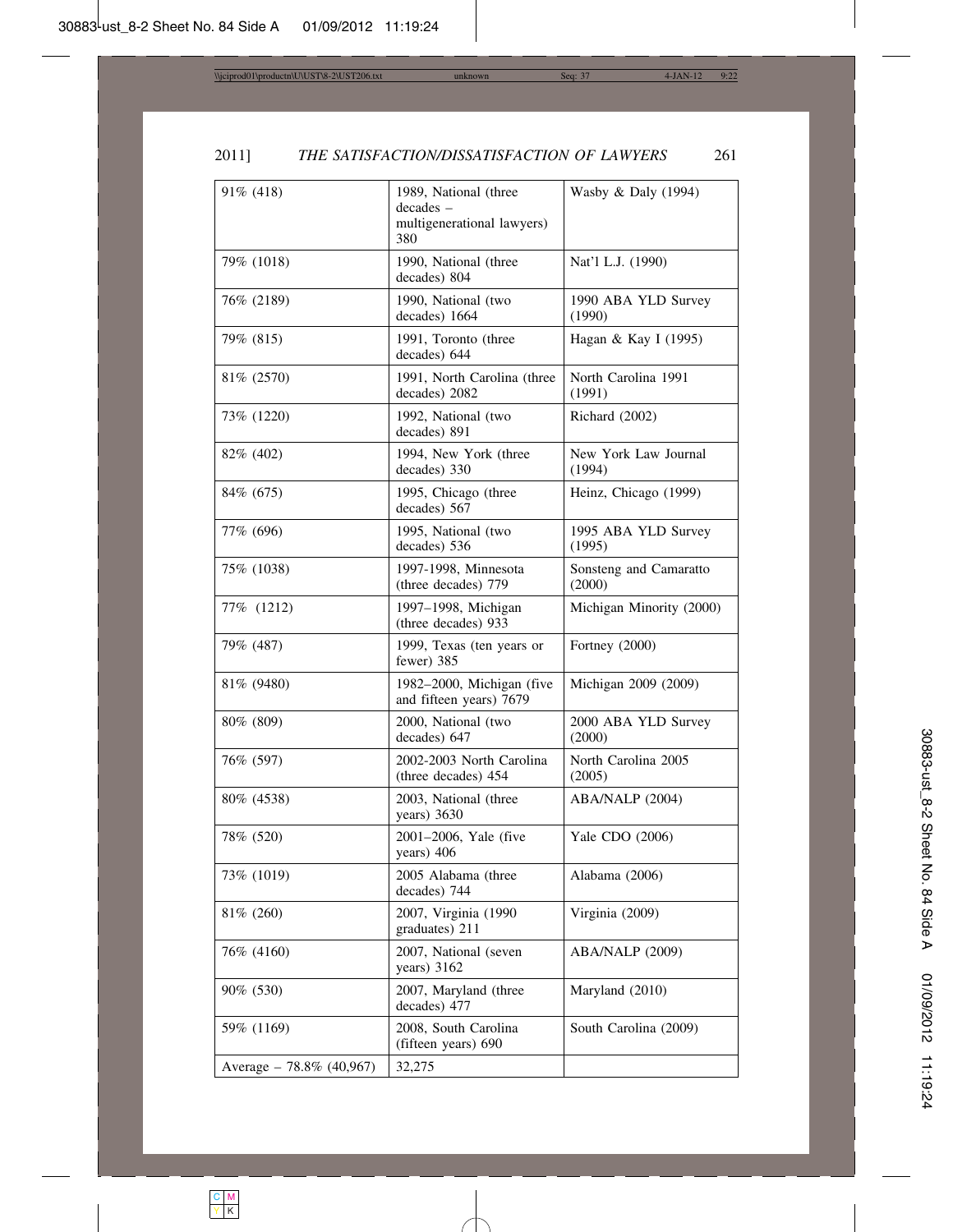This chart encompasses twenty-eight different surveys, including surveys that are national in scope as well as others that are regionally targeted, and those that are focused on graduates from a few schools or one school. The chart includes surveys spanning multiple generations of lawyers, along with surveys that focus on lawyers who have been in practice for less than ten years, sometimes specifying seven, five, three, or two years. The average level of satisfaction is 78.9% over this twenty-five year span, which is not significantly lower than the 80.5% level of satisfaction of the 1984–1995 time period shown in Table  $1.^{191}$  Moreover, the data points are fairly consistent, with over 60% of the data points—seventeen of twenty-eight—between 76% and 82%. This data confirms what has been stated in several articles: the "conventional wisdom" regarding the level of dissatisfaction in the legal profession would appear to be somewhat misleading. As a general matter, lawyers are relatively satisfied with their jobs/ careers.192

# II. MAKING SENSE OF THREE DECADES OF EMPIRICAL SURVEYS OF LAWYER SATISFACTION/DISSATISFACTION

# *A. Understanding the Persistence of the "Conventional Wisdom"*

There are a couple of reasons why the "conventional wisdom" of lawyer dissatisfaction has had continued vitality within the legal academy despite a stunningly consistent empirical record suggesting reasonably high levels of satisfaction among lawyers.

First, if one looks at citation history, the record shows that the Schiltz article has had much greater traction than the Hull article—as of December 2010, the Schiltz article had been cited nearly ten times more frequently than the Hull article, with 259 citations versus twenty-six citations.193 Thus, the "glass half empty" view of lawyer dissatisfaction has gotten much greater emphasis and much more visibility than the "glass half full" view of lawyer satisfaction.

Second, this citation history, and the vitality of the "conventional wisdom," also may be related to the demographic profile of professors in the legal academy. The "pedigree" of many law professors involves attending an elite law school and, if they engaged in private practice at all, generally working at a large law firm.194 This means many law professors come to the

<sup>191.</sup> The weighted average is a comparable 78.6, based on 32,260 satisfied respondents out of a total pool of 41,067.

<sup>192.</sup> Examples include Hull, AFTER THE JD, Dinovitzer & Garth, *Virginia*, AFTER THE JD II, and Heinz, and *Chicago*. *See supra* notes 3, 5, 23, 55, and accompanying text, respectively.

<sup>193.</sup> Schaekel, *supra* note 91 (containing results of Westlaw citation search).

<sup>194.</sup> *See* Brent E. Newton, *Preaching What They Don't Practice: Why Law Faculties' Preoccupation with Impractical Scholarship and Devaluation of Practical Competencies Obstruct Reform in the Legal Academy*, 62 S.C. L. REV. 105, 130 (2010); Dinovitzer & Garth, *supra* note 5, at 33–35 (discussing percentage of graduates of elite schools employed at large law firms); Richard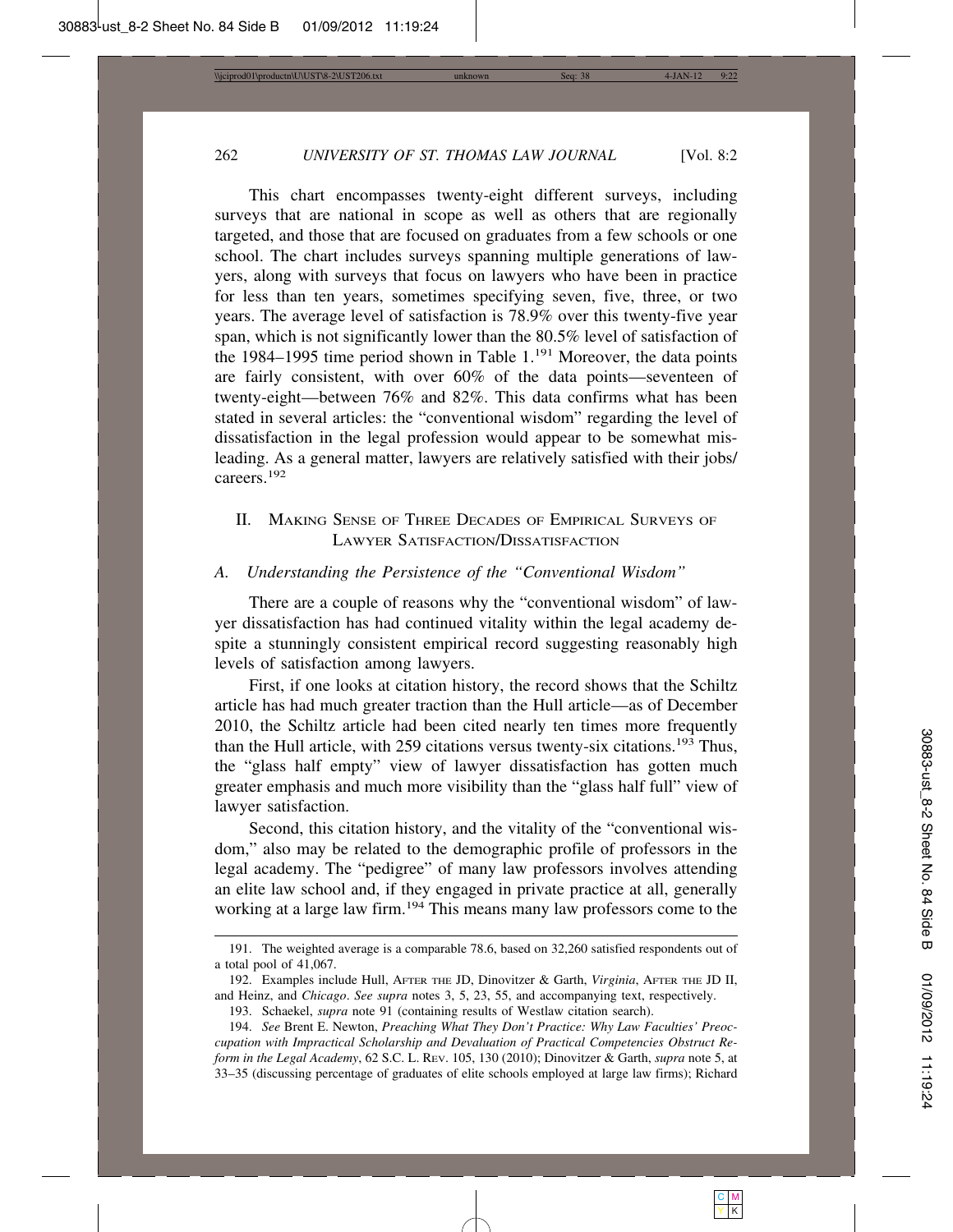legal academy with some disdain for the legal profession, having not had meaningful practice experience or having been relatively "dissatisfied" with their experiences of law practice.<sup>195</sup> Thus, they may be naturally predisposed to accept and cite interpretations of data that are consistent with their lived experiences—that emphasize relative dissatisfaction—without necessarily fully exploring all of the available empirical data.

Third, as reflected in the Schiltz article and the Seligman article, many times the "profession" is looked at through the lens of the "big firm" experience.<sup>196</sup> Thus, the "big firm" experience—with a greater degree of dissatisfaction—becomes the visible impression of the profession generally, even though the empirical data suggests that the "big firm" experience is not representative of the profession as a whole.<sup>197</sup>

#### *B. Lessons Learned*

What lessons can be learned from this meta-analysis of empirical surveys addressing lawyer satisfaction? The first lesson is that the widespread conventional wisdom about lawyer dissatisfaction needs to be taken with a significant grain of salt. Over nearly three decades, the data consistently shows that 79–80% of lawyers, on average, indicate they are "very satisfied," "somewhat satisfied," or "satisfied" with their jobs.<sup>198</sup>

The second lesson is that one needs to be careful not to attribute to the entire legal profession data that speaks only to a categorical subset—one should not describe all lawyers as being highly satisfied based solely on statistics from government attorneys and public interest attorneys, nor should one describe all lawyers as relatively dissatisfied based on statistics from recent graduates or from big firm associates. Careful review of some of the data contained in the meta-analysis manifests several truths worth understanding about different levels of satisfaction within different subsets of lawyers in the legal profession.

E. Redding, *"Where Did You Go To Law School?" Gatekeeping for the Professoriate and Its Implications for Legal Education*, 53 J. LEGAL EDUC. 594, 599–601 (2003) (data from law school faculty hired between 1996–2000 showed that 66% were from top-twelve law schools and that 45% had a limited duration of private practice experience).

<sup>195.</sup> *See* Newton, *supra* note 194, at 126–31 (discussing that more law professors have less practice experience, that many law professors have a disdain for the legal profession, and the recent increase in law professors with PhDs).

<sup>196.</sup> *See* Schiltz, *supra* note 3; Seligman, *supra* note 108.

<sup>197.</sup> *See, e.g.*, discussion *supra* notes 142 (YALE CDO), 150 (Dinovitzer & Garth), 161 (Cantrell, *Yale*), 165 (*Virginia*) and accompanying text (discussing data showing greater dissatisfaction among large firm private practice attorneys as compared with government attorneys, public interest attorneys, or those in smaller firms). *But see* discussion *supra* notes 90 (Hull, *Myth*), 170 (AFTER THE JD II), and accompanying text (each suggesting little difference in satisfaction levels of lawyers in large firms).

<sup>198.</sup> *See* Table 1, *supra* notes 62–66, and Table 3, *supra* notes 191–92.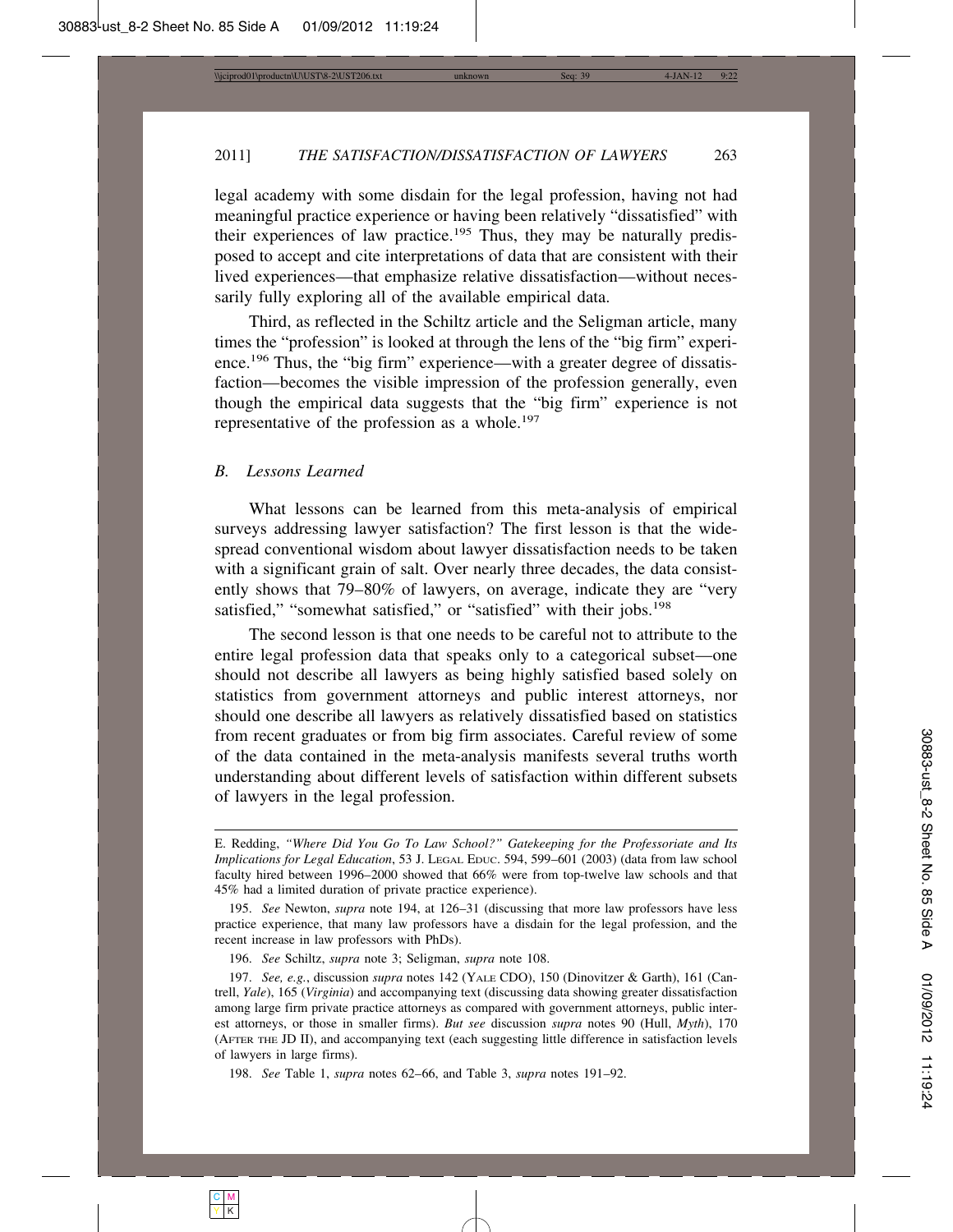# *1. More Experienced Attorneys are more Satisfied than Newer Attorneys*

First, surveys consistently indicate that, across time, newer attorneys are less satisfied than more experienced attorneys.199 This intuitively makes sense. A newer attorney's first job is unlikely to be a perfect fit. For example, it may be in a non-preferred practice area or practice setting, or may not be aligned with the recent graduate's values or passions. It is therefore understandable that recent graduates may not be very satisfied with the first job they select after law school. Over time, as newer attorneys begin to better understand their skill sets and work context preferences, they will be more likely to choose job contexts that result in greater satisfaction, which is clearly reflected in the data set involving Yale graduates.<sup>200</sup> In addition, attorneys may become more accepting of some of the more frustrating aspects of their work, shifting from relative dissatisfaction to relative satisfaction.201 Moreover, those in practice for more than a decade or two earn higher incomes which is frequently correlated with higher levels of satisfaction.202 Finally, the more experienced attorneys who are available to participate in surveys are the survivors. Those truly dissatisfied with their experience as lawyers probably leave the legal profession, which further reduces the percentage of dissatisfied lawyers among those in practice fifteen years or longer.<sup>203</sup>

Indeed, if one separately calculates the average level of satisfaction across the 13 surveys covering lawyers across three decades of practice experience from the 15 surveys covering lawyers with two decades or less of experience, the average level of satisfaction drops from 81.2% to 76.9%.

Given this discrepancy in satisfaction levels between newer attorneys and more experienced attorneys, one should be conscious of the composition of a survey sample when measuring satisfaction/dissatisfaction. One should be careful not to take data from a survey of newer attorneys and ascribe their relative levels of satisfaction/dissatisfaction to the profession as a whole, or take a survey of more experienced attorneys and ascribe their relative levels of satisfaction/dissatisfaction to the profession as a whole. Similarly, one needs to be careful about comparing results of a survey representing a disproportionate number of less experienced attorneys to a survey of attorneys including a representative sample of more experienced attorneys, as the former is likely to reflect less satisfaction than the latter.

<sup>199.</sup> *See* discussion *supra* notes 25 (1990 ABA YLD SURVEY), 41 (Wasby & Daly), 56 (*Michigan 1999*), 106 (*Michigan Minority*), 135–36 (*Indiana*), 155 (Cantrell, *Yale*), and accompanying text.

<sup>200.</sup> *See* Cantrell, *Yale*, *supra* note 155, at 296.

<sup>201.</sup> Heinz, *Chicago*, *supra* note 55, at 737.

<sup>202.</sup> *See supra* notes 55, 106, 125, and accompanying text.

<sup>203.</sup> Heinz, *Chicago*, *supra* note 55, at 755–57.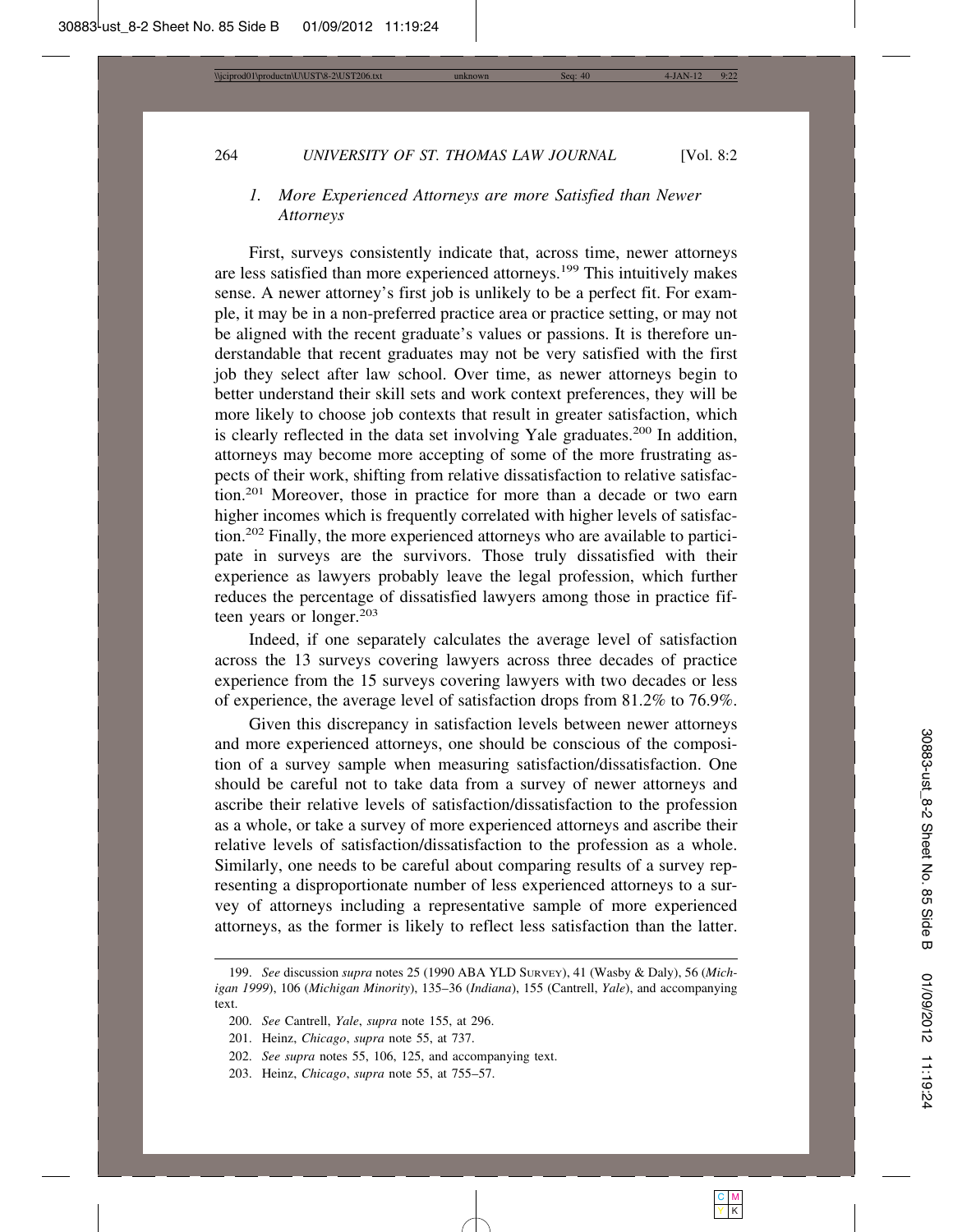# *2. Attorneys in Private Practice are less Satisfied than Attorneys Working in Public Interest or for the Government*

Surveys consistently show that lawyers engaged in government work or in public interest work demonstrate greater levels of satisfaction than attorneys working in private practice, even though the attorneys working for the government or in the public interest context function with much lower financial remuneration.204 Putting aside the question of compensation, it should not be entirely surprising that attorneys in private practice are less satisfied than those in public interest work or working for the government. Private practice tends to present significantly greater stress, particularly for attorneys in solo practice or in small firms, who are not only practicing law, but are also dealing with the stresses of running a small business. While lawyers in large firms receive significantly greater compensation, many feel like they have less control over their practice, and frequently feel that the nature of their work makes it harder to see how they are contributing to the common good.205

Given this discrepancy in satisfaction levels between attorneys in private practice and those in public interest or working for the government, one should be conscious of the composition of a survey sample when measuring satisfaction/dissatisfaction. One should be careful not to take data from a survey of attorneys disproportionately representing those in private practice and ascribe their relative levels of satisfaction/dissatisfaction to the profession as a whole. One also needs to be careful about comparing results of a survey of attorneys disproportionately representing those in private practice with a survey that encompasses a more representative sample of attorneys in a variety of job settings, as the results of the former are likely to show less satisfaction than the latter.

#### *3. Women, Generally, Are Not Less Satisfied than Men*

Data related to gender issues in the legal profession has failed to identify any significant differences in levels of satisfaction between men and women.206 This has been somewhat mystifying, given the significant ways

<sup>204.</sup> *See, e.g.*, discussion *supra* notes 106 (*Michigan Minority*), 119 (Richard), 161 (Cantrell, *Yale*), and accompanying text (showing greater satisfaction among lawyers in government or public interest compared to private practice). *But see* discussion *supra* notes 135 (*Indiana*), 170 (AF-TER THE JD II), and accompanying text (showing less discrepancy in satisfaction between attorneys in private practice and those in government or public interest).

<sup>205.</sup> *See, e.g.*, discussion *supra* notes 125–26 (AFTER THE JD) and accompanying text; *see also* discussion *supra* notes 60 (Hull, *Chicago*), 170 (AFTER THE JD II), and accompanying text (discussing a variety of satisfaction factors relating to job context that highlight aspects of big firm practice that diminish satisfaction).

<sup>206.</sup> The results of empirical efforts in the 1980s were mixed. *Compare* discussion of surveys *supra* notes 3 (1990 ABA YLD SURVEY), 6 (1984 ABA YLD SURVEY), and accompanying text, *with* discussion *supra* notes 12 (*Stanford*), 15 (Chambers, *Michigan*), 17 (*Minnesota*), and accompanying text. More recent results, however, have fairly consistently shown no statistically mean-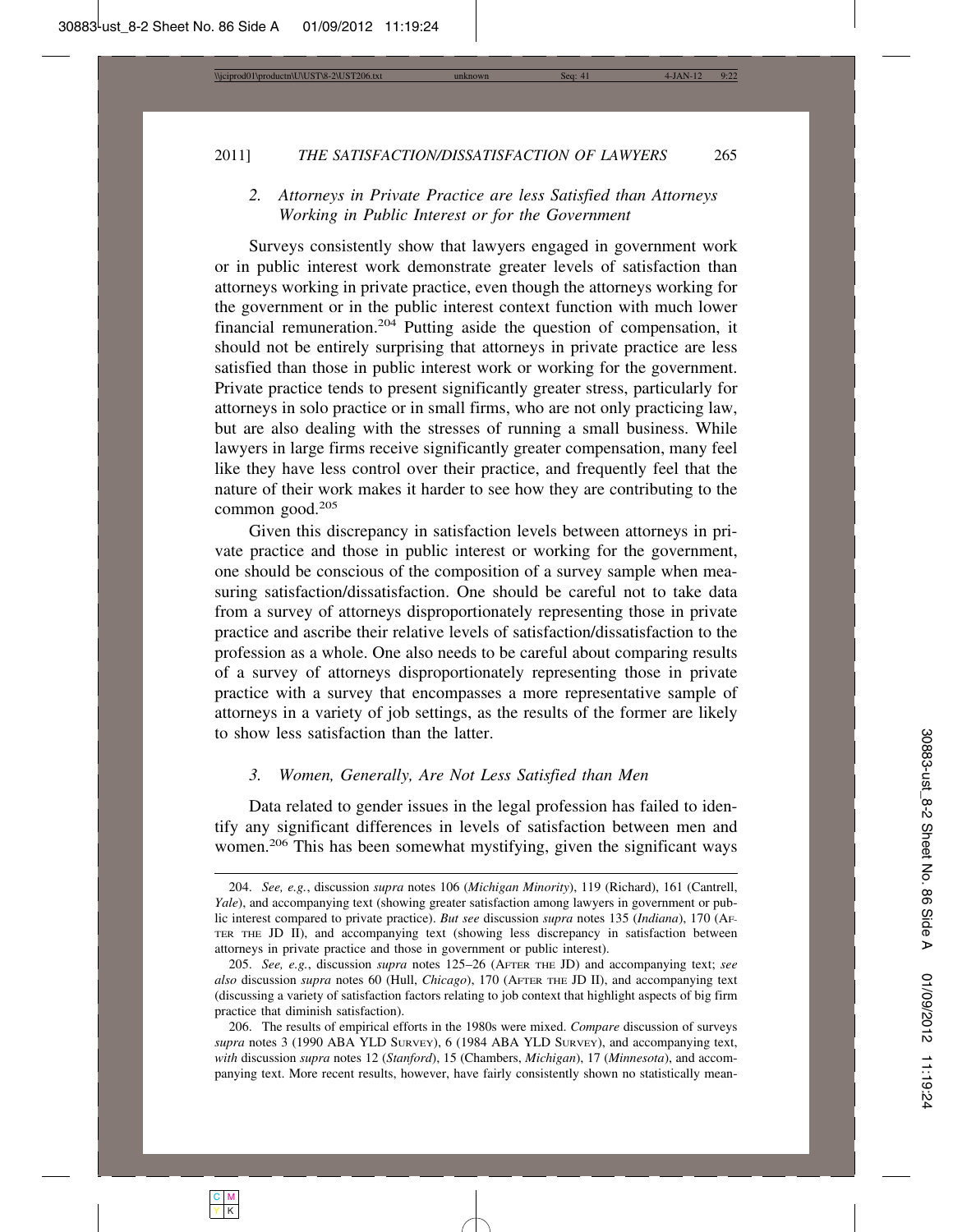in which the practice of law presents greater stress for women, since women carry a larger role in providing childcare than men, and deal with more discrimination, fewer mentors, less compensation, and more challenging work/life balance issues than their male counterparts.<sup>207</sup> A number of articles explore these issues in greater depth, $208$  but for the purposes of this meta-analysis, the key point is simple: women lawyers generally are as satisfied as their male counterparts although their satisfaction with specific aspects of the job context and setting may differ from that of their male colleagues.209

# *4. Racial Minority Attorneys Are Not Significantly Less Satisfied than Racial Majority Attorneys*

The most statistically reliable analyses show that, with a few exceptions, minority attorneys are not disproportionately dissatisfied with their careers in the law.210 That said, the subset of minorities who are least satisfied with their experience in the practice of law is women of color.<sup>211</sup>

#### *5. Possible Regional Differences*

It is possible, although hardly conclusive, that there are some regional differences in levels of satisfaction among attorneys, or even possibly statespecific differences in levels of satisfaction among attorneys. In the late 1980s there was a pretty significant difference between levels of satisfaction among attorneys in Minnesota and Maryland, both at or near 90%, and those in New Mexico, at  $73\%$ <sup>212</sup> Since 2000, the level of satisfaction among attorneys in North Carolina was at 76%, while it was 73% in Alabama, nearly 90% in Maryland and, most recently, 59% in South Carolina.213 This may reflect survey populations that are disproportionately more experienced or less experienced, or disproportionately in private practice rather than in public interest or government positions, but the possibility of regional and state differences cannot be completely discounted. Moving forward, this would be a worthwhile point of emphasis in further

ingful difference in satisfaction between women lawyers and men lawyers. *See* discussion *supra* notes 54 (Mueller & Wallace), 60 (Hull, *Chicago*), 118 (Richard), 128 (AFTER THE JD), 146 (Hagan & Kay II), 158 (Cantrell, *Yale*), and accompanying text. *But see* discussion *supra* notes 112–13 (CATALYST), 171 (AFTER THE JD II) (showing modest difference in satisfaction).

<sup>207.</sup> *See, e.g.*, Mueller & Wallace, *supra* note 52, at 338; *see generally* Hull, *Myth*, *supra* note 3; *see also* HAGAN & KAY I, *supra* note 45.

<sup>208.</sup> *Id.*

<sup>209.</sup> *See* discussion *supra* notes 52 (Mueller & Wallace), 60 (Hull, *Chicago*), 128 (AFTER THE JD), 146 (Hagan & Kay II), 158 (Cantrell, *Yale*), and accompanying text.

<sup>210.</sup> *See, e.g.*, *Michigan Minority*, *supra* note 106; DINOVITZER ET AL., *supra* note 3, at 64; DINOVITZER ET AL., *supra* note 23, at 76.

<sup>211.</sup> *See, e.g.*, CATALYST, *supra* note 113, at 15; ABA COMM'N ON WOMEN IN THE PROFES-SION, VISIBLE INVISIBILITY: WOMEN OF COLOR IN LAW FIRMS, EXECUTIVE SUMMARY (2006)*.*

<sup>212.</sup> *See supra* notes 14, 17, 34, and accompanying text.

<sup>213.</sup> *See supra* notes 121, 132, 184, 190, and accompanying text.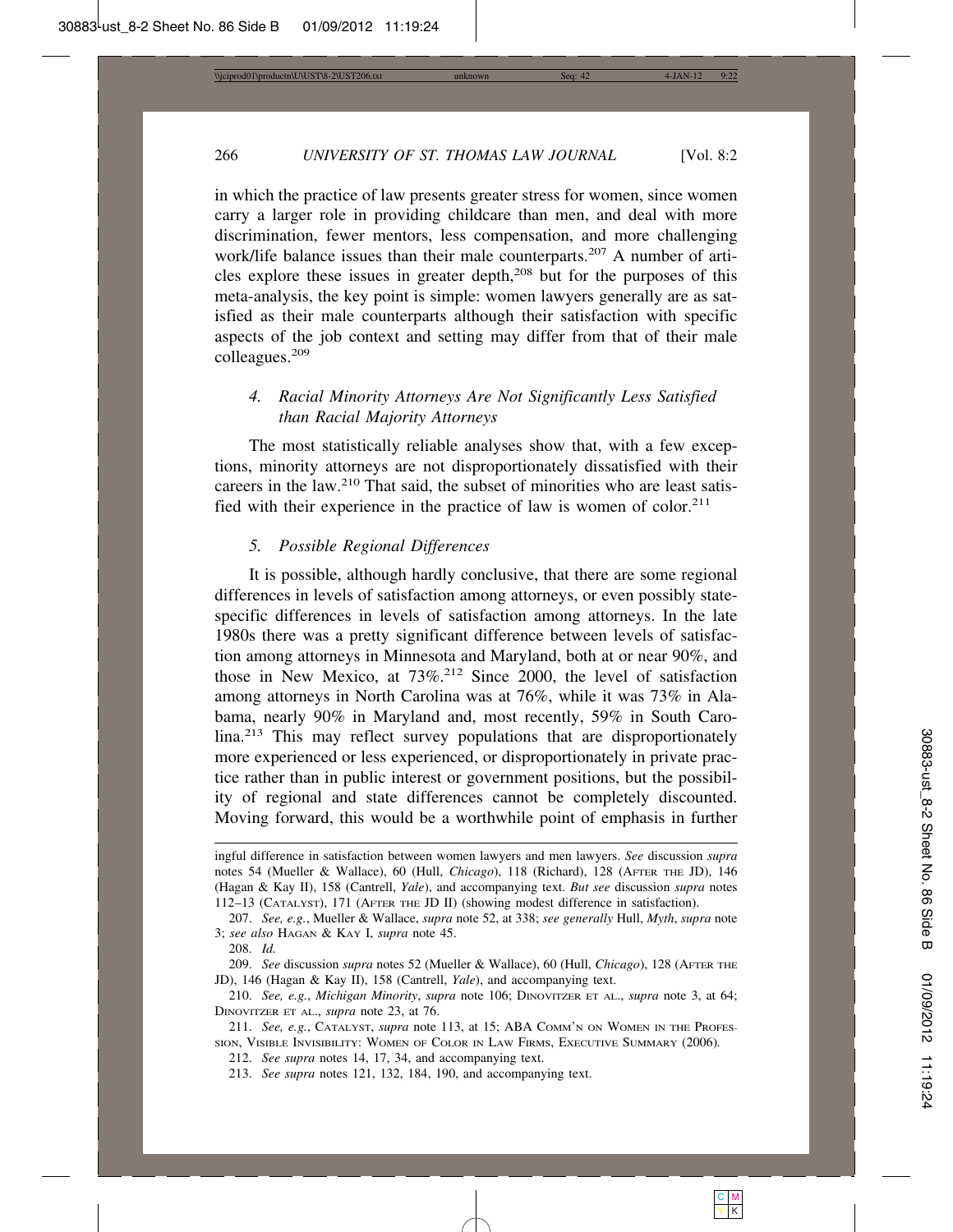research. If there are regional differences or state-specific differences, then one needs to be careful about extrapolating local results to the profession as a whole.

#### *6. Temporal Differences*

Over the last three decades, there have been some slightly "better times" in terms of attorney satisfaction (for the most part, the 1980s), and some slightly worse times (the 1990s generally and the early 1990s specifically), and some "average" times (the 2000s).<sup>214</sup> The Michigan data clearly shows a lull in satisfaction in the early 1990s that corresponds roughly with the economic downturn in that time period.<sup>215</sup> The current state of the economy generally, and the legal market specifically, may raise questions about whether three decades of data on lawyer satisfaction remain an accurate indicator of whether lawyers in 2011 and 2012 are still as satisfied with their jobs and careers. With one exception, the last data sets reported in this article were from 2007, just before the economic decline of 2008 and 2009, which triggered the deepest recession in decades.<sup>216</sup> The After the JD II report specifically acknowledges that the onset of the recession may alter the data set significantly with respect to the third round of survey data, which was to be gathered in 2010 and should be reported out in 2012.<sup>217</sup> If the South Carolina data, which is the only survey reporting data from 2008 or later, is an accurate foreshadowing, the After the JD III could be expected to show a significant decline in the level of attorney job satisfaction, perhaps particularly for those in private practice, much like the Michigan data during the early 1990s, the last significant economic recession.<sup>218</sup> Similarly, the Krieger survey of lawyer wellbeing currently underway will be instructive in identifying the extent to which the economic crisis has impacted the wellbeing of attorneys across the spectrum of job categories for lawyers.<sup>219</sup>

Assuming these forthcoming data sets paint a gloomier picture, they should be viewed with caution. They may be an indicator of a changing legal profession, with more commodified work and with outsourcing that makes what many lawyers do truly less satisfying. But they may be simply

<sup>214.</sup> During the 1980s, the average was roughly 82.25%; in the 1990s, the average was roughly 78.5% and in the 2000s (not counting South Carolina in 2008), the average was 79.25%. *See supra* Table 3.

<sup>215.</sup> *See* Hull, *Myth*, *supra* note 88.

<sup>216.</sup> *Virginia*, *supra* note 5, at 2, AFTER THE JD II, *supra* note 23, at 13, and *University Maryland* survey, *supra* note 183, were completed in 2007.

<sup>217.</sup> AFTER THE JD II, *supra* note 23, at 14.

<sup>218.</sup> *See* SOUTH CAROLINA, *supra* note 188; *Michigan 1999*, *supra* note 56, at 365; Hull, *supra* note 3, at 973; *supra* note 3 and accompanying text. In what may seem ironic, a recent issue of the ABA Journal had as its headline story—*Why I Love Being a Lawyer (Seriously)*, ABA JOURNAL Feb. 1, 2011, *available at* http://www.abajournal.com/magazine/article/why\_i\_love\_being\_a\_ lawyer.

<sup>219.</sup> *See* Krieger, *infra* note 226.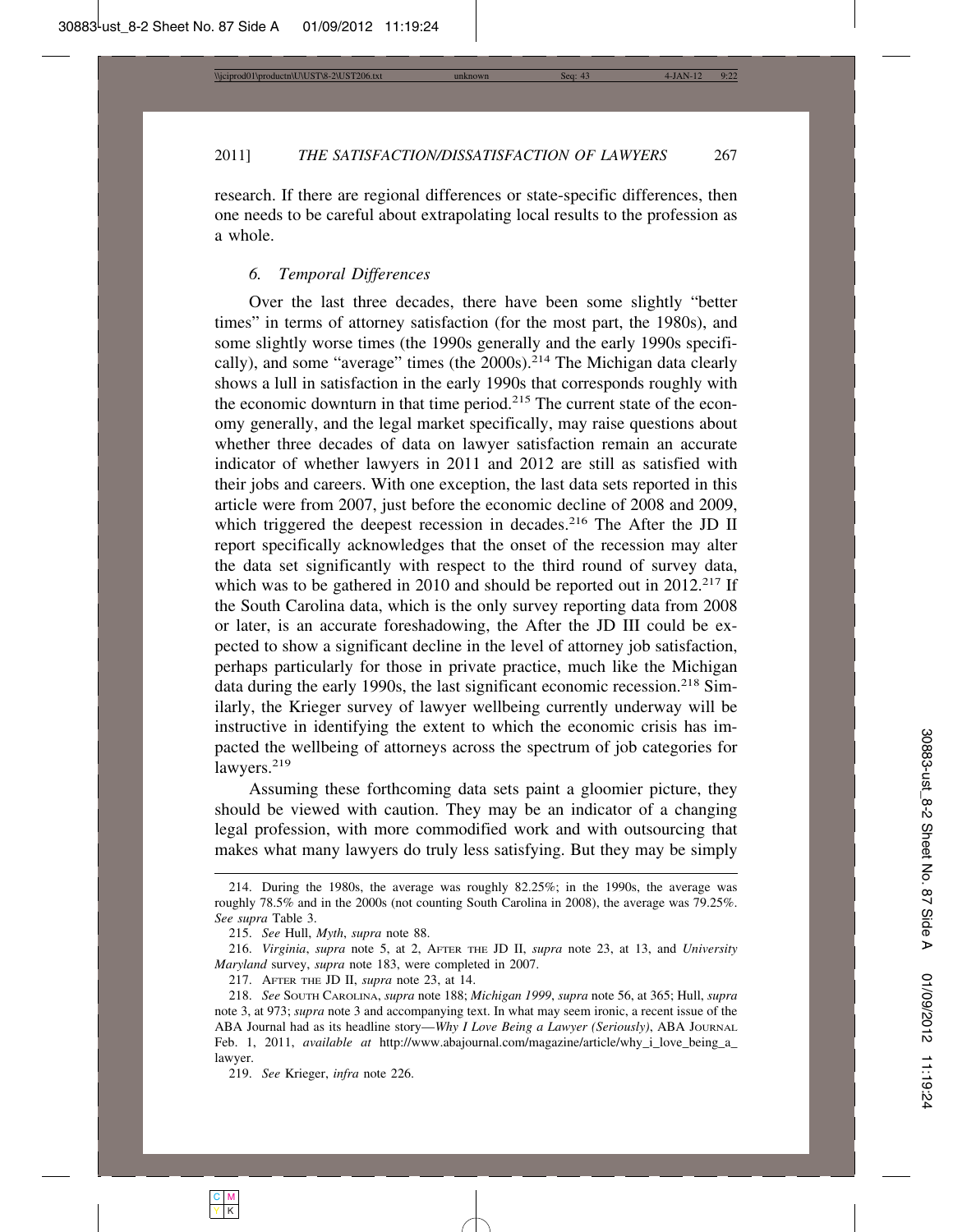a reflection of the economic reality in which attorneys currently function. Indeed, attorneys with jobs may be inclined to manifest higher levels of satisfaction than may otherwise be anticipated because they may recognize that they are fortunate to have a job at all. Regardless, there will be useful information forthcoming in the next year or two that will deepen our understanding of lawyer satisfaction/dissatisfaction and wellbeing in a difficult economic climate.

# *C. Continuing Mysteries with Empirical Data—Some Items for a Research Agenda*

#### *1. Can Alcoholic and/or Depressed Lawyers be Satisfied?*

As a general matter, while the data on lawyer satisfaction/dissatisfaction is not nearly as discouraging as many people suggest, it is not entirely rosy either. One could look at this data in a relative sense and say that, although lawyers are consistently manifesting levels of satisfaction around 80%, this nonetheless reflects disproportionate levels of dissatisfaction when compared to other occupations where the percentage of "very satisfied" or "somewhat satisfied" is in the  $84-86\%$  range.<sup>220</sup> Comparatively speaking, then, lawyers may be slightly less satisfied than those engaged in other occupations.

More significantly, the fact that roughly 80% of lawyers consistently describe themselves as being "satisfied" still has to be reconciled with the separate empirical data that indicates lawyers disproportionately experience alcoholism, depression, and other mental health issues.<sup>221</sup> How can one explain why a population that is disproportionately inclined toward alcoholism, depression, and other mental health issues nonetheless consistently manifests significant levels of job and career satisfaction?

One possibility is simply denial, or lack of self-awareness.222 Lawyers have always been successful people—they did well in college and were among the privileged few accepted into law school. They survived law school and may have a normative understanding that they have a position of privilege and, therefore, "should be satisfied." Thus, they may indicate that they are satisfied even though they truly are not.<sup>223</sup> Specifically, they may rationalize their reliance on alcohol as a stress reliever or their depression as simply an inherent part of being a lawyer. They may not see the inconsistency of living with alcoholism or depression and simultaneously responding to a survey by saying they are "satisfied."

<sup>220.</sup> *See* Glenn Firebaugh & Brian Harley, *Trends in Job Satisfaction in the United States by Race, Gender, and Type of Occupation*, 5 RES. SOC. WORK 87, 87 (1995), *cited in* Heinz, *Chicago*, *supra* note 55, at 736 n.11.

<sup>221.</sup> *See, e.g.*, discussion *supra* notes 32 (Benjamin I), 33 (Eaton), 36 (NORTH CAROLINA 1991), 39–40 (Benjamin II), and accompanying text.

<sup>222.</sup> *See* Fortney, *supra* note 97, at 268; discussion *supra* note 97. 223. *Id.*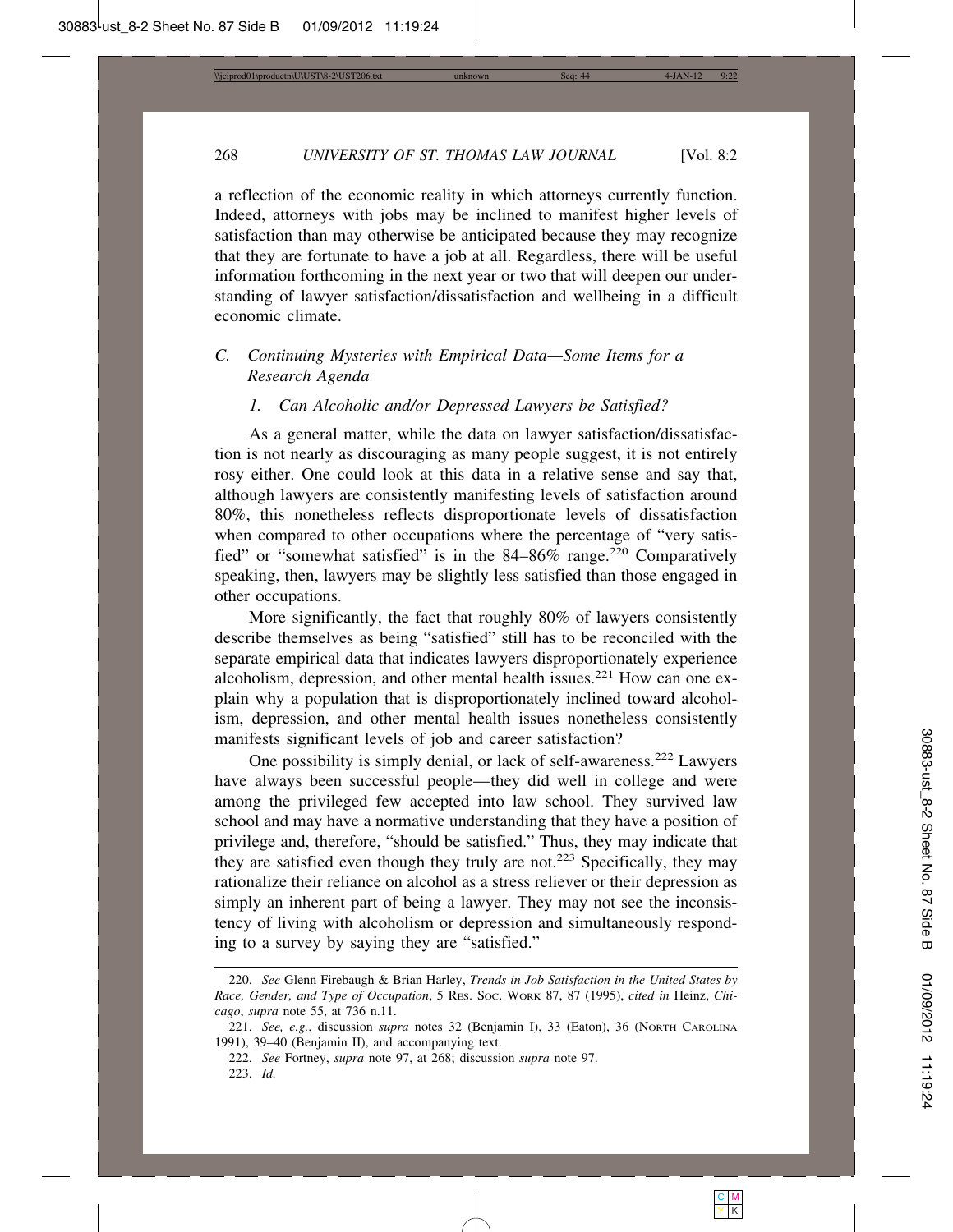The challenge here is that few surveys that ask about job or career satisfaction or dissatisfaction also ask information from which one could assess whether respondents are alcoholics or are depressed.<sup>224</sup> Indeed, there is not much recent empirical data on rates of alcoholism or depression among lawyers.<sup>225</sup> The current survey project of Professors Larry Krieger

225. The most consistently cited empirical data regarding rates of alcoholism and psychological distress among lawyers are Benjamin I, Benjamin II, Beck, and NORTH CAROLINA 1991, discussed *supra* notes 31, 38, 49, 35, and accompanying text, respectively. While *Be Thyself* included the BSI, it did not address alcohol and the article did not report the frequency with which respondents manifested psychological distress; it only reported an inverse correlation between psychological distress and satisfaction. *See Be Thyself*, *supra* note 153.

There also is only modest empirical data regarding alcohol and drug use and mental health among law students. Benjamin and his coauthors were among the first to document alcohol use and mental health issues among law students. *See* discussion *supra* notes 31 (Benjamin I), 38 (Benjamin II), and accompanying text. In the early 1990s, the Association of American Law Schools (AALS) Special Committee on Problems of Substance Abuse in the Law Schools published a written report summarizing a study of several thousand law students, which showed that law students use alcohol and certain drugs at higher rates than other college graduates. AALS Committee, *Report of the AALS Special Committee on Problems of Substance Abuse in the Law Schools*, 44 J. LEG. EDUC. 35, 41–43 (1994) ("[T]he respondents to the Law Student Survey showed significantly higher usage rates for alcohol and for psychedelic drugs other than LSD for each of three periods (lifetime, past year, and past month) than did either the high school graduates or the college graduates" and also showed increases in use over the three years of law school).

More recently, Kenneth Sheldon and Lawrence Krieger compared the emotional wellbeing of law students at Florida State University and one other unnamed law school with advanced undergraduate students at the University of Missouri. Kenneth M. Sheldon & Lawrence S. Krieger, *Does Legal Education Have Undermining Effects on Law Students? Evaluating Changes in Motivation, Values, and Well Being*, 22 BEHAV. SCI. LAW. 261 (2004) [hereinafter *Undermining Effects*]. The study at Florida State began in August 2000 on the first day of law school, when 235 of the 245 first-year law students took a survey on "attitudes and values." The comparison pool consisted of 236 undergraduates in a psychology class at the University of Missouri. *Id.* at 267. The survey included the Positive Affect Negative Affect Schedule, the Satisfaction with Life Scale, and the Beck Depression Inventory. The law students were resurveyed in March 2001, with 191 participating in the second survey. *Id.* Analysis showed that the entering law students were happier and more intrinsically oriented than the comparative sample of college students. *Id.* at 271. Comparison of the law students' second survey results with their first indicated a statistically significant decline in subjective wellbeing across all categories. Positive affect and satisfaction with life declined significantly, while negative affect, depression, and physical symptoms increased significantly. These results are consistent with those of Benjamin in the 1980s. *Id.* at 272 tbl.3. *See supra* note 31 (Benjamin I) and accompanying text. This decline in subjective wellbeing also coincided with a decline in intrinsic motivation, an increase in extrinsic motivation, and a decline in intrinsic value orientation among the law student population. *Undermining Effects*, *supra*, at 273. Moreover, subsequent assessments in November 2001 and November 2002 showed

<sup>224.</sup> The best examples of studies that discussed both data regarding job or career satisfaction and the extent to which respondents were dealing with alcoholism or mental health issues were the 1984 ABA YLD SURVEY and 1990 ABA YLD SURVEY, the *Stanford* survey, NORTH CAROLINA 1991, *Be Thyself*, and Hagan & Kay II, discussed *supra* notes 6, 12–13, 35, 3, 145, and accompanying text, respectively. Among these, only the ABA YLD surveys and *Be Thyself* provided a statistical basis on which to relate mental or physical distress with satisfaction, showing an inverse correlation (but without being able to show causation). *See* Rio, *supra* note 43 (discussing inverse correlation between distress and satisfaction—as distress increases satisfaction decreases in 1984 ABA YLD SURVEY data and 1990 ABA YLD SURVEY data); discussion *supra* note 153 (*Be Thyself*) and accompanying text (showing similar inverse correlation between distress and satisfaction without showing a causative relationship).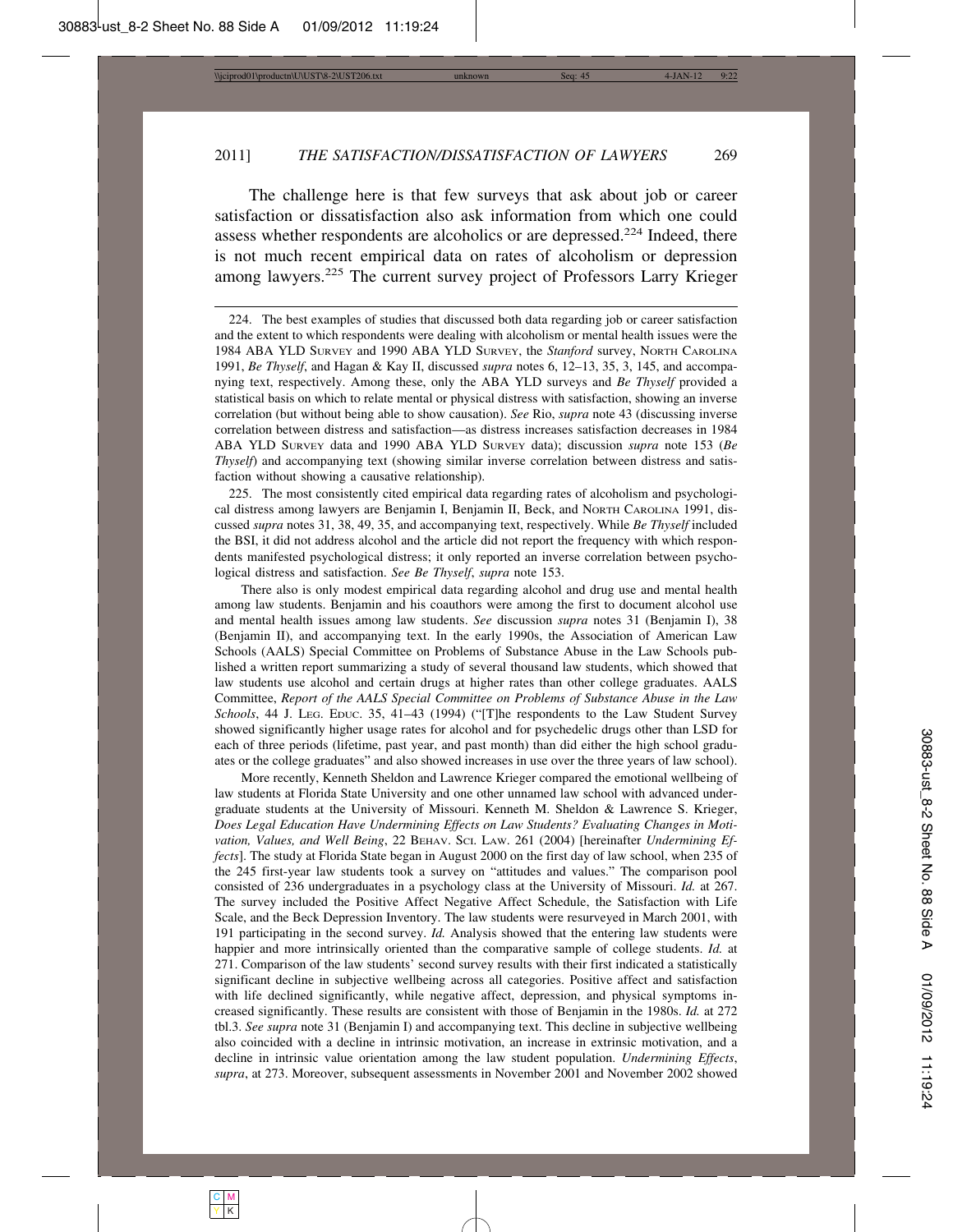and Ken Sheldon will be helpful in better understanding whether lawyers experience impaired wellbeing in a manner consistent with or different from that reflected in the law student populations that Professors Krieger and Sheldon surveyed previously.<sup>226</sup> As research continues, researchers should consider including questions about alcoholism, mental health, and wellbeing in any satisfaction/dissatisfaction surveys to better understand how these issues relate. This will allow researchers to assess the "denial" question—whether lawyers who are dealing with mental health issues or alcoholism also are indicating that they are relatively satisfied in their jobs.

#### *2. Exploring Other Factors that Might Influence Satisfaction*

In addition, researchers might consider asking another set of questions that would address a survey participant's orientation toward life. For example, the research of Susan Daicoff and Lawrence Richard addressed the relationship between satisfaction and personality profiles. $227$ 

Moreover, the work of Ronit Dinovitzer and Bryant Garth indicates that a law school graduate's socio-economic background may cause him or her to expect a certain career or anticipate a certain career trajectory.<sup>228</sup> This expectation may frame her perception of whether she is satisfied or dissatisfied.<sup>229</sup>

David Myers states that "[h]appiness seems less a matter of getting what we want than of wanting what we have."<sup>230</sup> This sounds much like the Bourdieu idea that some people make a virtue of necessity and are satisfied

226. *See* Lawrence S. Krieger, *The Most Ethical of People, the Least Ethical of People: Proposing Self-Determination Theory to Measure Professional Character Formation*, 8 U. ST. THOMAS L.J. 168 (2011); *see also Undermining Effects*, *supra* note 225. This article contains the detailed analysis of survey results that Lawrence Krieger and Kenneth Sheldon briefly described in an earlier article. Lawrence S. Krieger, *Institutional Denial About the Dark Side of Law School, and Fresh Empirical Guidance for Constructively Breaking the Silence*, 52 J. LEGAL EDUC. 112 (2002).

227. *See* Richard, *supra* note 1, at 979; *Be Thyself*, *supra* note 3; discussion *supra* notes 1, 3, and accompanying text.

228. *See* discussion *supra* notes 149–51 (Dinovitzer & Garth) and accompanying text (citing Bourdieu).

229. *Id.*

230. David G. Myers, *Wealth, Well-being, and the New American Dream*, DAVID G. MYERS (2000), http://www.davidmyers.org/Brix?pageID=49.

that the initial decline in subjective wellbeing had not moderated. *Id.* at 281. A similar study was then conducted at a different, unnamed law school, which surveyed students when they entered in September 2002 and again in April 2003. *Id.* at 277. The results of this study were consistent with those of the Florida State study—across all demographics, the students at the second law school experienced a statistically significant decline in subjective wellbeing between September and April. Again, positive affect and satisfaction with life declined significantly, while negative affect increased significantly. *Id.* at 278 tbl.5, 280. In a subsequent article discussing this research, Sheldon and Krieger found a correlation between lack of autonomy support and declines in wellbeing. Kenneth M. Sheldon & Lawrence S. Krieger, *Understanding the Negative Effects of Legal Education on Law Students: A Longitudinal Test and Extension of Self-Determination Theory*, 33 PER-SON. & SOC. PSYCH. BULL. 883 (2007) [hereinafter *Understanding the Negative Effects*].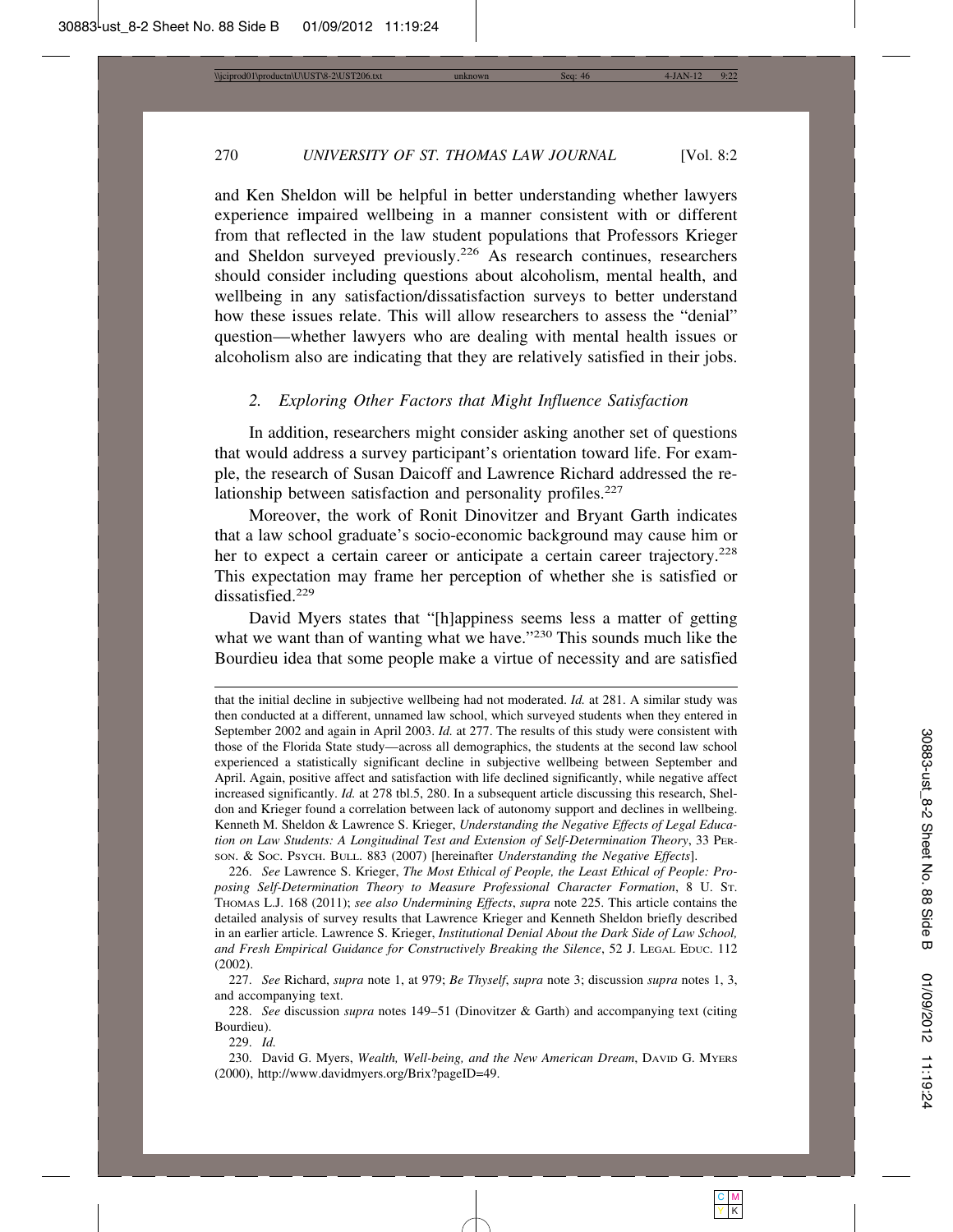because they accept that other opportunities simply may not be available to them.231 Similarly, authors such as Martin Seligman, Nancy Levit, Gordon Linder, and Lawrence Krieger draw on positive psychology literature and note that "[d]ownward comparisons support happiness much more than upward comparisons."232

With these ideas in mind, there may be value in assessing the relationship between an orientation toward gratitude and satisfaction/dissatisfaction, or the extent to which "optimists" are more satisfied than "pessimists."<sup>233</sup> Alternatively, the survey data that has been gathered may simply reflect the extent to which people are extrinsically or intrinsically motivated.234 Perhaps those who are extrinsically motivated are inclined towards dissatisfaction because they define happiness in relation to things they don't have, whereas those who are intrinsically motivated are inclined towards satisfaction because they tend to reflect gratitude for what they have. It might be a fruitful endeavor to identify or develop a set of questions to refine these understandings.

#### *D. Lessons for Law Schools*

### *1. Help Law Students Develop More Realistic Expectations About Law Practice*

Accepting that newer attorneys experience higher levels of dissatisfaction,235 and that this level of dissatisfaction may be attributed to newer attorneys' unmet expectations about the practice of law,<sup>236</sup> there are some things law schools could do to accelerate the process by which newer attorneys find themselves more satisfied with their legal careers.

First, law schools could design programs that expose all law students to legal practice in a variety of settings so they have more realistic expectations about what it means to be a lawyer. For example, the University of St. Thomas School of Law Mentor Externship Program matches each student with a practicing attorney or judge and requires each student to conduct twelve to fifteen experiences during their three years of law school to learn what lawyers actually do.<sup>237</sup> The Mentor Externship Program nurtures stu-

<sup>231.</sup> *See* Dinovitzer & Garth, *supra* note 5, at 32–33 (citing Bourdieu).

<sup>232.</sup> *See* Lawrence Krieger, Comments as Panelist at AALS Conference, San Francisco, CA, Jan. 5, 2011 (citing LEVIT & LINDER, *supra* note 185).

<sup>233.</sup> *See* discussion *supra* note 230 (Myers) and accompanying text; LEVIT & LINDER, *supra* note 185, at 8–12.

<sup>234.</sup> *See Undermining Effects*, *supra* note 225.

<sup>235.</sup> *See Michigan 1999*, *supra* note 56; discussion *supra* note 84 (Hull, *Myth*) and accompanying text.

<sup>236.</sup> *See, e.g.*, *supra* note 35 (NORTH CAROLINA 1991) and accompanying text (noting that dissatisfaction among less experienced attorneys frequently arises because of unrealistic expectations).

<sup>237.</sup> *See* UNIVERSITY OF ST. THOMAS SCHOOL OF LAW MENTOR EXTERNSHIP PROGRAM, http:// www.stthomas.edu/law/programs/mentor/about/default.html (last visited July 17, 2011).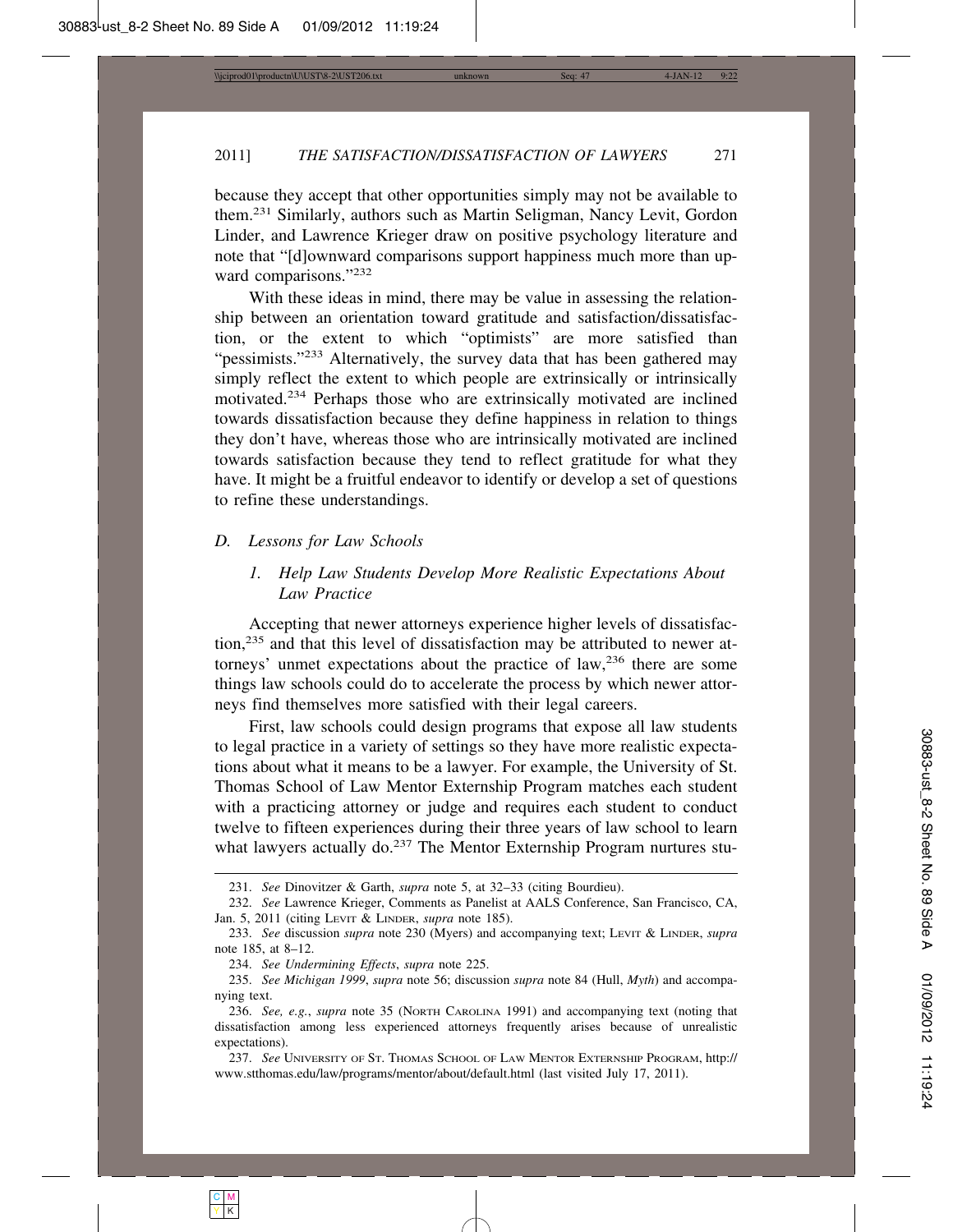dent understanding by fostering exchanges between students and their mentors regarding the students' experiences with legal practice, and by encouraging student reflection through the journaling requirement that occurs in conjunction with the classroom component of the Mentor Externship Program in the second and third years of law school.<sup>238</sup> By exposing students to actual legal practice, and by encouraging student self-awareness through reflection, students are more likely to make better decisions about their preferred practice area and work context, and/or recognize that the challenges they experience in their jobs may just be par for the course for young lawyers.<sup>239</sup>

Second, law schools could hire more faculty with practice experience who are in a position to give students a more realistic understanding of what it means to be a lawyer in any number of courses throughout the curriculum. Notably, this would run counter to the trends in hiring over the last few decades.<sup>240</sup>

### *2. Help Students Develop Better Self-Understanding in Forming Professional Identity*

There has been fairly abundant literature over the last few decades highlighting the stress and negative experience of many law students,  $241$ including a real sense that law school disconnects students from their own

#### 238. *Id.*

241. *See, e.g.*, Todd David Peterson & Elizabeth Waters Peterson, *Stemming the Tide of Law Student Depression: What Law Schools Need to Learn from the Science of Positive Psychology*, 9 YALE J. HEALTH POL'Y L. & ETHICS 357 (2009); ELIZABETH MERTZ, THE LANGUAGE OF LAW SCHOOL: LEARNING TO "THINK LIKE A LAWYER" (2007); *Undermining Effects*, *supra* note 225; Robert P. Schuwerk, *The Law Professor as Fiduciary: What Duties Do We Owe to Our Students*, 45 S. TEX. L. REV. 753 (2004); Ruth Ann McKinney, *Depression and Anxiety in Law Students: Are We Part of the Problem and Can We Be Part of the Solution?*, J. LEGAL WR. INST. 1 (2003); *Understanding the Negative Effects*, *supra* note 212; Gerald F. Hess, *Heads and Hearts: The Teaching and Learning Environment in Law School*, 52 J. LEGAL EDUC. 75 (2002); Lawrence S. Krieger, *What We're Not Telling Law Students—and Lawyers—That They Really Need to Know: Some Thoughts-in-Action Toward Revitalizing the Profession from its Roots*, 13 J. L. & HEALTH 1 (1998–99); Ann L. Iijima, *Lessons Learned: Legal Education and Law Student Dysfunction*, 48 J. LEGAL EDUC. 524 (1998); Note, *Making Docile Lawyers: An Essay on the Pacification of Law Students*, 111 HARV. L. REV. 2027 (1998); B.A. Glesner, *Fear and Loathing in the Law Schools*, 23 CONN. L. REV. 627 (1990–91); Benjamin et al., *supra* note 31; Stephen B. Shanfield & G. Andrew H. Benjamin, *Psychiatric Distress in Law Students*, 35 J. LEGAL EDUC. 65 (1985); Thomas L. Shaffer & Robert S. Redmount, *Legal Education: The Classroom Experience*, 52 NO-TRE DAME L. REV. 190 (1976); James B. Taylor, *Law School Stress and the "Deformation Professionelle"*, 27 J. LEGAL EDUC. 251 (1975).

<sup>239.</sup> Many schools offer clinical experiences for a significant number of students and may offer externships for some students, but few schools require all graduates to have clinical or externship experiences that give them exposure to the practice of law in a way that helps them develop realistic expectations regarding the practice of law.

<sup>240.</sup> *See* Newton, *supra* note 195, at 129–30; Redding, *supra* note 194, at 595; discussion *supra* notes 194–95 (describing hiring patterns which show less and less practice experience among new faculty hires, particularly at elite schools, and more hiring of PhDs).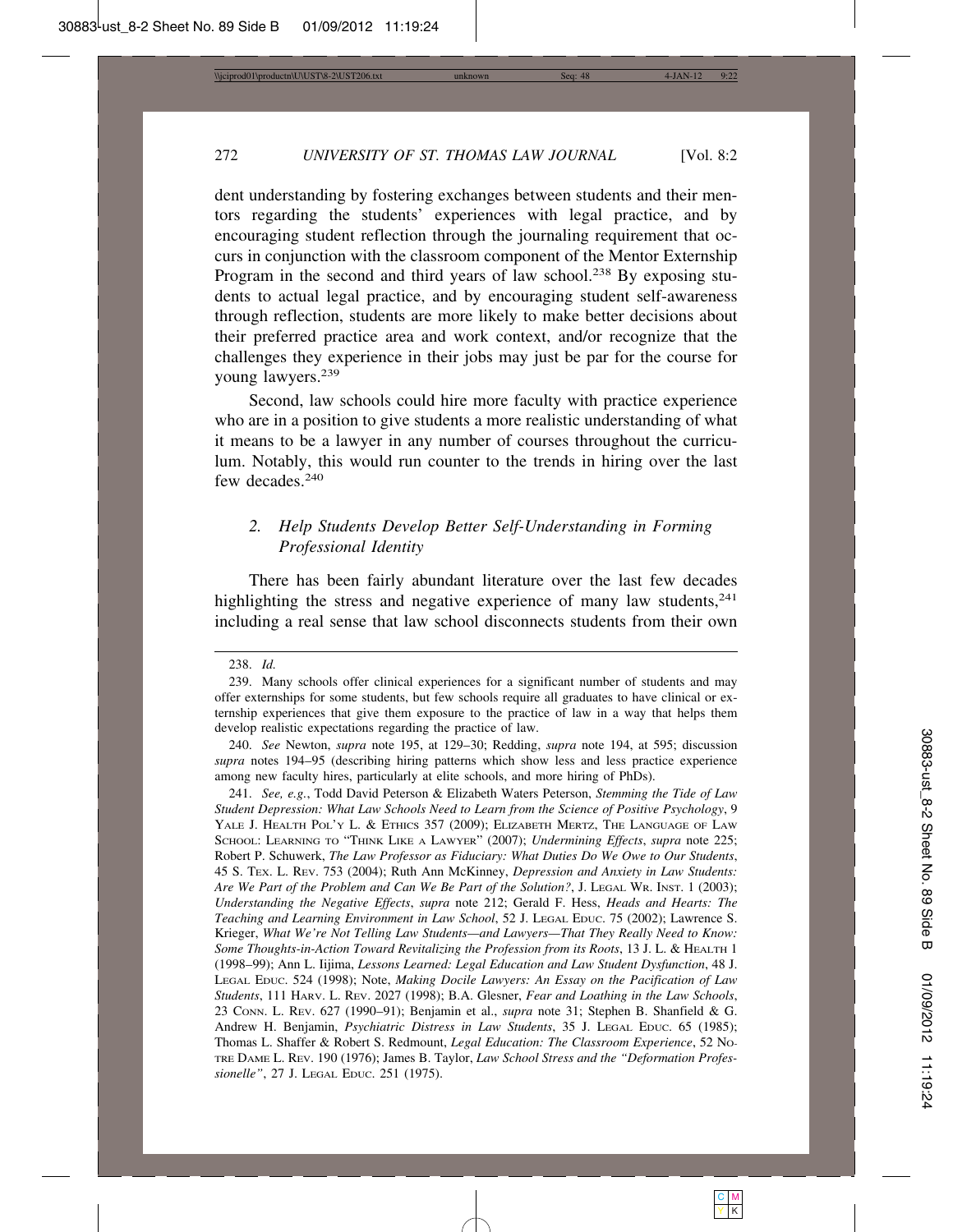values.<sup>242</sup> Currently, law school culture also does little to help students form professional identity.<sup>243</sup> In order to place graduates in situations in which they can be expected to make more satisfying decisions about job contexts, law schools should create opportunities that encourage students to reflect on their values as they begin to form a deeper understanding of their professional identity. While career and professional development offices may work with students to develop an understanding of their strengths and skills, the academic culture of law school tends to be so predisposed to analytical skills that students frequently discount other valuable strengths and relationship skills such as listening, empathy, and compassion.<sup>244</sup> Absent better self-understanding, students and graduates are likely to fail to think about how they might be more satisfied in a practice setting in which they can use their natural gifts and strengths.

#### III. CONCLUSION

The "conventional wisdom" regarding lawyer dissatisfaction would appear to be negated by nearly three decades of empirical research showing that on a fairly consistent basis—roughly 79–80% of attorneys—indicate that they are positively satisfied with their jobs and/or careers.<sup>245</sup> Nonetheless, one should be careful about discussing satisfaction in the legal profession generally when there are sub-populations of lawyers that do appear to have different levels of satisfaction, with more experienced lawyers generally showing greater satisfaction than less experienced lawyers and with those in the public sector and in public interest work generally showing greater satisfaction than those in private practice, particularly those in larger firms.<sup>246</sup>

In recent decades analysis of lawyer satisfaction has gotten more refined as researchers try to explain the paradox of women lawyers being equally satisfied as men lawyers (in spite of a much more challenging experience with the profession and work life balance),<sup>247</sup> look at other sub-popu-

<sup>242.</sup> *See, e.g.*, *Undermining Effects*, *supra* note 225 (documenting a shift from intrinsic to extrinsic values); Roger C. Cramton, *The Ordinary Religion of the Law School Classroom*, 29 J. LEGAL EDUC. 247, 256 (1978) (discussing the neglect of values in the law school classroom).

<sup>243.</sup> *See* WILLIAM M. SULLIVAN ET AL*.*, Educating Lawyers: Preparation for the Profession of Law 27–33 (2007); Howard J. Vogel, *The Problem of Hope, the Question of Identity, and the Recovery of Meaning in the Practice of Law*, 32 SETON HALL L. REV. 152 (2001).

<sup>244.</sup> SULLIVAN ET AL., *supra* note 243; Cramton, *supra* note 242, at 250–51.

<sup>245.</sup> *See supra* Tables 1, 3.

<sup>246.</sup> *See supra* notes 199–203 and accompanying text.

<sup>247.</sup> *See* discussion *supra* notes 52–54 (Mueller & Wallace), 59–60 (Hull, *Chicago*), 145–47 (Hagan & Kay II), and accompanying text.